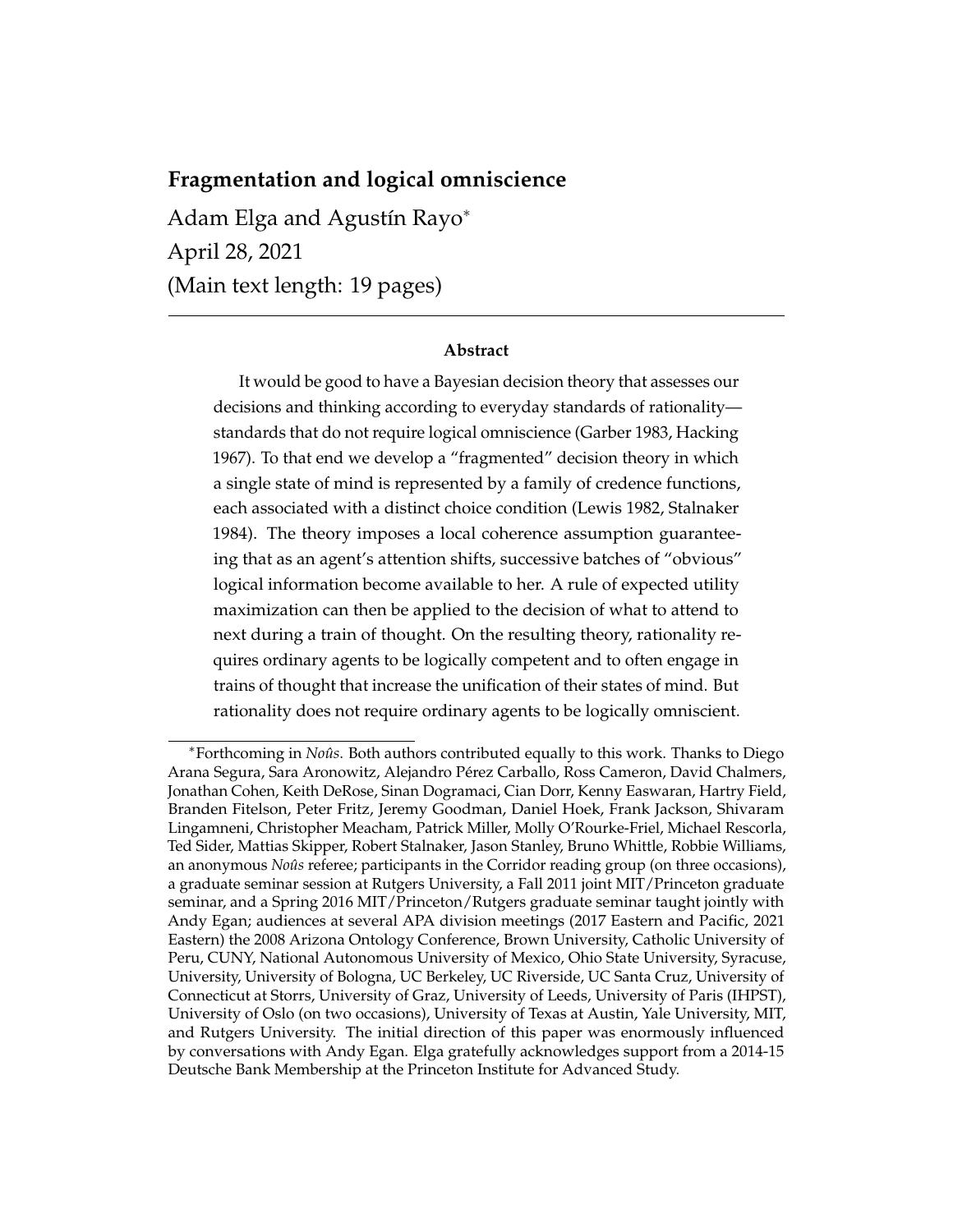#### *1 Standard decision theory is incomplete*

Professor Moriarty has given John Watson a difficult logic problem and credibly threatened to explode a bomb unless Watson gives the correct answer by noon. Watson has never thought about that problem before, and even experienced logicians take hours to solve it. It is seconds before noon.

Watson is then informed that Moriarity has accidentally left the answer to the problem on an easily accessible note. Watson's options are to look at the note (which requires a tiny bit of extra effort) or to give an answer of his choice without looking at the note. Is it rationally permissible for Watson to look at the note?

The answer is elementary: it is rationally permissible.

Someone might object that only a logically omniscient agent could be fully rational, and therefore that Watson is required to be certain of the correct answer to the logic puzzle (and to give that answer). Even so, we hope the objector would agree that there is *a* sense in which, given Watson's limited cognitive abilities, it is rational, reasonable, or smart for Watson look at the note. $1,2$ 

Unfortunately, standard Bayesian decision theory (as it is usually applied) fails to deliver any sense in which it is rationally permissible for Watson to look at the note. For it represents the degrees of belief of an agent as a probability function satisfying the standard probability axioms. And on the usual way of applying these axioms to a case like Watson's, they entail that Watson assigns probability 1 to every logical truth, including the solution to Moriarity's logic problem.<sup>3</sup> But if Watson is certain of the solution from the

<sup>&</sup>lt;sup>1</sup>The Watson case is structurally similar to the "bet my house" case from Christensen (2007, 8–9). For arguments that seek to differentiate between "ordinary standards of rationality" (according to which logical omniscience is not required) and "ideal standards" (according to which it is), see Smithies (2015).

<sup>&</sup>lt;sup>2</sup>Compare: even an objective Bayesian who counts some prior probability functions as irrational might have use for a decision theory that says what decisions are rational, given a particular (perhaps irrational) prior.

 $3$ For important early discussions of how the assumption that logical truths gets probability 1 makes trouble for decision theory, see Savage (1967, 308) and Hacking (1967). For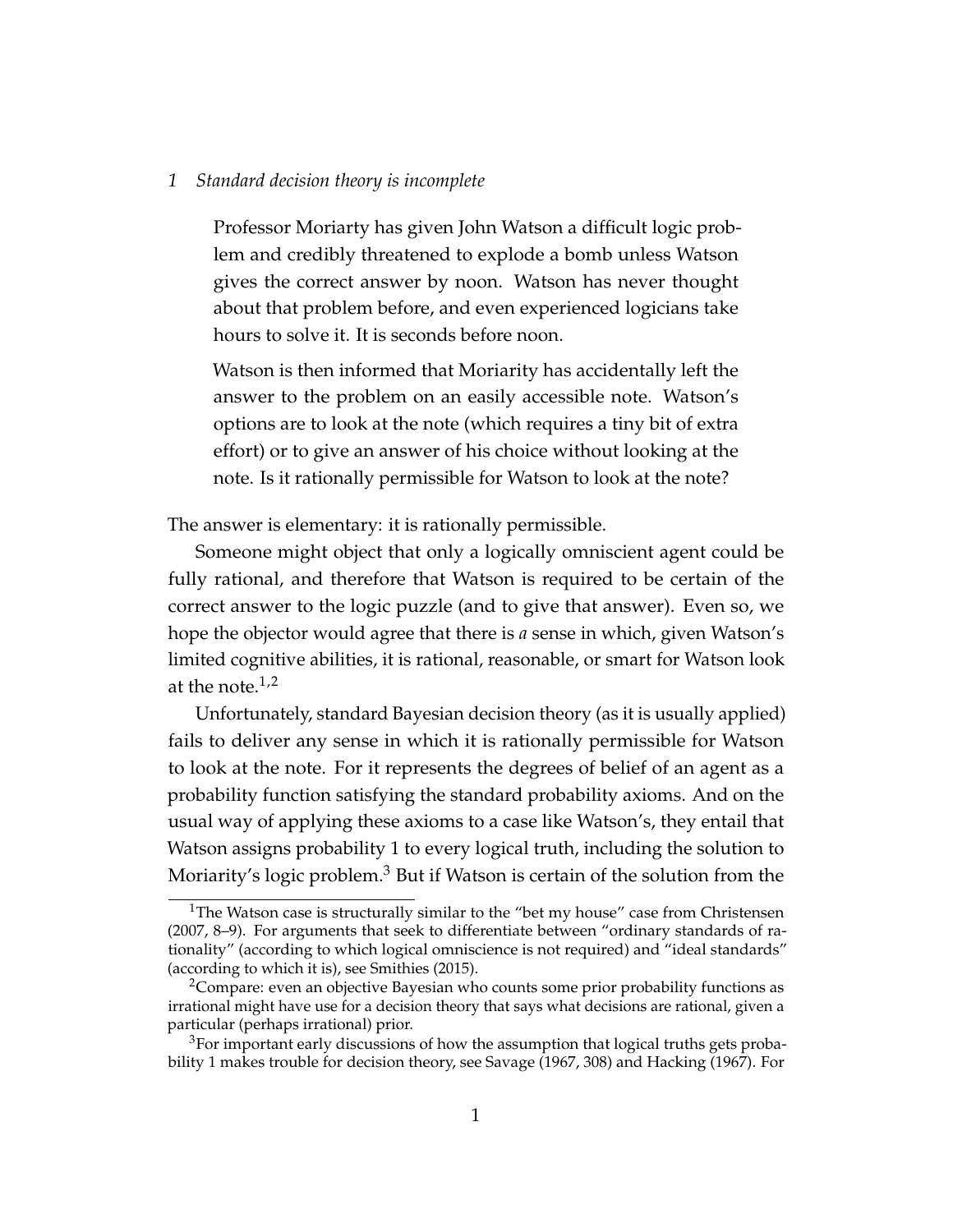start, the bit of extra effort required to look at the note would offer no gain. It would therefore follow from the rule of maximizing utility that it is not rationally permissible for him to look at the note.

The above example shows that standard Bayesian decision theory is incomplete. Can we develop a decision theory that correctly assesses the behavior of agents like Watson, who satisfy everyday standards of rationality without being logically omniscient? $4$  And can we model the logical and mathematical thinking of such agents?

## *2 Rationality requires at least partial coherence*

Getting a decision theory for agents who fail to be logically omniscient might seem simple: just remove the assumption of logical omniscience from decision theory! To do that, one might (1) take credence functions to be defined over an appropriate set of fine-grained entities (which we will for

<sup>4</sup>We take this challenge to be an interesting part (though not the only part) of what is sometimes called the "problem of logical omniscience" (Hintikka 1975). Much of the existing work on the problem of logical omniscience does not address the topic of the present paper: the problem of giving a probabilistic decision theory for logically non-omniscient agents. Instead, much work focuses on adapting Kripke models for all-or-nothing belief or knowledge to accommodate omniscience failures. On the connection between the problem of logical omniscience in the all-or-nothing belief and probabilistic belief contexts, see Cozic (2006, 56). For a survey of approaches to the problem of logical omniscience, see Halpern and Pucella (2011). Works that address probabilistic versions of the problem of logical omniscience include Dogramaci (2018b), Gaifman (2004), Garber (1983), Hacking (1967), Hoek (2019), Lipman (1999), Parikh (2008), Pettigrew (2020), Seidenfeld et al. (2012), Skipper and Bjerring (2020).

more recent discussions, see for example Easwaran (2011, §2.2), Seidenfeld et al. (2012), and Dogramaci (2018b).

There are many varieties of Bayesianism and many decision theories, and hence many theories that are reasonable candidates for the name "standard Bayesian decision theory". Bayesian frameworks such as Earman (1992) and Kaplan (1996) take the objects of probability to be sentences, and adopt axioms that entail that logical truths get probability 1. Other frameworks take the objects of probability to be the members of an algebra of propositions (which are often taken to be sets of elementary possibilities) and assign probability 1 to necessary propositions (Jeffrey 1965, Joyce 1999, Lewis 1981, Savage 1954). On the standard way of applying such frameworks to the case of Watson, what determines what Watson should do is his opinion on the solution to the puzzle. On the sentential approach, sentences that express the solution to the puzzle are logical truths, and hence are always assigned probability 1. On the propositional approach, any proposition expressing the solution to the puzzle is a necessary truth, and hence is always assigned probability 1.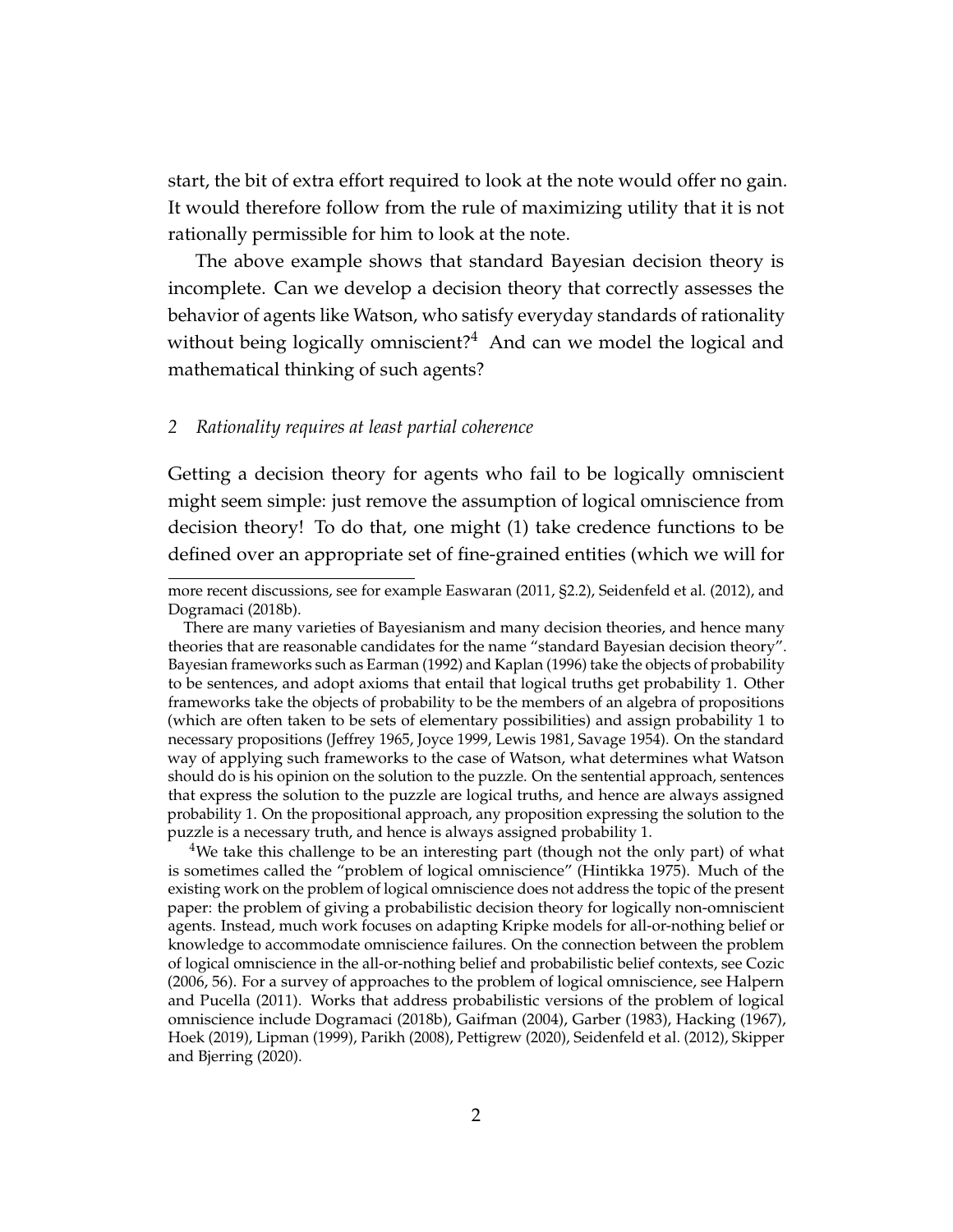the moment assume to be sentences), but (2) refrain from imposing the usual coherence requirements (such as the requirement that logically equivalent sentences get the same credence).<sup>5</sup>

There are a few theoretical questions that need to be answered in order to get this approach off the ground (see Appendix A). But suppose for the sake of argument that they have been addressed and that we have a decision theory according to which imperfect agents like Watson have incoherent credence functions. In such a framework, Watson might have low credence in a sentence that expresses the solution to Moriarity's logic puzzle, even if that sentence is a logical truth. If so, we get the desired result that it is rational for Watson to look at the note.

But there would be something missing. For although everyday standards of rationality allow for some failures of logical omniscience, not just anything goes. For example, assuming Watson understands the logical connectives, it would be irrational for him to assign more credence to "it is sunny and windy" than to "it is sunny". And the same would go for assignments that violate other obvious logical entailments. But were we to discard the standard probabilistic coherence assumptions altogether, nothing would rule out such assignments.<sup>6</sup>

A bit of terminology: For *q* a (perhaps incoherent) credence function that assigns a real number to each sentence of an appropriate language, say that *q respects* an entailment from  $A$  to  $B$  when  $q(A) \leq q(B).$   $\overline{A}$  The above discussion suggests that some entailments—call them the "obvious" ones—are such

<sup>&</sup>lt;sup>5</sup>Prior work in this spirit includes Caie (2013), Dogramaci (2018a,b), Gaifman (2004), Hacking (1967), Staffel (2015), Zynda (1996). Related work that allows for incoherent previsions (betting rates) defined over a space of elementary possibilities includes Schervish et al. (2003), Seidenfeld et al. (2012).

<sup>6</sup>Works recognizing the need for coherence requirements on agents that fall short of full coherence include Hacking (1967), Cherniak (1981b, 177), Cherniak (1981a), Harman (1986, Ch. 2), Gaifman (2004), Bjerring (2013), Jago (2014), Elga and Rayo (2017), Dogramaci (2018b), and Skipper and Bjerring (2020). The papers by Bjerring, Jago, Skipper and Bjerring, and our own earlier work also include variants of the argument below, which shows that it's hard to respect obvious entailments without respecting all entailments.

<sup>&</sup>lt;sup>7</sup>We use " $q$ " rather than "P" to emphasize that  $q$  is defined over sentences rather than propositions, and that *q* is not assumed to satisfy the ordinary coherence axioms. Later in the paper we will work with probability functions defined over propositions understood as sets of possible worlds and will use "*P*" to refer to such functions.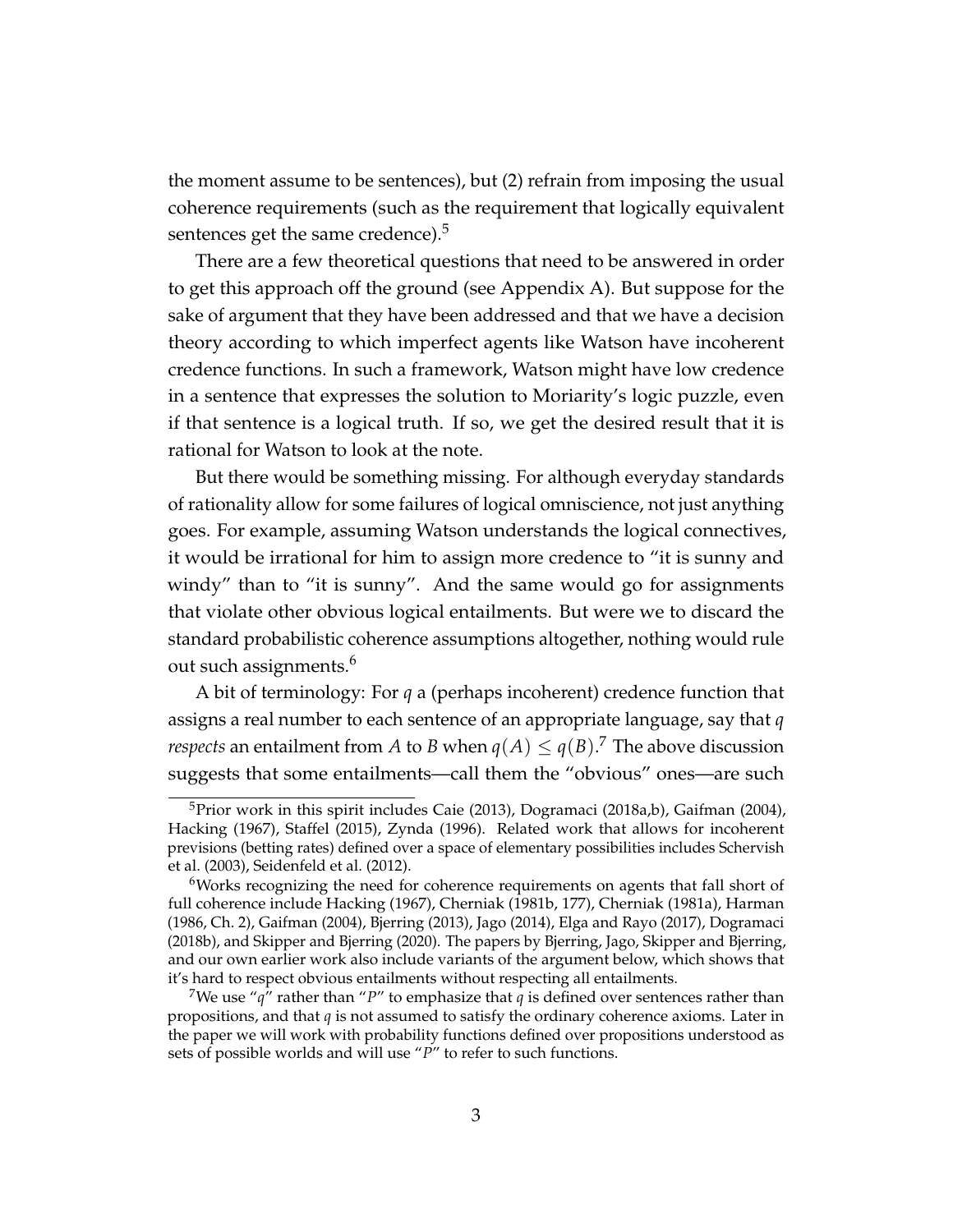that all rational agents have credence functions that respect them. So what seems to be needed is a way of requiring a credence function to respect all obvious entailments without requiring it to respect any non-obvious ones.

Unfortunately, there is no such way.

To see why, let  $\langle A_1, A_2, ..., A_n \rangle$  be any chain of entailments (sequence of sentences, each of which entails the next). Then if a credence function *q* respects each successive entailment in the chain, it also respects the one-step entailment from  $A_1$  to  $A_n$ . (Proof: by the transitivity of the less-than relation amongst real numbers,  $q(A_1) \leq q(A_2) \leq \cdots \leq q(A_n)$  entails  $q(A_1) \leq$  $q(A_n)$ .)

This observation leads to trouble because, on any interesting way of spelling out "obvious", chaining together obvious entailments can result in a non-obvious one. For example, many proofs and mathematical calculations lead to non-obvious conclusions by way of obvious steps. Moral: there is no way to require a credence function to simultaneously respect all obvious entailments without also requiring it to respect some non-obvious entailments.

So a challenge remains: how can we require that an agent's credences reflect logical competence without requiring the agent to be logically omniscient?

In the next few sections we develop an answer to this challenge. The crucial move will be to drop the assumption that a subject's decision-theoretic state is represented by a single credence function. We will instead adopt *fragmented decision theory*, according to which an agent at a time may have multiple credence functions.<sup>8</sup> Let us explain.

 $8$ We do not claim that fragmented decision theory is the only attractive way out of the dilemma—just that it is one approach worth investigating. A salient alternative approach (fruitfully developed in Skipper and Bjerring (2020, §3)): don't posit fragmentation, but instead impose novel constraints on how an agent's credence function changes over time. Articulating the relevant constraints requires a substantial bit of theorizing since (as we have seen) simply discarding the coherence conditions does not produce a theory that imposes strong enough logical competence constraints. But that is not intended as a criticism. Indeed, our own proposal could be adapted to develop adequate constraints for a dynamic account.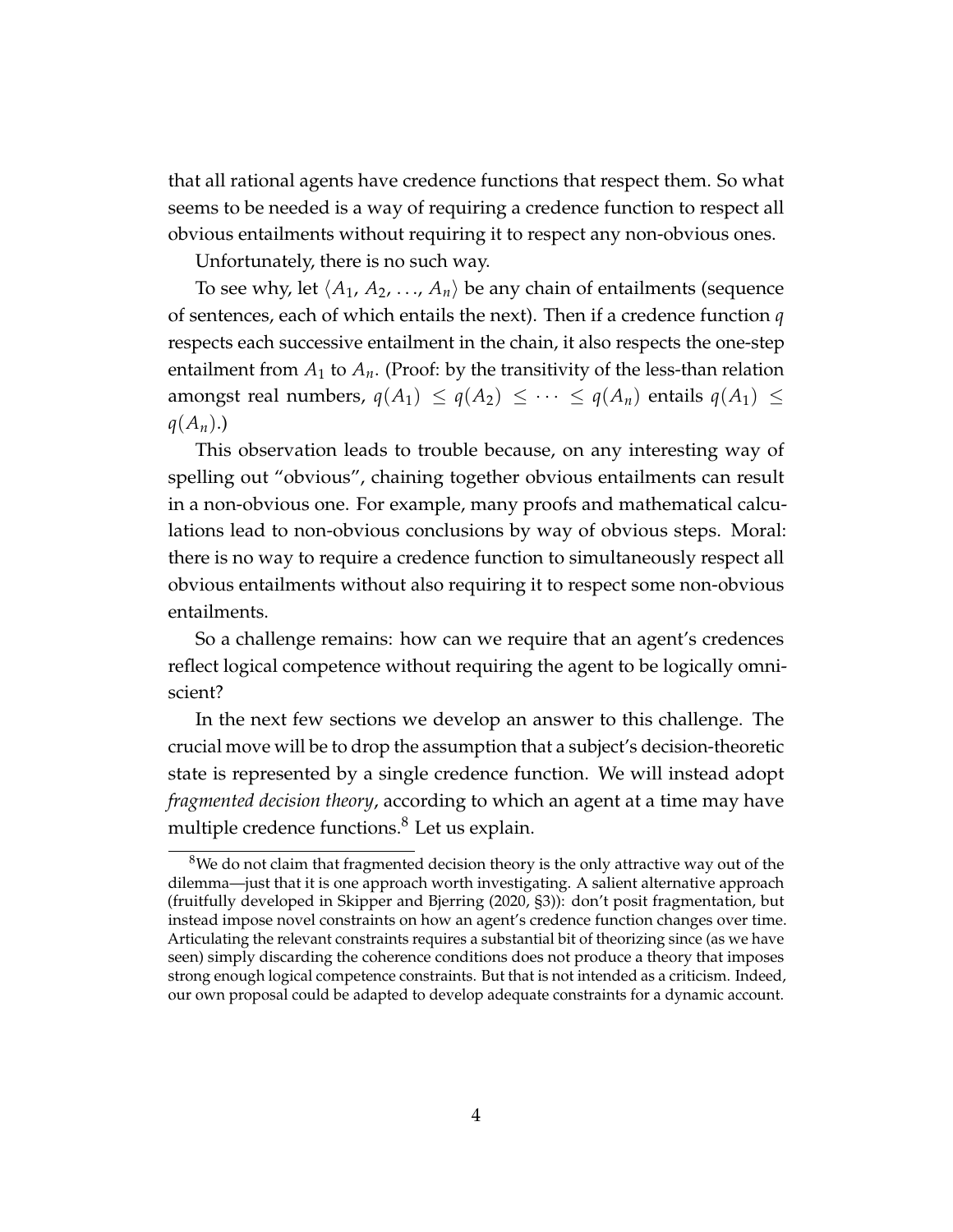Fragmented decision theory is based on the idea—pioneered by Lewis (1982, 436) and Stalnaker (1984, Chapter 5)—that the across-the-board notion of information possession should be replaced with a notion of information accessible *relative to a condition*.

To see how this idea might be motivated, note that information can be represented in a way that makes it accessible for some purposes, but inaccessible for others (Stalnaker 1991, 437–438). Consider, for example, a pair of crossword-puzzle solvers trying to fill in the blanks below to complete a word of English:

# M T

The first puzzlist fills in just the right letters. The second scratches his head and leaves the puzzle blank. Suppose further that each puzzlist knows that *dreamt* is a word of English, and knows how to spell it.<sup>9</sup> So why is one puzzlist disposed to fill in the blanks with DREA, while the other is disposed to gnash his teeth, curse, and fill in nothing?

We suggest that both puzzlists possess the information they need to fill in the blanks, but that the conditions relative to which they have access to this information are different. Let *D* be the set of worlds in which *dreamt* is a word of English spelled D-R-E-A-M-T. Both puzzlists have access to *D* for the purpose of using "dreamt" in a written essay. And they both have access to *D* for the purpose of answering the question "Is 'dreamt' a word of English ending in MT?". But for the purpose of filling in the blanks in  $T_{\text{max}}$ 

<u>\_\_</u> M T'', only the first puzzlist has access to *D*.

On this way of thinking, to represent the difference between the two puzzlists it is not enough to specify what information each possesses, period. We must say what information each has access to for what purposes.<sup>10</sup>

 $9$ Similar examples include the "deny" example in Powers (1978, 341), the factoring example from Stalnaker (1991, 438), the "Do geese see god?" example from Crimmins (1992, 246), and the "Iceman" example from Egan (2008, 51). See also the "crimson" example from Chihara (1987, 556–559).

 $10$ In an illuminating paper on the role of the organization of memory in human reasoning, Cherniak (1983, 166) notes that creatures with mental organizations anything like ours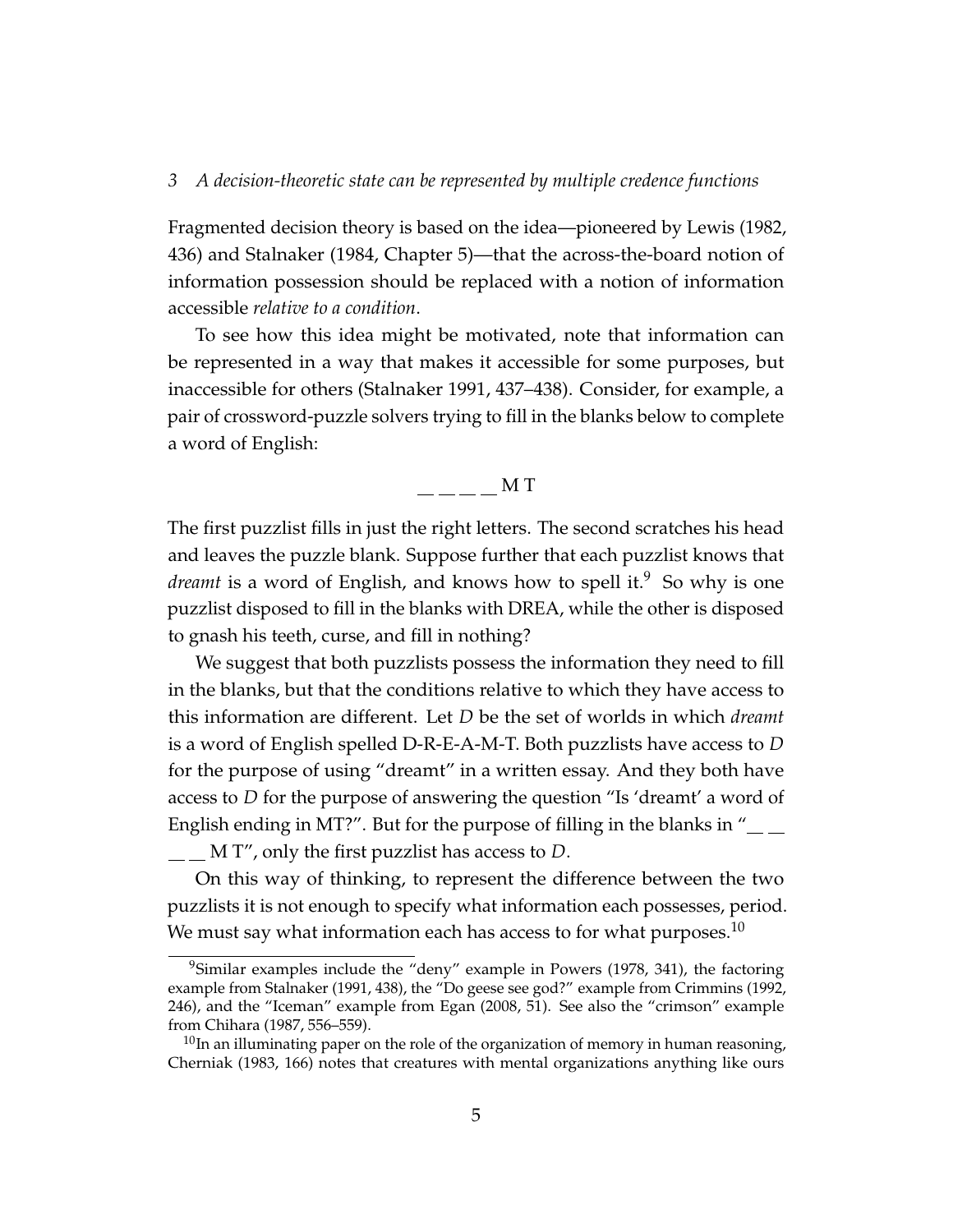For example, we might represent the struggling puzzlist's decisiontheoretic state (in the context of her efforts to solve the crossword puzzle) by way of the following sort of table, which we shall call an *access table*: 11

| Choice condition          | Accessible information        |
|---------------------------|-------------------------------|
| working on puzzle,        | $P_1$                         |
| <i>dreamt</i> salient     |                               |
| working on puzzle,        | P <sub>2</sub>                |
| <i>dreamt</i> not salient |                               |
| [more conditions]         | [information accessible rela- |
|                           | tive to those conditions      |

Each row of an access table consists of a type of choice condition together

constantly face a hard computational problem: quickly accessing memories relevant to their current situation. Cherniak convincingly argues that there is therefore a practical need for a small short-term memory store that supports fast—but not exhaustive—searching and consistency checking. It is to be expected that the heuristics underlying such searches will operate differently in different circumstances, and hence that different information will be accessible in different circumstances. Indeed, the necessity for heuristics that narrow memory searches was already recognized by Hume: "as the production of all the ideas to which [a] name may be applied, is in most cases impossible, we abridge that work by a more partial consideration, and find but few inconveniences to arise in our reasoning from that abridgement" (Hume 1738, 21, as cited in Cherniak 1983, 176).

 $11$ The suggestion in Stalnaker (1984) that logical omniscience failures can be understood in terms of fragmented belief states was the core motivation for the present model. Braddon-Mitchell and Jackson (2007, 199–200) also uses fragmented coarse-grained belief states to accommodate failures of logical omniscience. Yalcin (2008, Ch. 3), Yalcin (2015), Yalcin (2016), and Hoek (2019) develop that same suggestion, proposing elegant models on which all-or-nothing belief is relative to questions, understood as partitions of logical space. The treatment of logical omniscience failures in those works uses privileged partitions to represent which propositions are accessible to an agent, and so differs from the present treatment. (See especially Yalcin (2016, n. 26).) Egan (2008) endorses a treatment of fragmented credences similar to the present one and interestingly suggests that mental fragmentation might be practically indispensable for agents with perceptual belief forming mechanisms anything like human ones—mechanisms that are less than perfectly reliable but which nevertheless produce immediate belief in certain circumstances. For more recent discussion of fragmented mental states, see the essays collected in Borgoni et al. (forthcoming).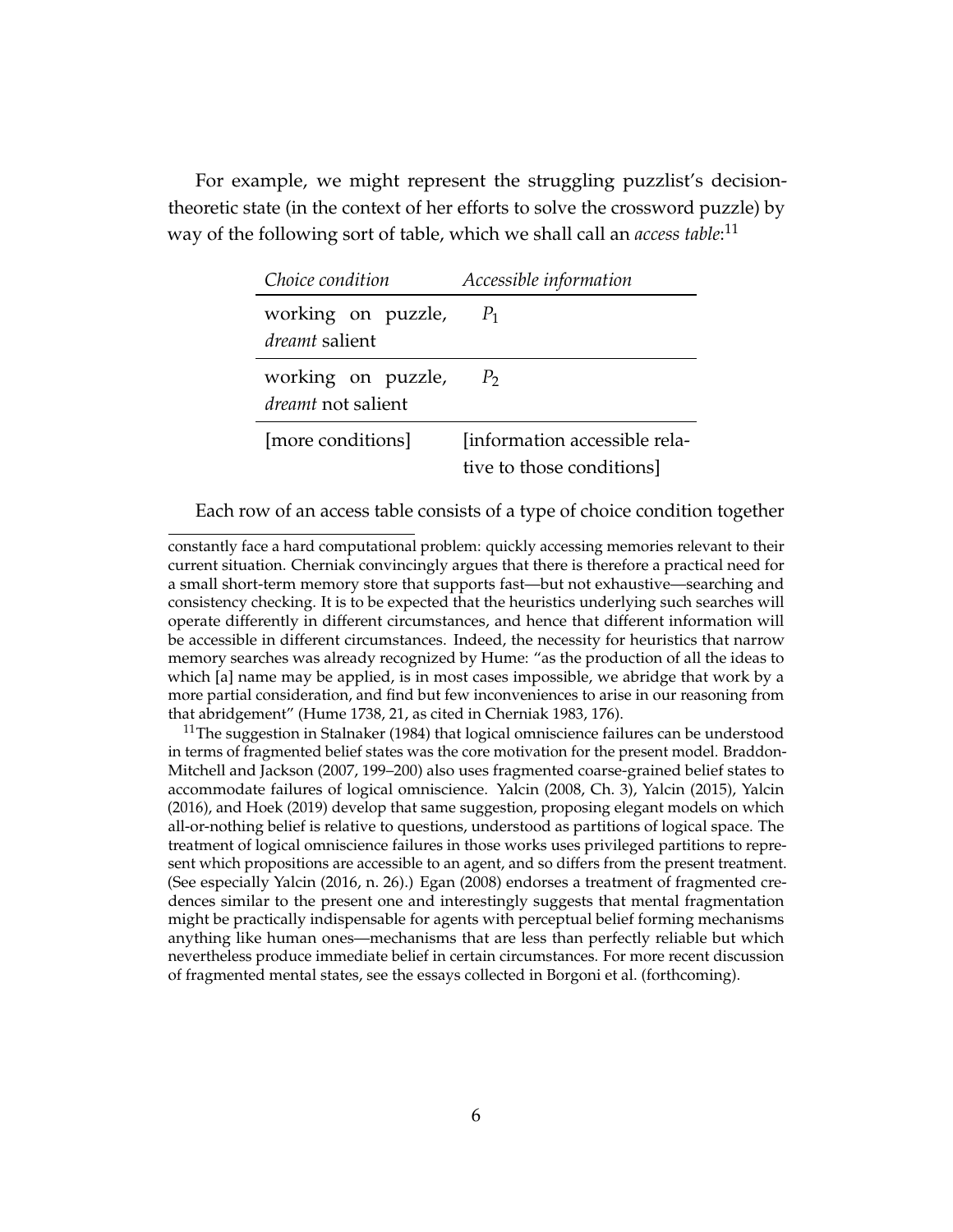with an associated probability function.<sup>12,13</sup> Each probability function, denoted with a subscripted "*P*", is assumed to be coherent and defined on sets of possible worlds. (In contrast, the functions denoted by "*q*" in §2 were not assumed to be coherent and were defined on sentences.)

In the struggling puzzlist's access table,  $P_1$  is a probability function that assigns high credence to the set of worlds in which *dreamt* is a word of English spelled D-R-E-A-M-T, and  $P_2$  is a credence function that assigns low credence to that set. Accordingly, the table reflects that the puzzlist's dispositions factor into two natural components: one component associated with situations in which the word "dreamt" has been made salient, and another in which it has not.<sup>14</sup>

 $13$ In representing the decision-theoretic state of an agent using access tables, we do not mean to propose that the structure of an access table maps in any direct way to an agent's mental representations. Instead we remain neutral on whether fragments correspond to mental modules in the sense of cognitive science, just as a proponent of classical Bayesianism might remain largely neutral on the psychological realization of credence functions. For further discussion, see Elga and Rayo Forthcoming.

Second, in a fuller treatment we would simultaneously consider fragmented credences and fragmented values. In particular, each row of an access table might consist of a type of choice condition and a pair  $\langle P, V \rangle$  of a probability function and a value function. This would allow for fragmented values in addition to fragmented credences, and also would allow for hybrid fragmented states that mix together the two types of fragmentation.

Third, in a more sophisticated version of the proposal each entry in the second column of an access table would be a *set* of  $\langle P, V \rangle$  pairs. That would allow for agents who have imprecise or indeterminate probabilities and values.

Fourth, we do not claim that the above table would be suitable for representing the puzzlist's decision-theoretic state in arbitrary contexts. For all we have argued here, different theoretical contexts might call for different access tables. We remain neutral on the question of whether these different tables could be consolidated into a single "super table".

 $12$ What settles which choice conditions figure in a subject's access table? A satisfactory answer would in normal cases deliver a set of choice conditions that strikes a good balance between two competing requirements: (1) the choice conditions are fine-grained enough to capture as many of the subject's rational dispositions as possible (on an everyday understanding of rationality that does not require logical omniscience); and (2) the choice conditions are coarse-grained enough to ensure that the resulting access table delivers a reasonably systematic description of the subject's rational dispositions. For the worry that if choice conditions are individuated too finely, an access table might become a mere laundry-list of overly specific dispositions (and so fail to provide useful explanations of behavior), see Norby (2014, §2), Hoek (2019, 137–139), Quilty-Dunn and Mandelbaum (2018, 2358–2359). For further discussion, see Elga and Rayo (Forthcoming).

 $14$ The above treatment has been simplified in several respects:

First, a more realistic access table would include choice conditions specific enough to represent other respects in which Watson's decision theoretic state is fragmented.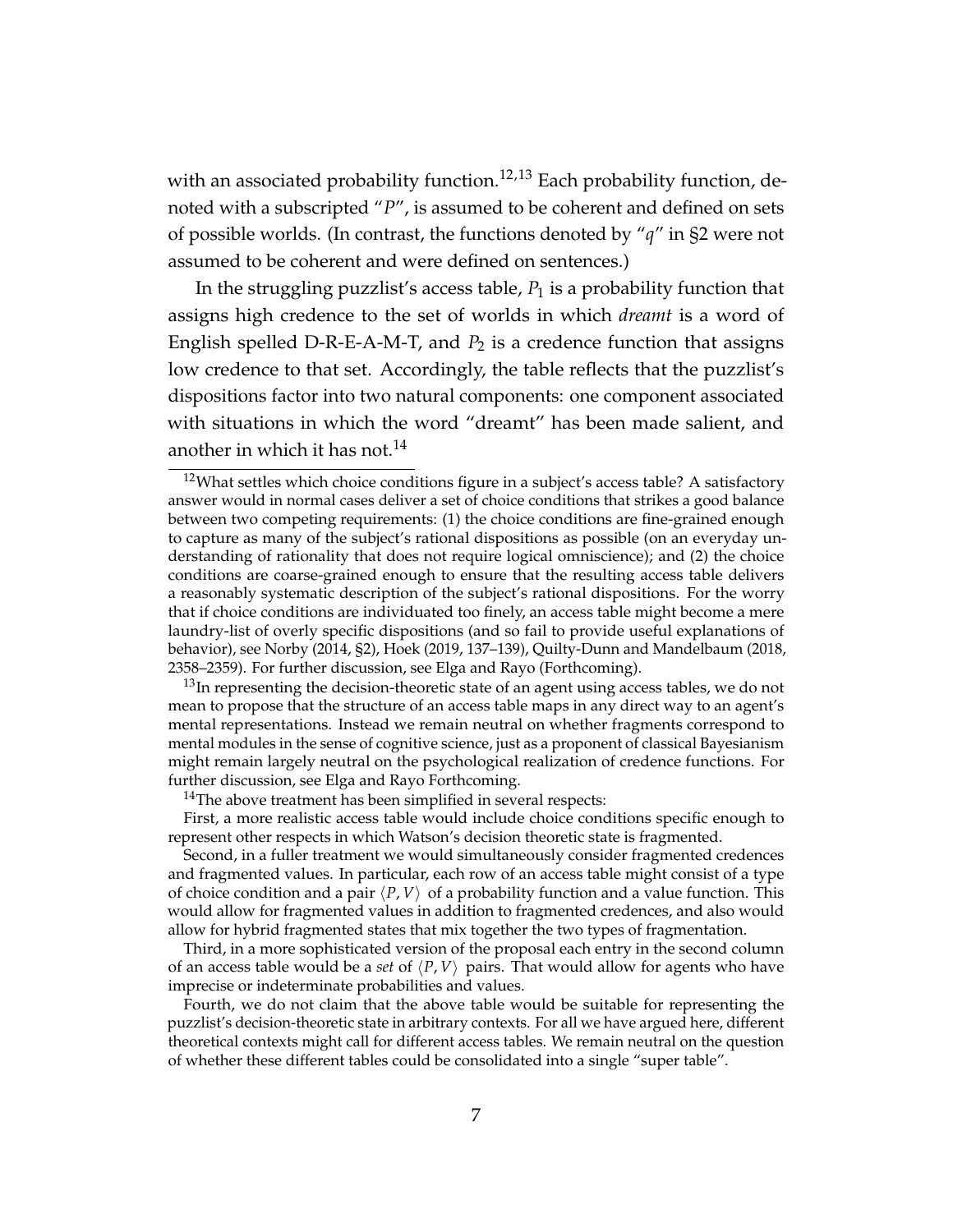Can we assess the actions of a fragmented subject for rationality? Stalnaker (1984, 85) suggests that we can: "All of my actions may be rational in that they are directed toward desired ends and guided by coherent conceptions of the way things are even if there is no single conception of the way things are that guides them all." Stalnaker's idea is that even if an agent's belief state is incoherent, it can be thought of as a composite of individually coherent components. On this way of thinking, we can assess an action for rationality relative to a particular component.

For example, the puzzlist's decision-theoretic state does not deliver a single coherent conception of the way things are. But each row of her access table does correspond to such a conception. So we can characterize actions that are rational for her (and for other fragmented agents) as follows:

FRAGMENTED CHOICE RULE A subject in choice condition *c* should act so as to maximize expected utility relative to  $P_c$ , where  $P_c$  is the probability function associated with  $c$  in the subject's access table.<sup>15</sup>

This rule generalizes the standard rule of utility maximization since it coincides with that rule in the special case of a perfectly coherent agent—an agent whose access table has only one row.

## *4 Logical competence is a global feature of access tables*

Having outlined fragmented decision theory, let us return to the challenge raised in §2. The challenge was to find a way of requiring an agent to respect all obvious logical entailments without requiring her to respect non-obvious ones. Now, if an agent's decision-theoretic state is represented by a single credence function, then the natural way to require the agent to respect an entailment is to require her (unique) credence function to respect it. As we saw in §2, this approach runs into trouble because forcing a single credence

<sup>&</sup>lt;sup>15</sup>The exact manner in which a probability function and a value function determine expected utilities for options depends on the flavor of (standard) decision theory that one uses as a base. Leading options include causal decision theory (Gibbard and Harper 1978, Joyce 1999, Lewis 1981, Savage 1954, Stalnaker 1981) and evidential decision theory (Ahmed 2014, Jeffrey 1965). Since disputes between such theories and their competitors are orthogonal to present concerns, we remain neutral here.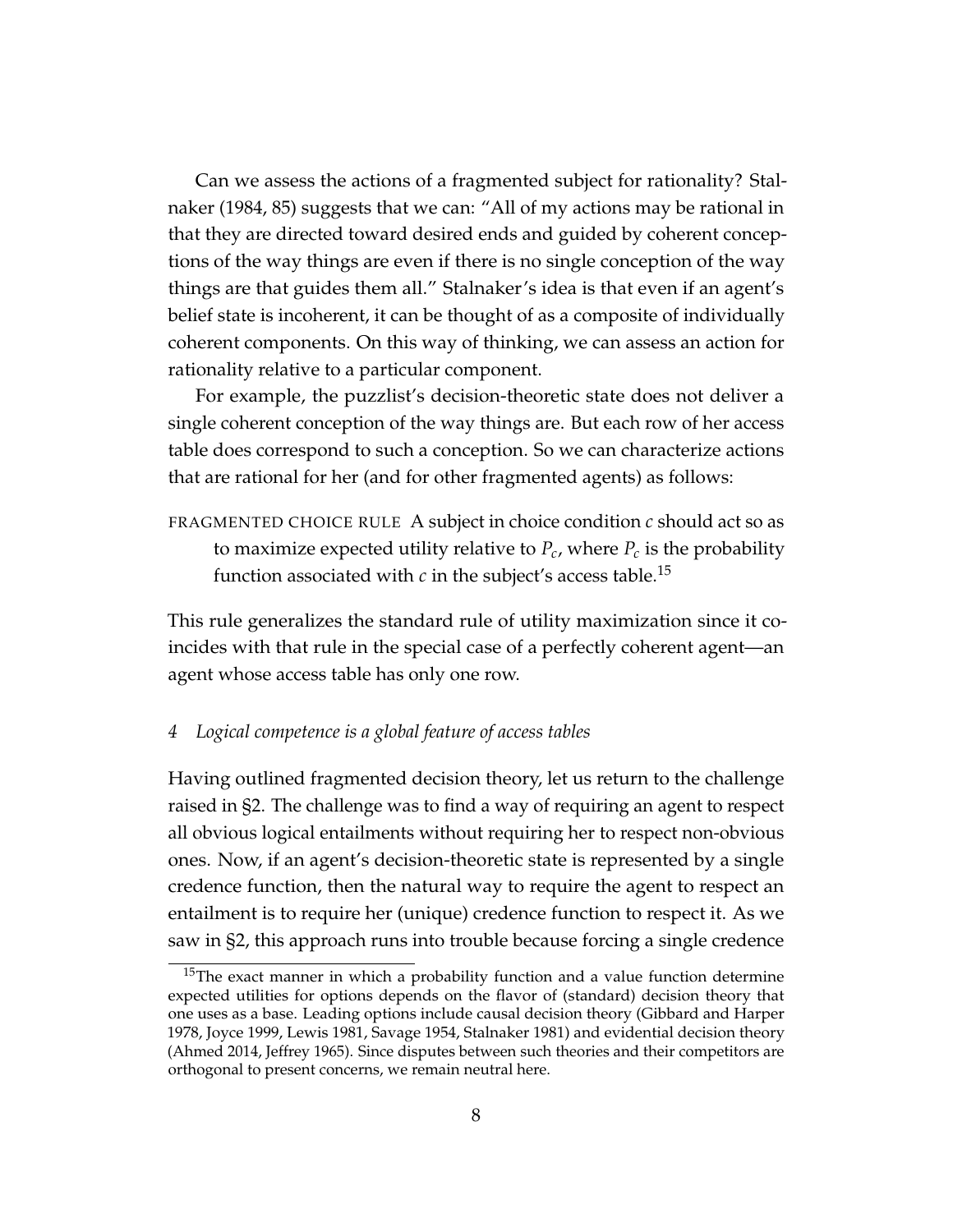function to simultaneously respect all obvious entailments also forces it to respect many non-obvious ones.

But if an agent's decision-theoretic state is represented by multiple credence functions—if it is represented by an access table—then another approach becomes available. One can require the agent to respect an entailment by requiring her access table to respect that entailment *at an appropriate row*.

Consider, for example, the entailment from "*S*&*W*" to "*S*". (Here and below we let "*S*" mean that it is sunny and "*W*" mean that it is windy.) Logically competent agents should respect this entailment. To do so, it is enough that they possess the following information about the operation of the logical connectives: that any world in which "*S*&*W*" is true is also a world at which "*S*" is true. We shall call information of this sort "logical information".<sup>16</sup> Logically competent agents need not be required to have access to that piece of logical information relative to all conditions—only some. Which ones? A natural answer: conditions in which the agent is attending to both "*S*" and "*W*". We shall call the set of sentences that an agent is attending to in this way—that she has in the forefront of her mind the "salient" sentences.

Here it is worth keeping in mind that each row of an access table contains a (fully coherent) probability function. Such probability functions must respect inclusion relations among propositions, understood as sets of possible worlds. But that doesn't mean that they must respect arbitrary logical entailments between sentences. In other words, they needn't assign zero credence to all worlds at which an entailment's premises are true and its conclusion is false. For there are possible worlds at which the logical connectives fail to satisfy the standard truth tables.<sup>17</sup>

Our discussion suggests a general requirement for logically competent agents: relative to a choice condition, the agent's information should in-

<sup>&</sup>lt;sup>16</sup>Readers who wish to reserve the term "logical information" for a category less tightly linked to language may substitute a less contentious label, such as "information concerning entailment relations associated with logical connectives".

 $17$  For appeals to semantically deviant worlds in modeling mathematical belief, see Stalnaker (1984, Ch. 5), Stalnaker (1986). For critical discussions of such appeals, see Field (1986b), Field (1978, 34–35), Field (1986a), Soames (2009), Speaks (2006, 448–450), Williamson (2016, n. 1).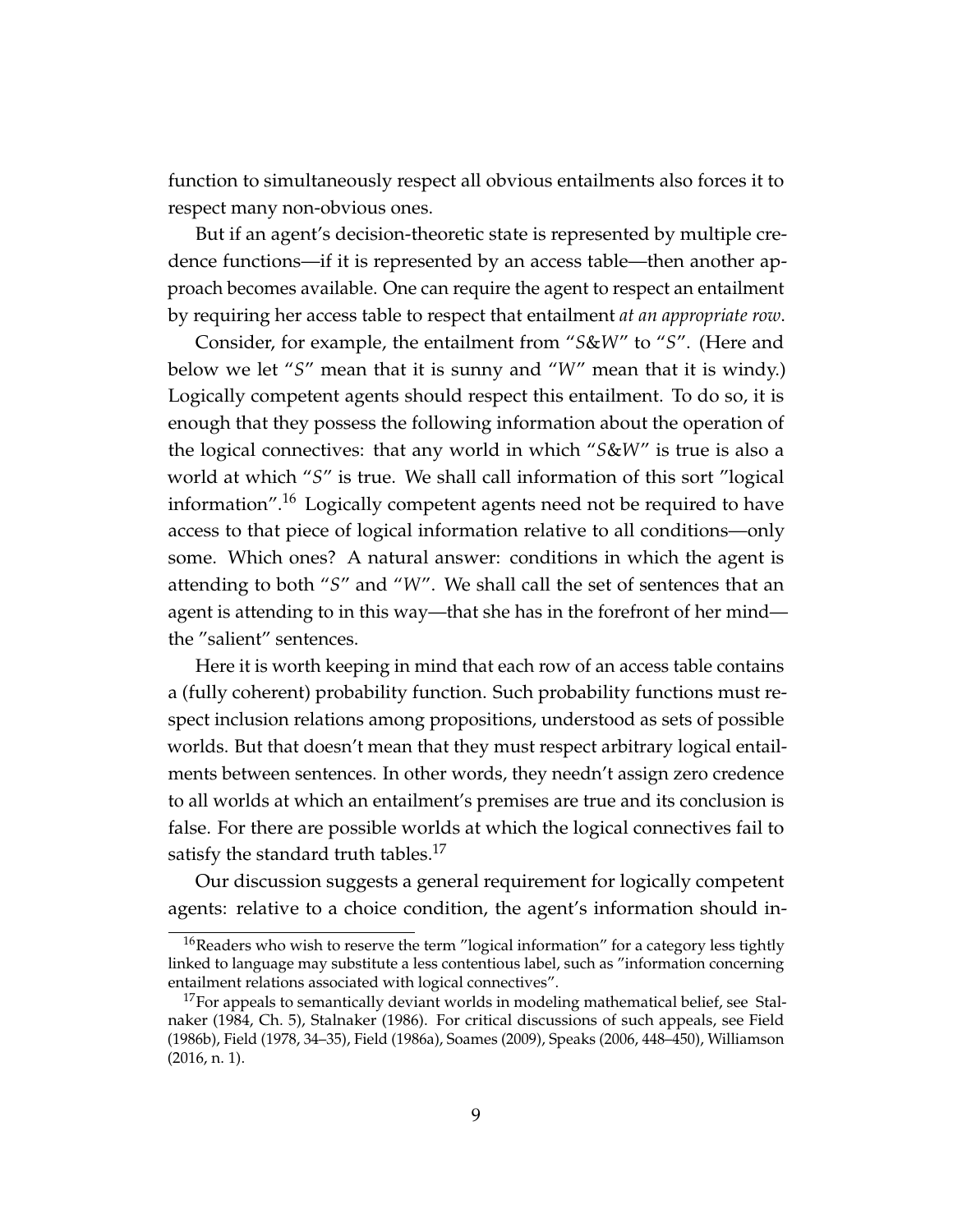clude all obvious entailments among sentences that are built directly from sentences salient at that condition.

On the resulting picture, one cannot be logically competent unless every obvious entailment is reflected in one's access table. But logical competence does not thereby collapse into logical omniscience. That is because a competent agent's logical information will typically be distributed throughout her access table, with different batches of information accessible in different circumstances. Logical competence is thus a global feature of the agent's entire access table rather than a local feature of any particular credence function.

A subject's *semantic* competence is also a global feature of her access table. Roughly speaking, a subject is semantically competent to the extent that she possesses appropriate information about the meanings of her words. But, as before, the relevant information needn't be accessible relative to all conditions. Instead, it can be distributed throughout her access table, with different batches of semantic information accessible in different circumstances.

Consider Gottlob Frege, shortly before he read Russell's fateful letter informing him of the inconsistency of his mathematical system (Russell 1902). Frege was both logically and semantically competent: he understood the logical system that he himself invented and he understood the mathematical vocabulary that he himself introduced. But he was neither logically nor semantically omniscient: he did not realize that his system entailed a contradiction, and (therefore) he did not realize that it imposed unsatisfiable constraints on his notion of extension.

How can we do justice to Frege's logical and semantic competence while respecting his lack of logical and semantic omniscience? On the present approach, we do so by modelling his competence as a global feature of his access table. What makes Frege competent is that each obvious inference that is warranted by his logical system, and each feature of the notion of extension that is an obvious consequence of his axioms, is appropriately represented *somewhere* in his access table. What makes him fail to be (logically or semantically) omniscient is that no single row of his access table represents *all* of that information. In particular, the key information in Russell's letter that Frege's *Basic Law V* entails Russell's (blatantly inconsistent) instance—is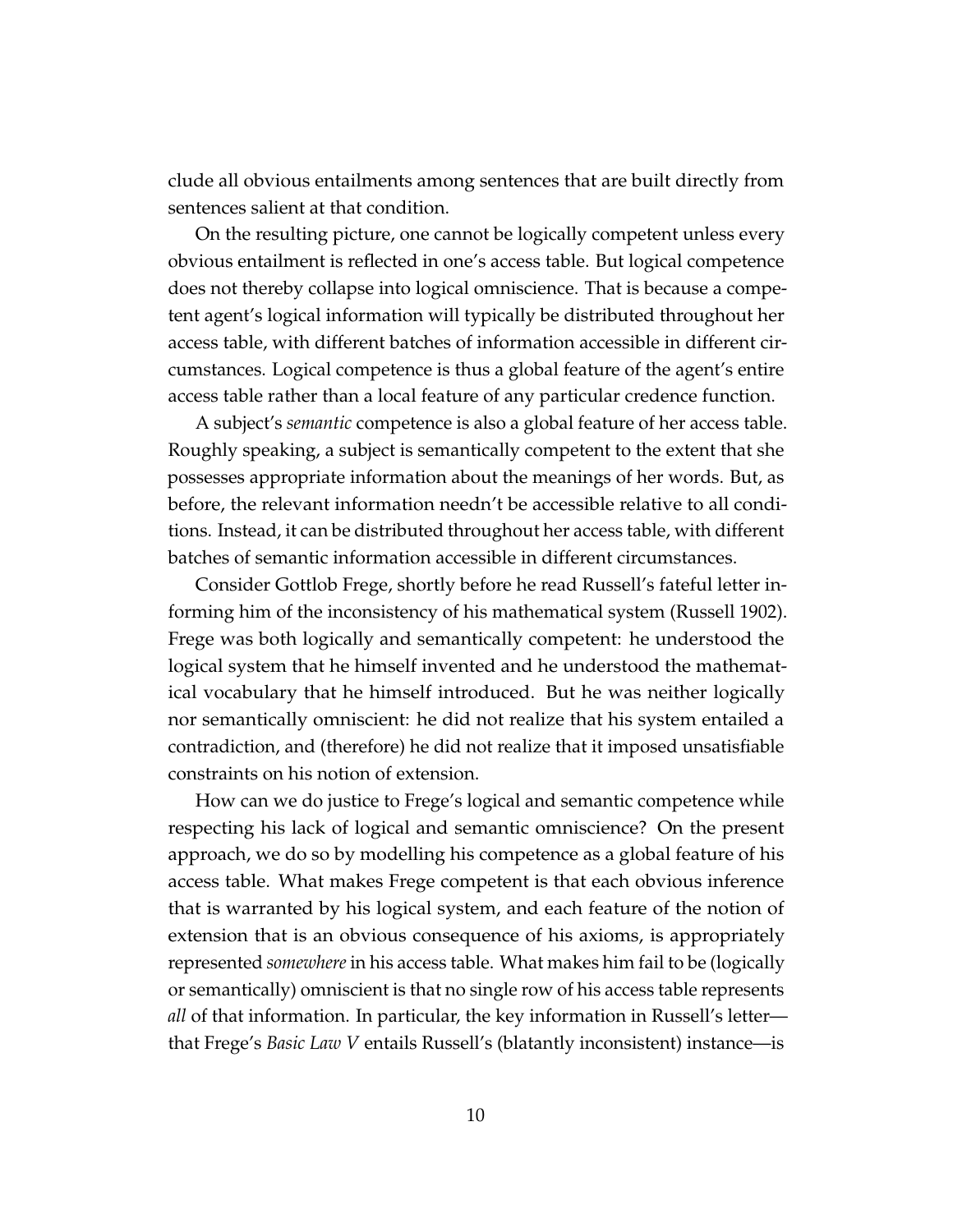only accessible relative to choice conditions in which that instance is salient.

This proposal invites two objections:

*Objection 1*: For the proposal to work it must be that many of the probability functions in Frege's access table assign low probability to simple claims about the workings of his mathematical system. Doesn't that entail implausibly—that Frege had low confidence in simple claims about his own system?

*Reply*: It is not generally true that if a claim gets low probability on some row of an agent's access table, then the agent has low confidence in that claim. For example, recall the case of the puzzlist struggling to fill in the blanks in <u>M</u> T''. The information *D*—that *dreamt* is a word of English spelled D-R-E-A-M-T—is not accessible to her in her current choice condition. So  $P_c(D)$  is low. But that is compatible with the puzzlist having high confidence that *dreamt* is a word of English spelled D-R-E-A-M-T. More generally, we suggest that propositional attitudes (including belief, knowledge and having high confidence) are global features of the agent's access table and don't directly correspond to high confidence at any particular row.

*Objection 2*: You say that Frege's mistake amounts to his lacking access (in some conditions) to what you call "logical information". But that term does not deserve its name. What you call "logical information" would be better termed "semantic information", since it is contingent information about how logical expressions operate. So your proposal at best explains how someone can have mistaken beliefs about language. But Frege didn't just have mistaken beliefs about language. He also had mistaken beliefs about *the nature of set-theoretic extensions*. The present proposal cannot do justice to those beliefs. After all, false propositions of pure mathematics obtain at no possible worlds. So at every row, Frege's probability function assigns probability 0 to each such proposition.

*Reply*: We place no special weight on the term "logical information" and agree that Frege had mistaken beliefs about the nature of extensions. For example, he falsely believed that every concept has an extension. But on our proposal, belief is a global feature of the agent's access table. And for reasons discussed in Appendix B—believing that every concept has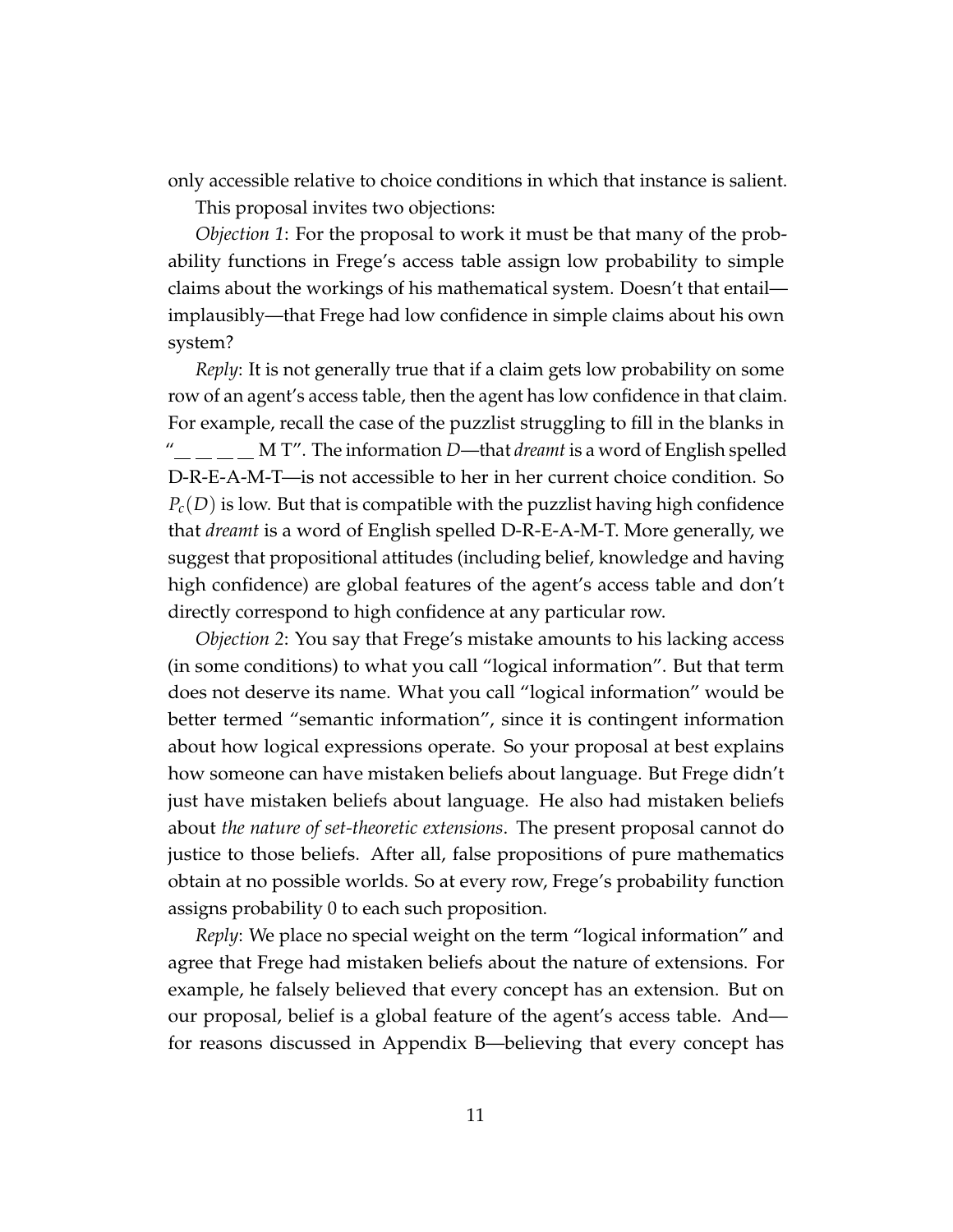an extension doesn't require any row of one's access table to assign high probability to the (empty) set of worlds in which every concept has an extension.

Both of the above replies assumed that propositional attitudes are global features of the subject's access table. But what, exactly, is the connection between a subject's propositional attitudes and her access table? To avoid digressing from our main thread, we address that question in Appendix B.

#### *5 Local Booleanism models Boolean competence*

This section gives a simple realization of the picture of logical and mathematical competence outlined in the preceding section. We make two simplifications. First, we restrict our attention to the special case of Boolean entailments: entailments guaranteed by the meanings of the Boolean connectives. Second, we let an entailment count as "obvious" in a given choice condition if it is guaranteed by the meanings of the Boolean connectives *as they apply to sentences that are salient in that condition*. For an example that illustrates the importance of the italicized qualification, take a condition in which only sentences "*S*" and "(*W*&*R*)" are salient. Relative to such a condition, the entailment from "*S*&(*W*&*R*)" to "(*W*&*R*)" counts as obvious because it is guaranteed by the meaning of "&", as it applies to "*S*" and "(*W*&*R*)". In contrast, relative to that same condition the entailment from "( $W\&R$ )" to " $R$ " does *not* count as obvious, since  $R$  is not salient.<sup>18</sup>

Given these simplifications, it is natural to impose the following requirement on agents who understand the Boolean connectives: relative to each choice condition, the available information should include that the Boolean connectives behave standardly with respect to sentences salient at that condition (though it need not include that the Boolean connectives behave

 $18$ Can it happen that a sentence is salient without all of its subsentences also being salient? It can, depending on the complexity of the sentence and on the capacities of the relevant agent. For recall that the salient sentences are the ones that the agent is attending to in particular. Limited agents sometimes attend to a complex without attending to all of its parts, as when one attends to a forest without simultaneously attending to each of its trees. As a referee observed, the example above may achieve simplicity at the price of realism, since one might think that "*R*" would likely be salient in a realistic version of the case.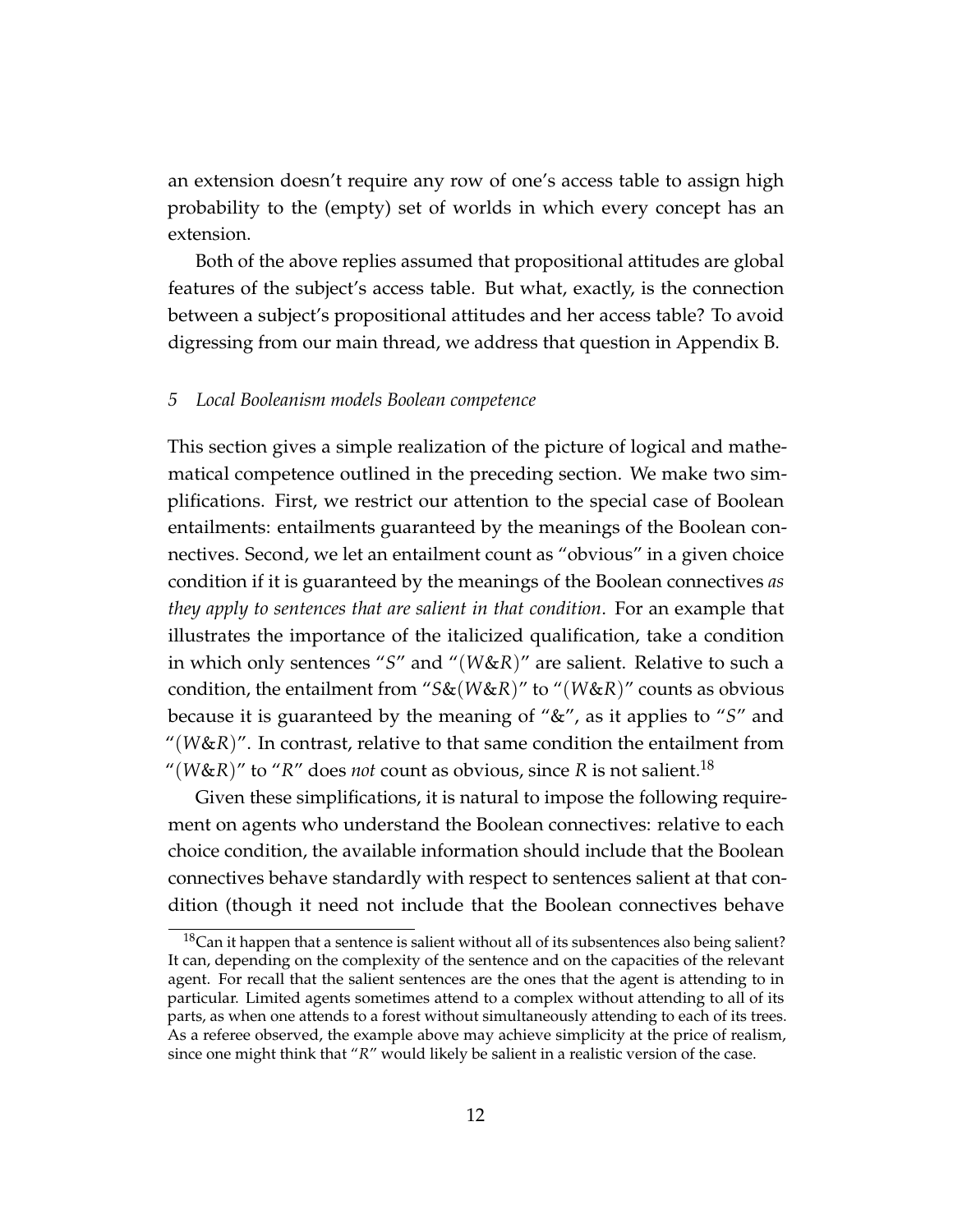standardly overall).

To state the requirement precisely, assume that each agent has an *obviousness function*: a function  $\mathcal{O}_{\odot}$  that assigns to each choice condition *c* the logical information O*<sup>c</sup>* that is available as obvious to the agent in *c*. <sup>19</sup> We capture the fact that  $\mathcal{O}_c$  is available as obvious at *c* by assuming that  $P_c(\mathcal{O}_c) = 1$ , where  $P_c$  is the probability function corresponding to *c* in the agent's access table. We then say that  $\mathcal O$  is *locally Boolean* just in case for each choice condition *c*, O*<sup>c</sup>* entails that the logical connectives behave standardly with respect to every sentence that is salient in *c*. 20

This allows us to express the following constraint on logical competence:

CONNECTIVES When an agent understands the Boolean connectives, her **obviousness function** should be **locally Boolean**.

In this (admittedly simple) model, we have arrived at a precisely specified requirement of logical competence that falls short of logical omniscience.

### *6 Local Booleanism is equivalent to local sentential coherence*

(This semi-technical section may be skipped without loss of continuity.)

Imposing CONNECTIVES falls short of requiring full logical omniscience. But what exactly does it require? And how does that requirement relate to more familiar axioms for probabilistic coherence?

It is useful to start by considering "global" versions of these questions. Say that an obviousness function O is *globally Boolean* if for each choice

- B1  $\ulcorner\neg A\urcorner$  is true iff *A* is not true,
- B2  $\Gamma$ *A* ∨ *B*<sup> $\Box$ </sup> is true iff either *A* or *B* is true,
- B3  $\Gamma A \& B \rceil$  is true iff both *A* and *B* are true.

<sup>&</sup>lt;sup>19</sup>In other words, for each choice condition *c*:  $\mathcal{O}_c$  is the set of possible worlds compatible with whatever logical information is available as obvious to the agent relative to *c*.

 $20$  For the Boolean connectives to behave standardly with respect some sentences is for the following conditions hold whenever *A* and *B* are among those sentences:

B0  $\top$  is true,

 $\top$  is a zero-place connective that is true as a matter of logic. It is included here for technical convenience and could be replaced by a tautology whose truth is available as obvious to the subject with respect to any choice condition.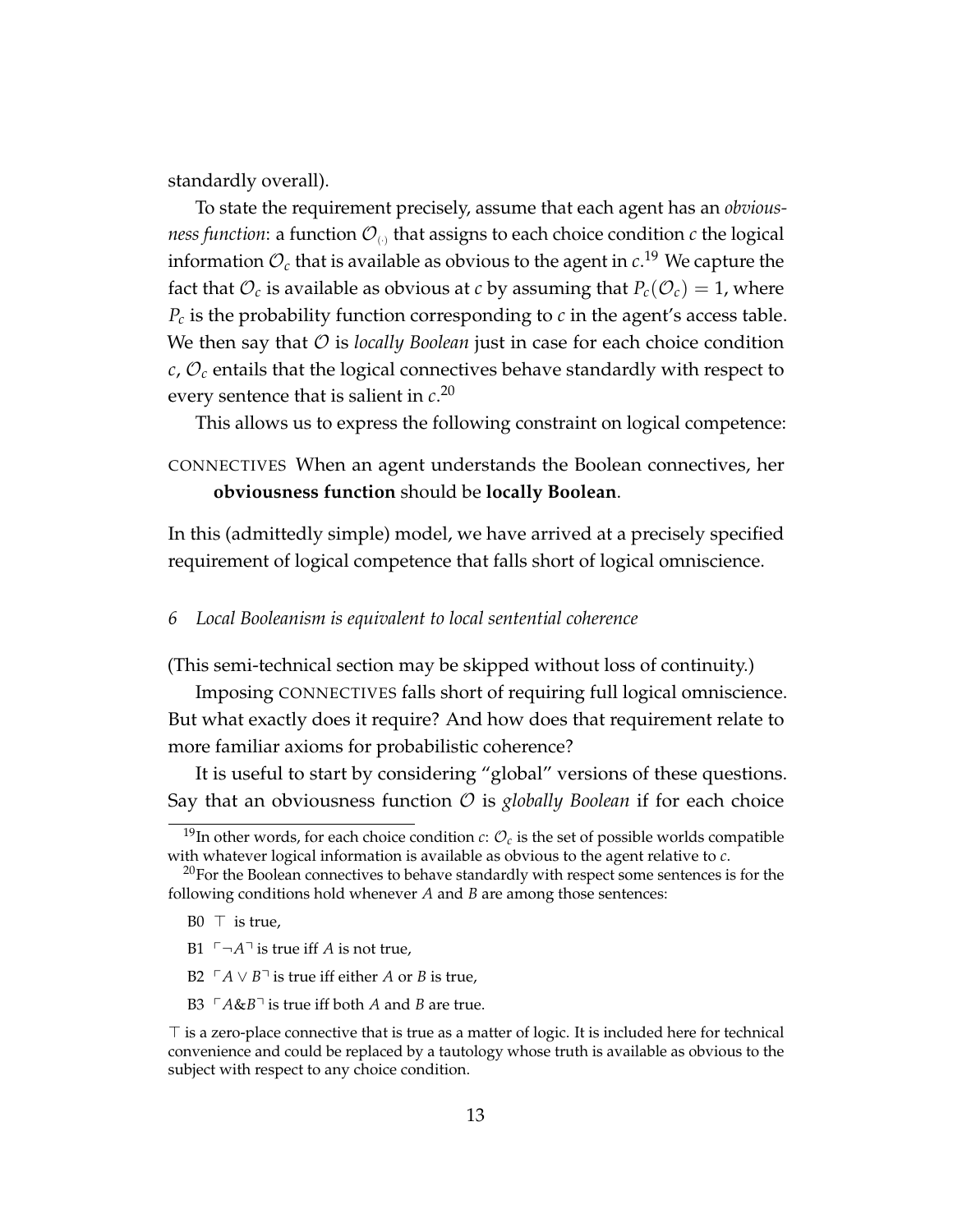condition  $c$ ,  $\mathcal{O}_c$  contains only worlds at which the Boolean connectives behave standardly with respect to *all* sentences.

How severe a constraint is the requirement that an agent's obviousness function is globally Boolean? The answer is: extremely severe. The following can be shown: an obviousness function  $\mathcal O$  is globally Boolean iff every agent with O has a *globally sententially coherent* access table (Corollary 1, Appendix C).

*Definition*: A probability function *P* is *globally sententially coherent* iff it satisfies the following conditions for any sentences *A*, *B*, *X*: S0  $P[T] = 1$ ,  $S1 \ P[\neg A] = 1 - P[A],$  $S2 \ P[A \lor B] = P[A] + P[B] - P[A \& B],$ S3  $P[X] \leq P[B]$  if  $X \models B$ . *Definition:* An access table  ${P_c}$  is *globally sententially coherent* iff  $P_c$ is globally sententially coherent for any choice condition *c*.

*Notation*: For any sentence *A*, [*A*] is the proposition that *A* is true. Quotation marks and double brackets are omitted to improve readability. For instance, we write " $P_c$ [It is sunny]" instead of " $P_c(["It is sunny"])"$ .

Global sentential coherence amounts to logical omniscience. In the present setup, it is equivalent to standard sentence-based axiomatizations of probability theory (Proposition 1, Appendix C). Agents who are sententially coherent immediately recognize any Boolean connection given any prompt.

Now return to our original question: How severe a constraint is the requirement that an agent's obviousness function is *locally* Boolean? The answer is: moderately severe. The following can be shown: an obviousness function O is locally Boolean iff every agent with O has a *locally sententially coherent* access table (Proposition 2, Appendix C).<sup>21,22</sup>

 $21$ The notion of local sentential coherence was inspired by the "locally coherent views" characterized in Gaifman (2004).

 $22$ Since local sentential coherence is a fairly demanding requirement, the above result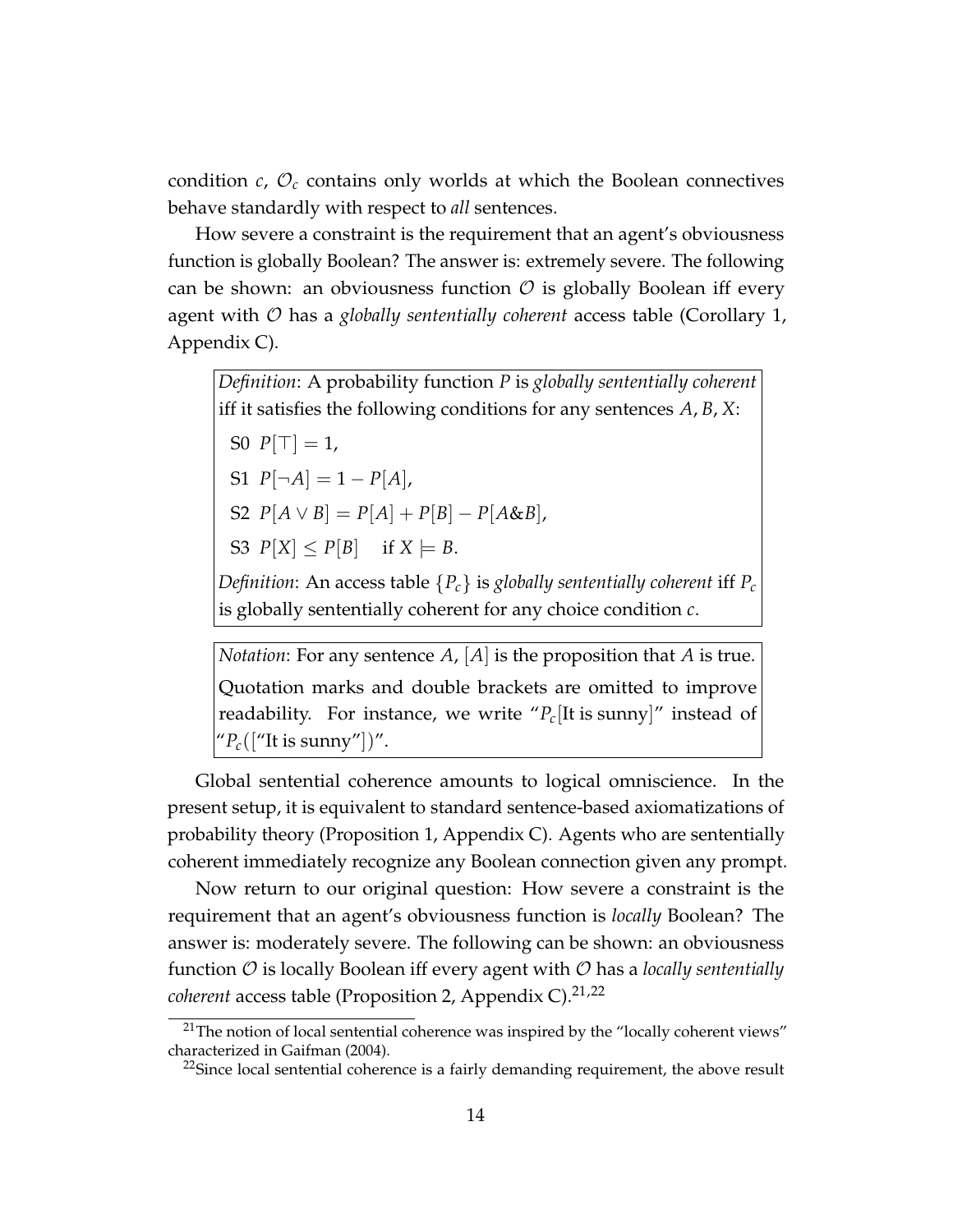*Definition:* For *c* a choice condition, a probability function *P<sup>c</sup>* is *locally sententially coherent* iff it satisfies S0–S3 for all sentences *A*, *B* that are salient at *c*, and all *X* equal to  $\ulcorner A \& B \urcorner$  or  $\ulcorner B \& A \urcorner$ . *Definition:* An access table  ${P_c}$  is *locally sententially coherent* iff  $P_c$  is locally sententially coherent for any choice condition *c*.

In contrast to global sentential coherence, local sentential coherence does not entail logical omniscience. Instead it amounts to restricted logical competence. Agents who are locally sententially coherent respect *simple* Boolean connections when given the right prompt.

## *7 Logical thought is conditionalization on logical information*

The paper so far has aimed to develop a decision theory suitable for logically limited agents. Access tables represent such agents' credences, FRAGMENTED CHOICE RULE gives a criterion for rational action, and CONNECTIVES requires such agents to recognize some (but not all) logical connections. But logically limited agents also *think*. Our next and final goal is to sketch a simple Bayesian model of logical thought.

Start with an example: an agent comes to recognize the truth of a particular tautology by thought alone. How might we model such a cognitive accomplishment using the above framework?

shows that locally Booleanness is, too. We learned this from Sinan Dogramaci, who illustrated it with the following beautiful example. Suppose that an agent is playing poker and realizes that a card is to be dealt from a shuffled standard deck. In the agent's present choice condition (*c*), the only salient sentences are *A* ("The card is an ace") and *H* ("The card is a heart"). If the agent's access table is locally sententially coherent, then S2 guarantees that  $P_c[A \vee H] = P_c[A] + P_c[H] - P_c[A \& H]$ . But this is a fairly demanding requirement. Indeed, in many evaluative contexts we'd count it as rationally permissible for an agent to have  $P_c[A] = 4/52$ ,  $P_c[H] = 13/52$ , and  $P_c[A \& H] = 1/52$  even if  $P_c[A \lor H]$  differs from 16/52.

This example displays a limitation of the above toy model. A more realistic implementation of the proposal in §4 would employ a notion of obviousness that better matched the cognitive capabilities of the agent in question. In the case of ordinary humans, we expect the details to be too messy and idiosyncratic to admit of a concise mathematical characterization. We also expect that no single characterization of obviousness will serve all theoretical purposes: different standards of rationality will be appropriate in different discussions.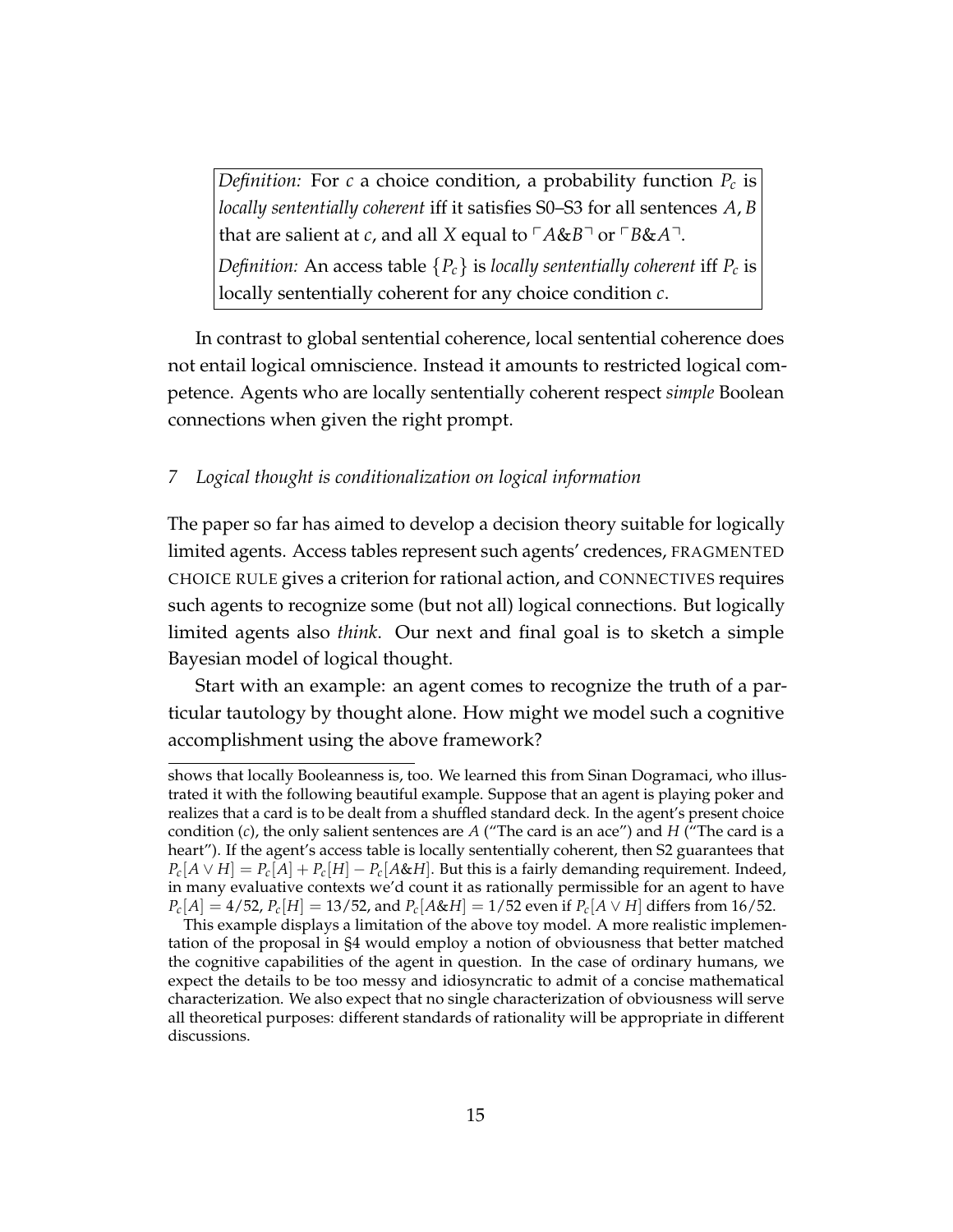There are actually two questions here: First, how can a particular train of thought be modeled as a sequence of changes to an access table? Second, what constrains *which* train of thought a rational subject engages in? Here is a proof-of-concept proposal to address the first question:

FRAGMENTED INFERENCE Each agent starts out with a given access table and an obviousness function,  $\mathcal{O}$ . Whenever she encounters a new choice condition  $c$ , logical information  $\mathcal{O}_c$  becomes broadly accessible: each probability function in her access table conditionalizes on  $\mathcal{O}_{c}$ .<sup>23</sup>

When applied to the case of logical inference, one might apply this idea by saying that each step in a chain of thought renders a particular set of sentences salient. Attending to those sentences makes a batch of logical information available to the subject going forward. Successive batches of information combine to produce increasingly powerful logical insights as the chain of thought continues.

For example, suppose that Moriarty has hatched a plan to take advantage of Watson's rather ordinary intellect. He has arranged for one of his associates to offer Watson a bet on a fiendishly complicated sentence:

$$
((S\&\neg W)\vee S)\&(\neg(W\&S)\&((S\&W)\vee W)).
$$

Watson is informed that the bet would cost him just *£*5, and would pay him *£*100 if the complicated sentence is true. In fact, the sentence is a contradiction, but it would be too demanding to require Watson to see this immediately.

Watson must decide whether to take the bet. Initially Watson thinks that the sentence might well be true. His access table at each row relevant to the current decision assigns a not-very-low probability to the truth of

<sup>&</sup>lt;sup>23</sup>In other words: for every choice condition *d*,  $P_d(\cdot)$  is replaced by  $P_d(\cdot | \mathcal{O}_c)$ . It is worth emphasizing that the present proposal is no more than a toy model. For example, to avoid conditionalizing on propositions with probability 0 we assume that for any choice conditions *c* and *d*,  $P_d(\mathcal{O}_c) > 0$ . We also restrict attention to the case of an agent with a perfect memory since the present model contains no mechanism for information loss. (This restriction is for simplicity—the model is congenial to relaxing the perfect memory assumption. We explore this in separate work.) In addition, a more general model would probably need to say that not all rows of an access table conditionalize on new logical information.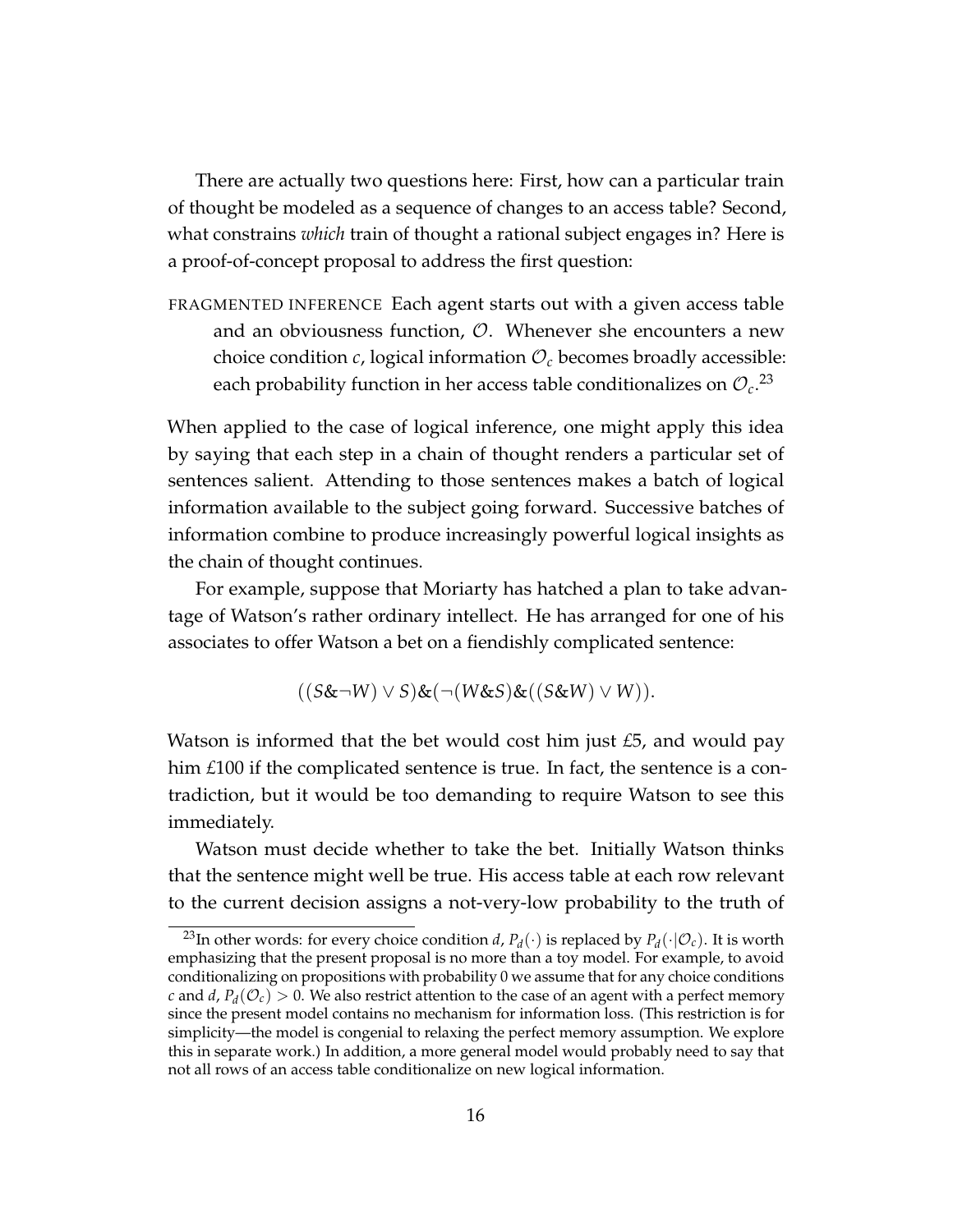the sentence. We will suppose, moreover, that while the sentence itself is salient to him, its subsentences are not. That is all compatible with Watson's satisfying CONNECTIVES, since CONNECTIVES only enforces highly limited local constraints at each choice condition. (We present a model to illustrate this in Appendix D.)

Moriarty hopes that Watson will make a snap decision and immediately pay for the (losing) bet. But Watson instead decides to mull things over. His first step is to analyze the leftmost conjunction in Moriarty's sentence. In the model, this is captured by Watson coming to be in a choice condition *c*1, a condition at which "*S*" and "¬*W*" are salient. According to FRAGMENTED INFERENCE, each row of his access table then conditionalizes on  $\mathcal{O}_{c_{1}}$ , which entails: "*S*&¬*W*" is true exactly when "*S*" and "¬*W*" are both true.

Now that Watson has a grip on "*S*&¬*W*", he attempts to analyze "(*S*&¬*W*) ∨ *S*". In the model, this is captured by Watson coming to be in a choice condition *c*2, at which "*S*&¬*W*" and "*S*" are salient. After further conditionalizing on  $\mathcal{O}_{c_2}$ , each row of Watson's access table now also includes the following information: " $(S\&\neg W) \vee S$ " is true exactly when "*S*" is.<sup>24</sup>

Watson continues in this way, successively attending to various subsentences. At each step, the rows of his access table conditionalize on the bit of information made available at that step. The cumulative result is that each row conditionalizes on a sequence  $\mathcal{O}_{c_1}, \mathcal{O}_{c_2}, \ldots, \mathcal{O}_{c_n}$  of batches of information whose conjunction entails that Moriarty's sentence is false. So at the end of the process, each row of Watson's access table assigns probability 0 to the truth of Moriarty's sentence.

Watson declines the bet.

# *8 Rational thought is a series of utility-maximizing choices of what to think about next*

We are partway through sketching a Bayesian model of logical thought. As noted above, giving such a model required answering two questions: First,

 $^{24}$ By saying that a row "includes" some information we mean that the probability function associate with that row assigns probability 1 to the set of worlds at which that information obtains.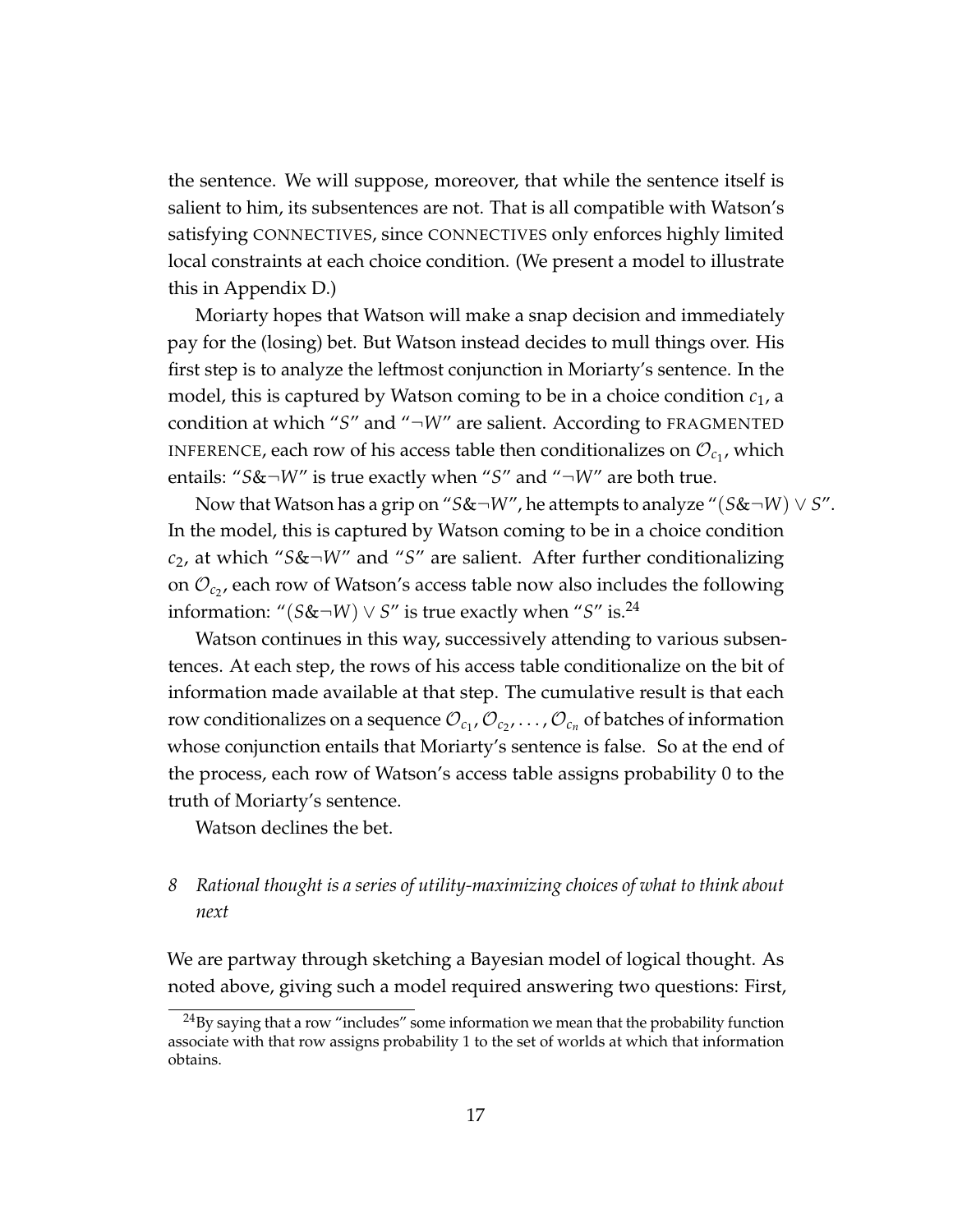how can a particular train of thought be modeled as a sequence of changes to an access table? Second, what constrains *which* train of thought a rational subject engages in? We addressed the first question in the preceding section. We now conclude the paper by addressing the second.

Consider Watson's state of mind right after he is offered Moriarty's bet. It might seem that Watson's options are just to accept the bet or to reject it. But he has an additional option: to mull things over. And we can apply the rule of expected utility maximization to evaluate that option's choiceworthiness.<sup>25,26</sup>

That observation leaves it open what exactly Watson will or should think about. But we can go further. We can more finely individuate Watson's thinking-options. We can say that for certain parts of Moriarity's sentence, Watson has the option of attending to those parts. $27,28$  For example, here is one of Watson's initial options: attend to (make salient) "*S*" and "¬*W*". That is the option he in fact chooses. Was that choice—the choice to attend to *those* subsentences—rational? No additional apparatus is needed to answer that question. We can simply treat Watson's choice of what to think about

 $27$ Compare: "some actions might be totally mental or computational. For example, some actions might control what an agent chooses to think about, or where it focuses its attention." (Sutton and Barto 2018, 55) For work on "rational meta-reasoning", see for example Matheson (1968), Hay et al. (2012), Lieder and Griffiths (2019), Russell and Wefald (1991), Griffiths et al. (2019).

<sup>25</sup>Compare to Hoek (2019, 130–132), I. J. Good (1968, 93–94), Savage (1967, 308), Pettigrew (2020, §6.2), Douven (2002, 314).

<sup>&</sup>lt;sup>26</sup>There is a threat of regress here, aptly captured by the title of Lipman (1991): "How to decide how to decide how to. . ." and discussed in many places (for a survey as well as one proposed approach, see Douven (2002)). The threat is that whatever recommendations one's theory offers for how to decide whether to deliberate, there will be deliberative costs and benefits to implementing those recommendations. Unless special arrangements are made, the theory will be powerless to advise on how to assess those costs and benefits. At a certain point, it seems, one must simply plump for an alternative (which might itself be a course of deliberation) without explicitly weighing the costs and benefits of the process that got one to do so. While acknowledging that this is a topic ripe for further work, we hope here to have at least modeled some aspects of how an agent chooses between, say, bodily actions and those actions that involve further deliberation.

 $28$ We think of the attribution of an access table to Watson as something the theorist does from the outside, as opposed to something Watson does for himself. Similarly, we think of FRAGMENTED CHOICE RULE as a theoretical constraint on Watson's decision rather than the procedural prescription that Watson explicitly evaluate options by multiplying probabilities and utilities. This matters because it must be possible to calculate expected utilities for Watson's attending to a particular sentence, relative to choice conditions in which that sentence *not* salient. This would not make sense on a procedural interpretation.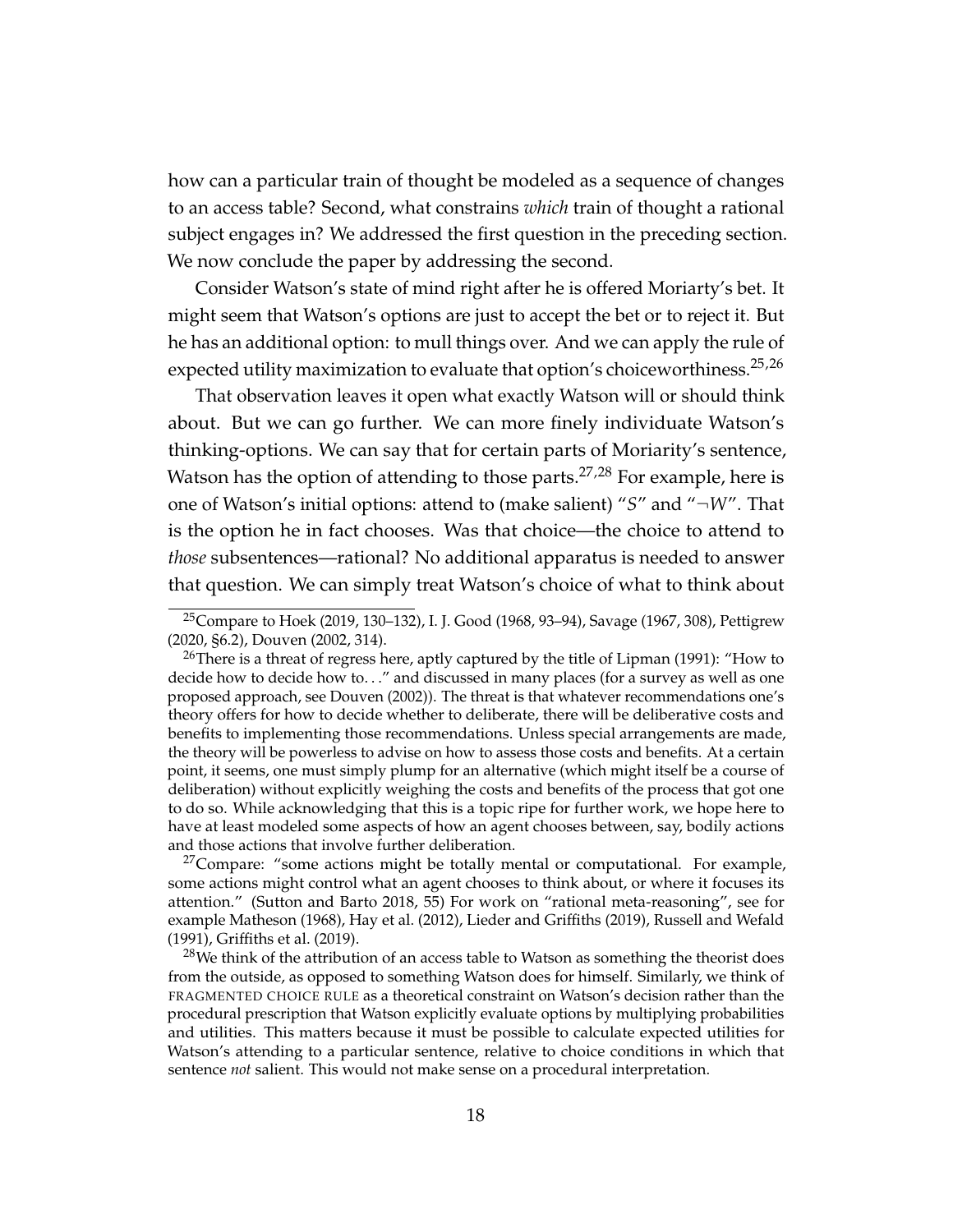as a choice like any other—rational if and only if it satisfies FRAGMENTED CHOICE RULE (relative to the choice condition Watson is in before he makes the choice).

What sort of considerations influence the rationality of thinking a particular thought? Here is an example to convey the flavor of how the model operates.

Suppose that Watson is midway through his train of thought—he has so far attended to only a few subsentences of Moriarity's complex sentence. He now has many options. For example, he could focus his attention on a particular "fresh" formula of the sentence—a formula he had not previously attended to. Alternatively, he could attend to a formula he attended to a few moments ago. He could even focus on a sweet childhood memory. Which option maximizes Watson's expected utility? As in any decision situation, the answer depends on Watson's probability function relative to his current choice condition. Suppose that this function takes it to be highly likely that attending to the fresh formula will bring new logical insights but focusing on an old formula or the sweet memory will not. Then, assuming that Watson sufficiently values money, the option that maximizes his expected utility is to attend to a fresh formula. If Watson continues in this way to make utility-maximizing choices—including choices of what to think about—he will eventually figure out that the complicated sentence is contradictory and foil Moriarty's plot.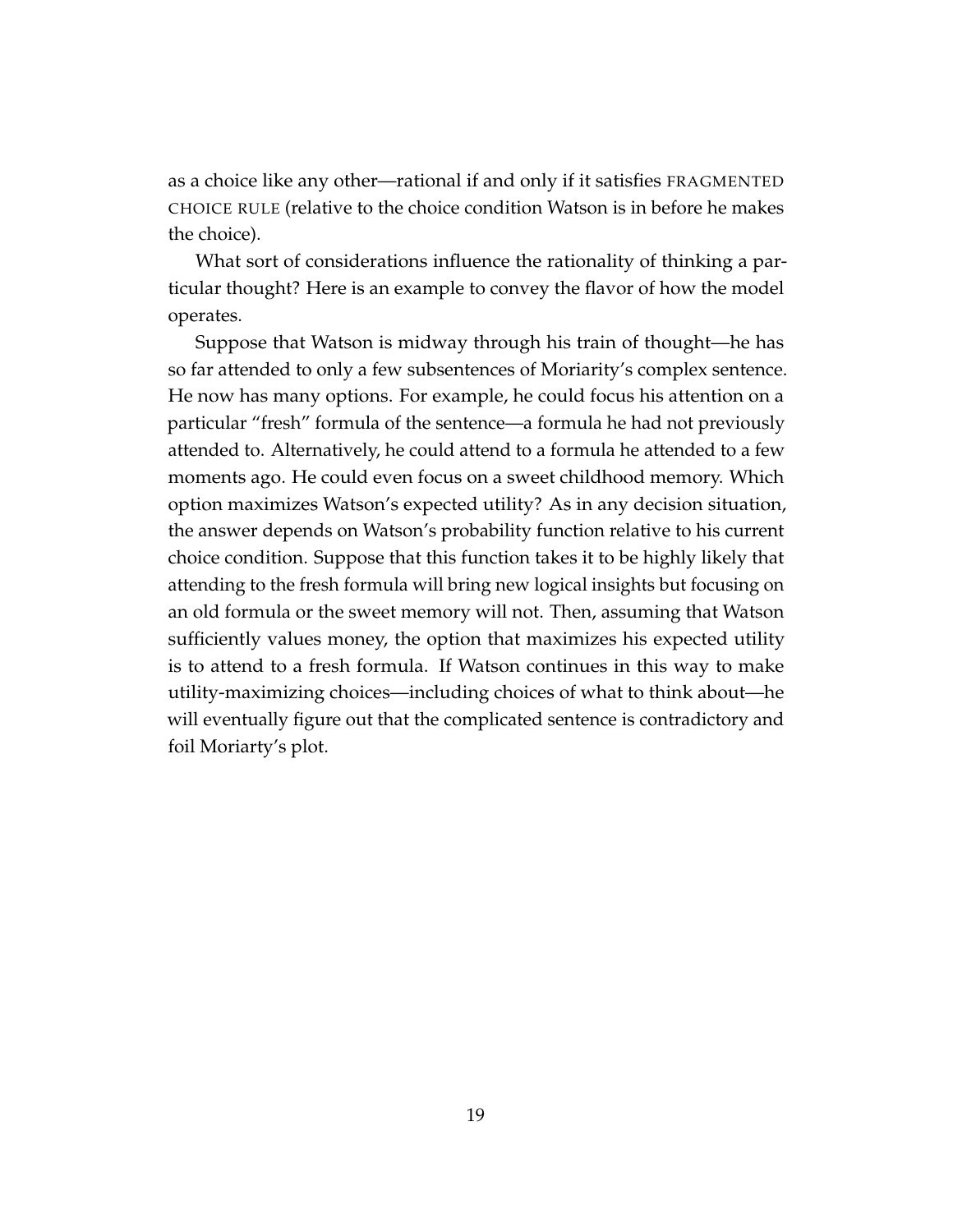## *Appendices*

#### *A Decision theory with incoherent credence functions*

In §2 we considered the suggestion that incoherent credences—credences that violate the probability axioms—might deliver a decision theory for logically ignorant subjects. We breezily hinted at how to construct such a theory: "Just remove the assumption of logical omniscience from decision theory".

In fact, matters are not quite so straightforward. For once the coherence conditions are dropped, there are certain theoretical choices that need to be made, and it is not obvious whether they can be made in a principled way. Let us explain.

Assume that credences are assigned to propositions. When propositions are modelled as sets of possible worlds, one immediately gets the result that necessarily equivalent propositions get the same credence. So theorists interested in incoherent credences have often chosen to work with a more fine-grained conception of proposition. There are many different ways of spelling out the details (De Bona and Staffel 2017, Gaifman 1988, Garber 1983, Hacking 1967, Zynda 1996, 196–197), but for concreteness we consider below an approach that models propositions as sets of truth-value assignments (Williams 2016). Similar points would apply to other fine-grained conceptions of proposition.

Let a *truth assignment* be an assignment of truth values to a finite set of sentences and let  $A$  be the set of all such truth assignments. Assume that each subject has a credence function *r* that is a probability function over A and a value function *v* that assigns a real number to each  $a \in A$ . For any subsets *X*, *Y* of *A* such that  $r(Y) > 0$ , we follow standard practice and let  $r(X|Y) = r(XY)/r(Y)$  be the conditional probability of *X* given *Y* and let  $V(Y) = \sum_{a \in A} v(a)r(a|Y)$  be the expected value of *Y*.

Credence and value functions are so far defined for propositions, which we model as sets of truth assignments. But such functions can be defined for sentences as well. For any sentence *A*, let [*A*] be the proposition that *A* is true. Then for any sentences A, B we can write  $r[A]$  for  $r([A]), r[A|B]$  for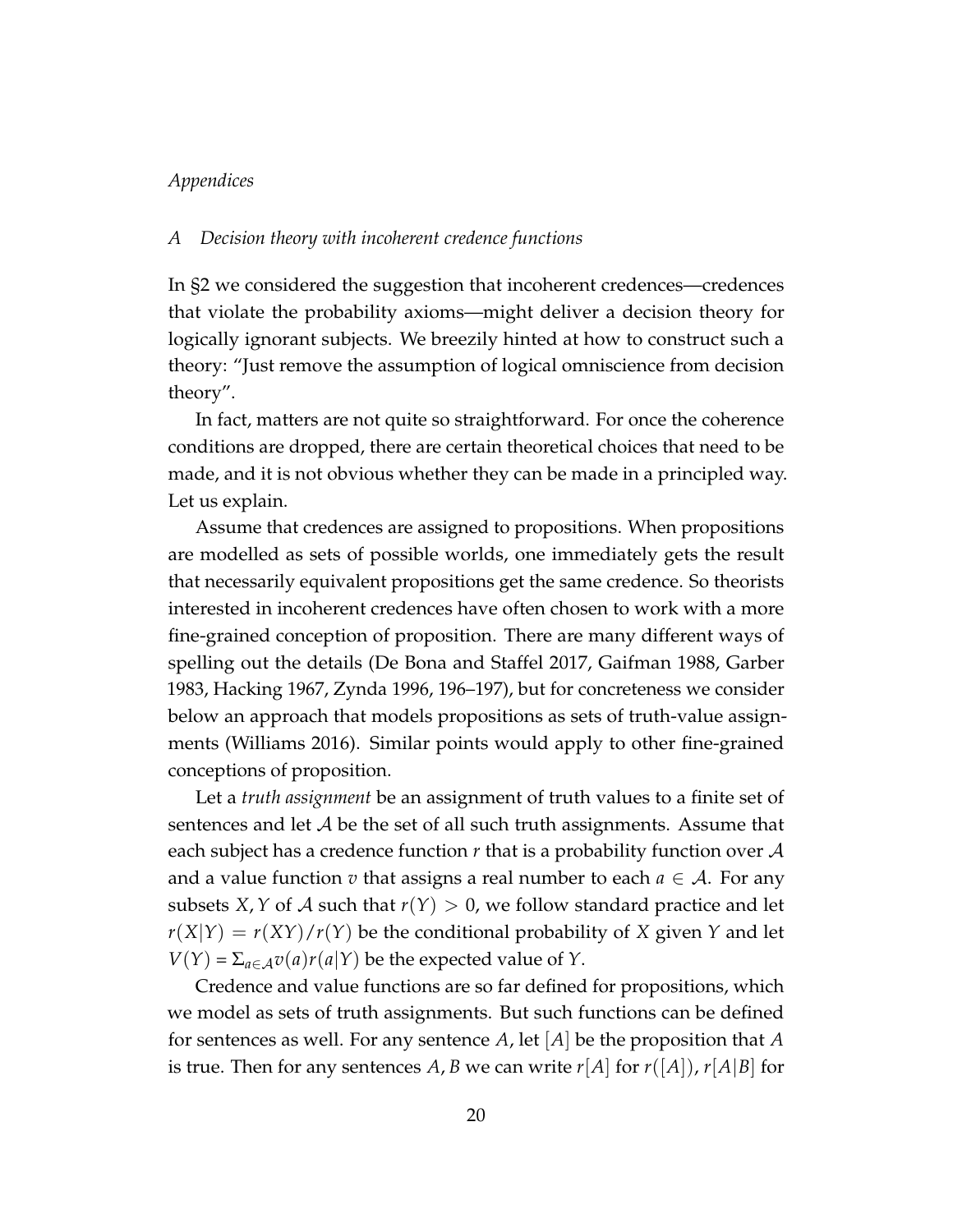$r([A] | [B])$ , and  $V[A]$  for  $V([A])$ .<sup>29</sup>

Can a decision theory be constructed that assumes that agents have incoherent credence functions of this kind? Anyone constructing such a view faces two important decision points.

First, suppose that an agent has an incoherent credence function *r*. What choice rule determines which options are rational for that agent to select? A natural answer is: the options that maximize expected values relative to *r* (or some causal quantity computed relative to *r*—but set such complications aside here). It is natural in this framework to associate each option with a sentence. But care must be taken in deciding *which* sentence to select. That is because when the subject is in a choice situation, there exist many sentences that might describe each of her options.

Suppose, for example, that the subject must press a piano key with her left hand and that using the ring finger to do so is one of her options. The theorist might choose to represent that option using either of the following sentences:

- "use second finger from left"
- "use fourth finger from right"

Which, if any, of these sentences should she use to calculate expected utility? And on what grounds? Note that the difference might matter a great deal, since there is no guarantee that

*V*["use second finger from left"] = *V*["use fourth finger from right"].

Second, a proponent of the view we are considering also needs a way of accounting for rational credal updates. Consider a subject with credence function *r* and let *r<sup>E</sup>* be the subject's updated credence function after receiving some new evidence. From a Bayesian perspective, we would like it to be the case that  $r_E[A]$  is equal to  $r[A|E]$ , where *E* is a sentence capturing the new evidence. But care must be taken in deciding *which* sentence to select. That is because there exist many sentences that might capture a given batch of evidence.

 $29$ Here we follow Williams (2018, 2016).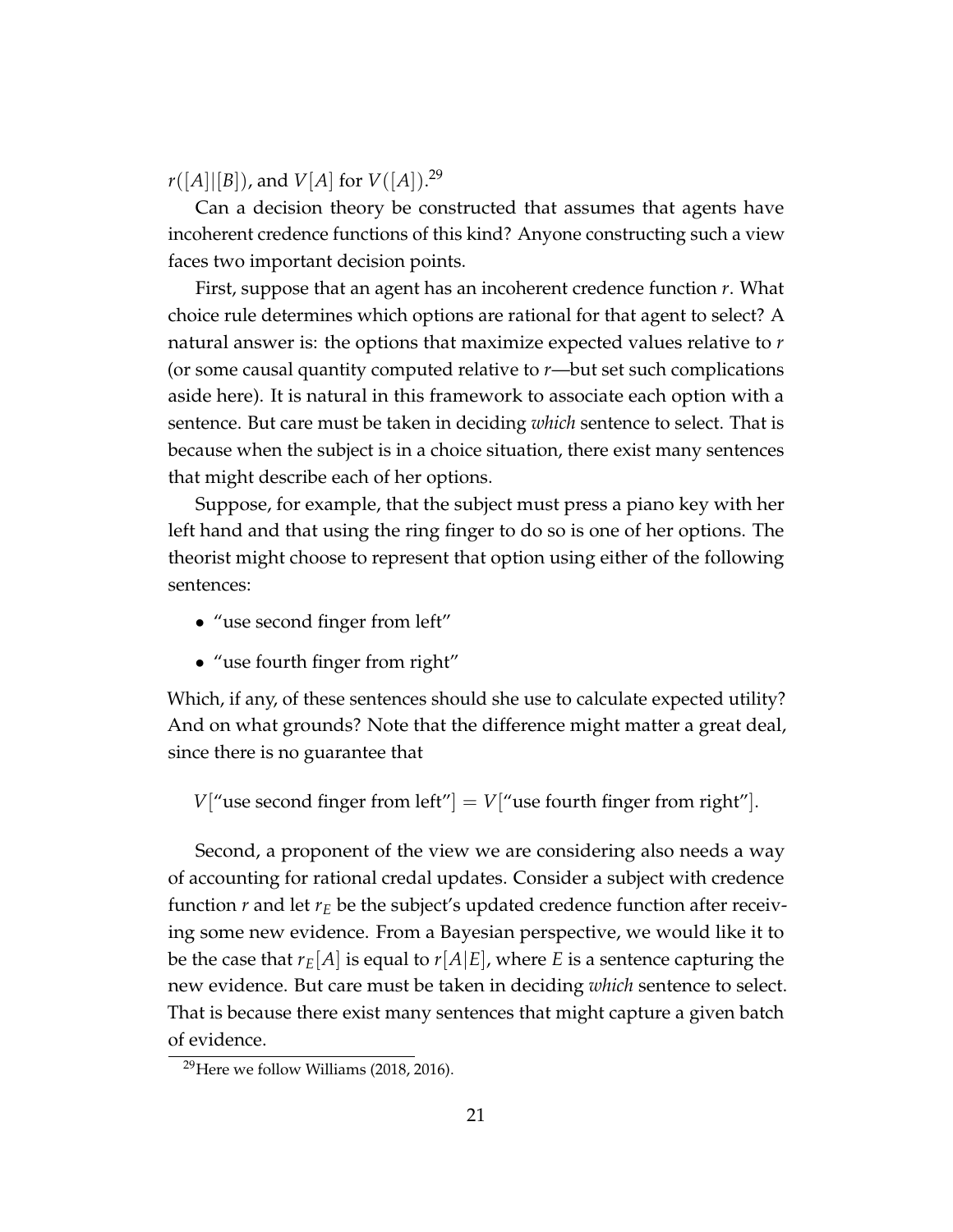Suppose, for example, that an ordinary subject who knows nothing about the weather walks outside on a sunny and windy day. The theorist might represent the subject's weather-related evidence using either "sunny and windy" or "windy and sunny" (or some more complicated variant).

But which sentence? And on what grounds? Again, the difference might matter a great deal, since there is no guarantee that

 $r[\cdot]'$  sunny and windy" =  $r[\cdot]'$  windy and sunny" |.

We do not mean to suggest that these questions are unanswerable, but we insist that a decision theory based on incoherent credence functions must answer them somehow.

### *B Access tables and propositional attitudes*

How should one understand the relationship between an agent's propositional attitudes and her access table? The following answer is tempting:  $30$ 

ROW CONFIDENCE An agent is confident in a claim if and only if some row of her access table assigns high probability to that claim.

Unfortunately, this straightforward answer leads to the wrong results. For example, it entails that a puzzlist with the access table of §3 is confident not just in the claim that *dreamt* is a word of English spelled D-R-E-A-M-T, but also in the negation of that claim.

We would also get the wrong results if we were to substitute "every" for "some" in ROW CONFIDENCE. For example, we would be left with the conclusion that the puzzlist fails to be confident that *dreamt* is a word of English spelled D-R-E-A-M-T. But intuitively speaking, the puzzlist *is* confident, it's just that she is unable to bring the relevant information to mind as he works on the puzzle.

 $30$ Compare: Lewis (1996) assumes that "S knows that P iff any one of S's compartments knows that P", and Stalnaker (1984, 83) relies on the premise that "what it means to say that an agent believes that *P* at a certain time is that some one of the belief states the agent is in at that time entails that *P*" to show that "[i]t is compatible with the pragmatic account that the rational dispositions that a person has at one time should arise from several different belief states".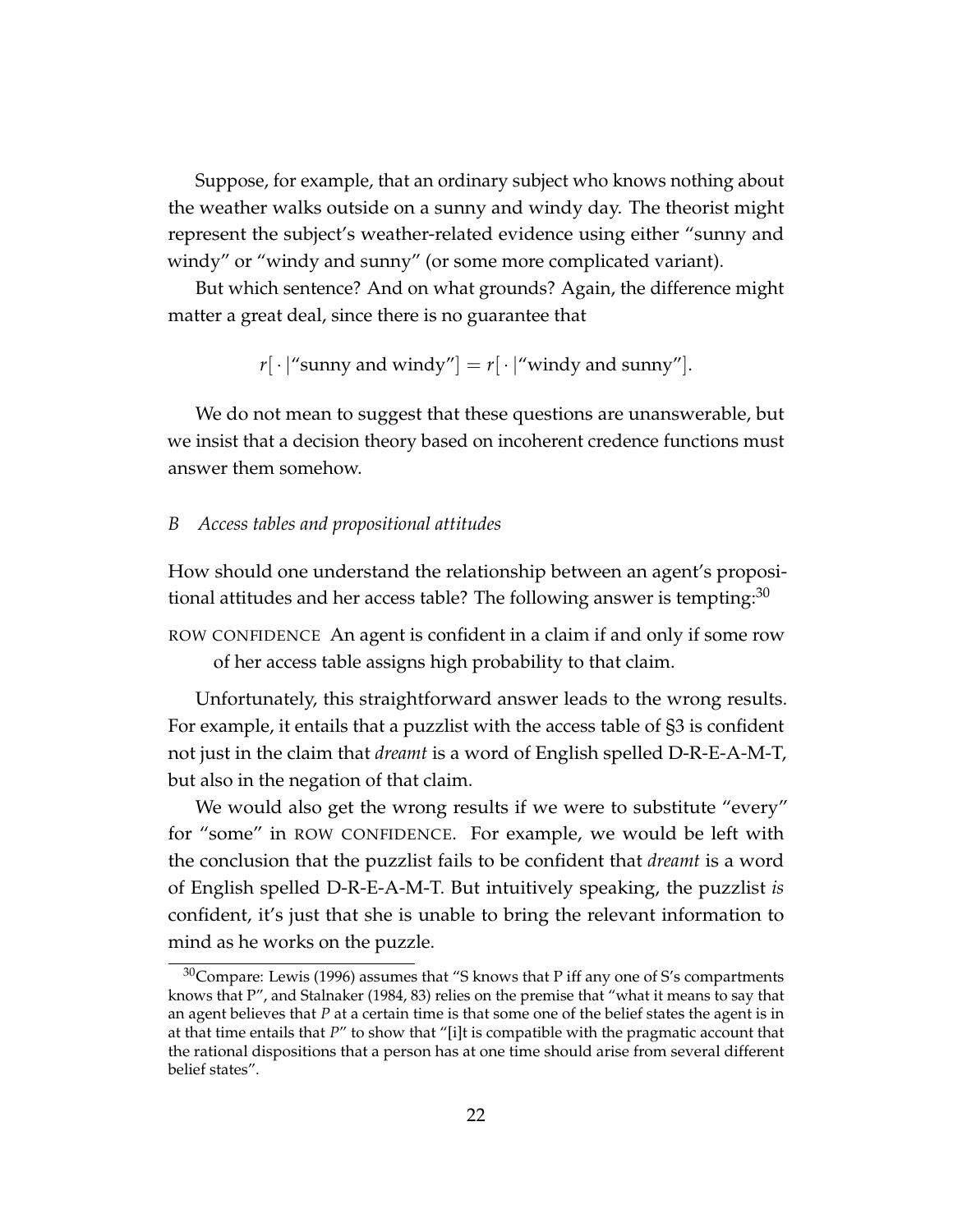In the light of this, how should we understand the relationship between an agent's propositional attitudes and her access table? The answer is that access tables should not be thought of as directly corresponding to propositional attitudes. But this does not entail that there is no connection between them. For access tables and propositional attitudes have something important in common: they can both be used to predict a subject's dispositions. And this gives us a useful heuristic connecting the two:

HEURISTIC Let *A* be a family of propositional attitudes (a family of beliefs, desires, fears, suspicions, etc.) rich enough to make definite predictions about how a rational subject would be disposed to behave under various circumstances. It is appropriate to ascribe *A* to a fragmented subject if and only if the dispositions predicted by *A* are sufficiently similar to the dispositions predicted by the subject's access table (along with a suitable value function, via FRAGMENTED CHOICE RULE).

Here is an example. Suppose a family propositional attitudes *A* includes the belief that there is beer in the fridge. What sorts of dispositions will *A* predict? Assuming there is nothing extraordinary about *A*—assuming it consists of attitudes that might apply to an ordinary subject in an ordinary situation—the relevant dispositions might include:

the disposition to say, in appropriate circumstances, sentences like 'There's beer in my fridge'; the disposition to look in the fridge if one wants a beer; a readiness to offer beer to a thirsty guest; the disposition to utter silently to oneself, in appropriate contexts, 'There's beer in my fridge'; an aptness to feel surprise should one go to the fridge and find no beer; the disposition to draw conclusions entailed by the proposition that there is beer in the fridge e.g., that there is something in the fridge, that there is beer in the house; and so forth. (Schwitzgebel 2002, 251)

So, according to HEURISTIC, it is appropriate to ascribe *A* to a fragmented subject only if her access table predicts dispositions of this kind.

Note that Schwitzgebel's list includes *linguistic* dispositions: dispositions whose manifestation involves the deployment of linguistic information. And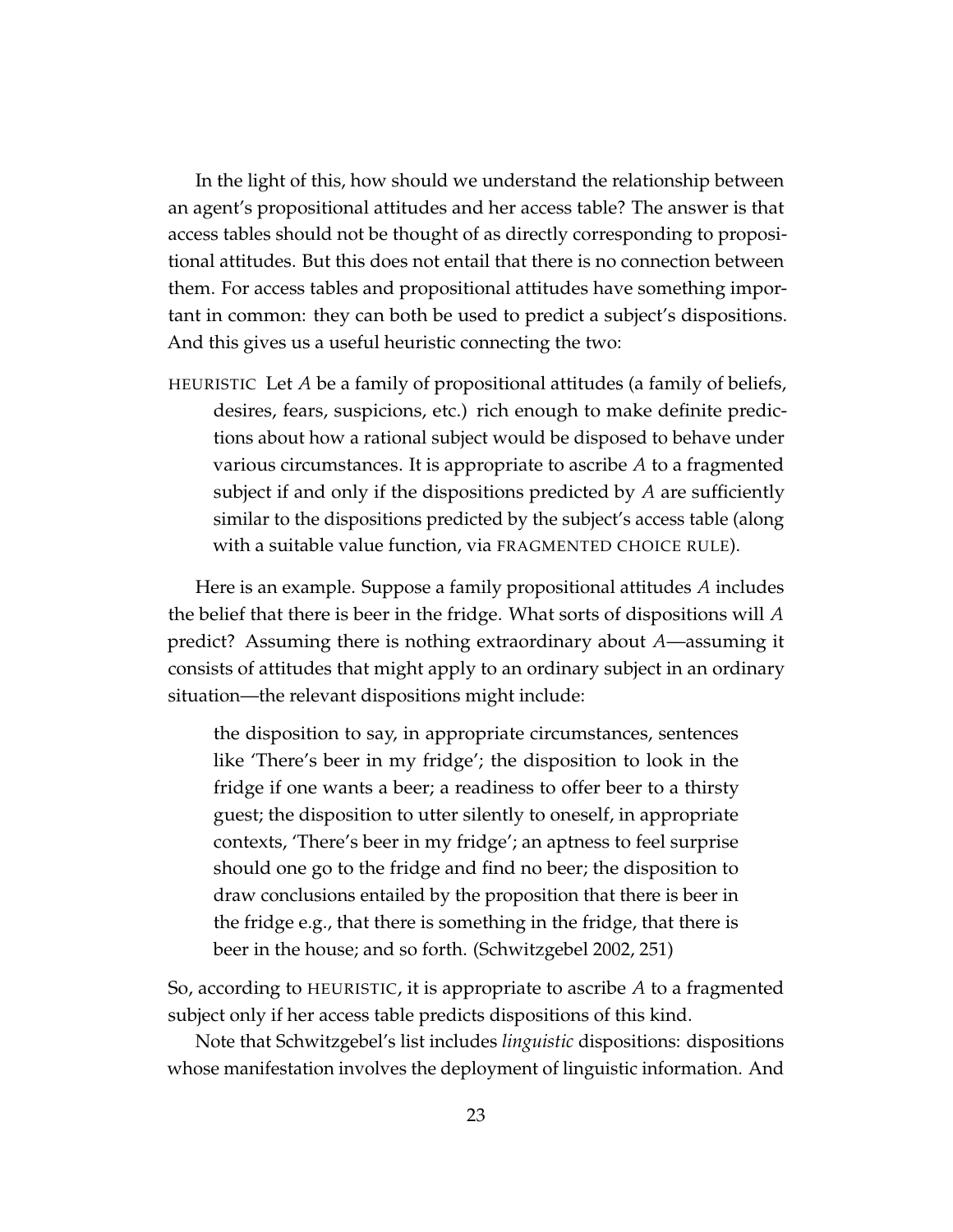when we turn our attention from the belief that there is beer in the fridge to logical and mathematical beliefs, linguistic dispositions can be expected to play an especially prominent role. Suppose, for example, that *A* includes Frege's ill-fated belief that every concept has an extension. What sorts of dispositions should one expect *A* to predict? It is easy to think of dispositions that make essential use of linguistic information; for instance: the disposition to utter (in appropriate circumstances) a sentence expressing the claim that every set has an extension, and the disposition to make inferences that rely on the truth of such sentences. $31$  But it is harder to come up with relevant dispositions that do not rely on linguistic information. And the more complex and abstract the mathematical belief, the harder it will typically be.

We can now expand on our discussion from §4 and explain why Frege's mistaken belief that every concept has an extension doesn't require any row of his access table to assign high probability to the (empty) set of worlds in which every concept has an extension. According to HEURISTIC, what is required is that his access table predict the right dispositions. And, in this case, the relevant dispositions are mainly linguistic, even though the subject matter of the belief in question is not.

The point generalizes. Logical and mathematical beliefs tend to be tightly linked to linguistic dispositions. But this does not entail that they have language as their subject matter. Compare: the belief that there is beer in the fridge might be associated with linguistic dispositions even though it does not have language as its subject matter.

## *C Proofs that (local) Booleanism is equivalent to (local) sentential coherence*

Let  $\mathscr L$  be the set of sentences of a propositional calculus closed under &,  $\vee$ , and  $\neg$ , and including a zero-place connective  $\top$ . We use  $\models$  to express logical implication for sentences of  $\mathscr{L}.$ 

A *truth assignment* on  $\mathscr L$  is a function from  $\mathscr L$  to the set of truth values  $\{1,0\}$ . Let W be a space of metaphysically possible worlds. We shall assume for simplicity that  $\mathscr L$  is a spoken language and that each world in  $\mathcal W$ 

<sup>&</sup>lt;sup>31</sup>Compare to Schwitzgebel (2013, 89).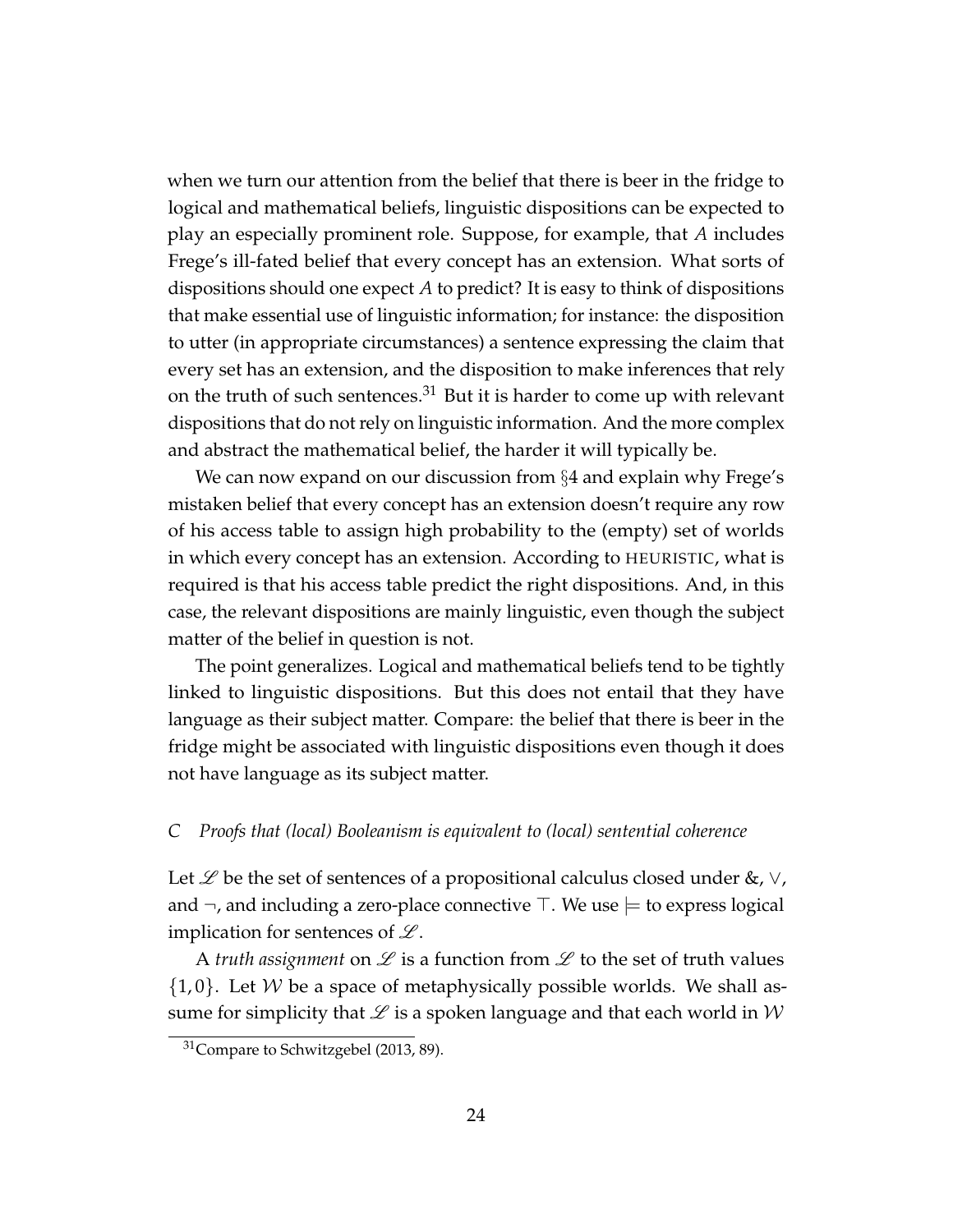determines a unique truth assignment on  $\mathscr{L}$ . In addition, we shall assume that each truth assignment on  $\mathscr L$  is verified by at least one world. For  $\delta$  a truth assignment (on  $\mathscr{L}$ ) and A a set of sentences of  $\mathscr{L}$ , let  $\delta[A]$  be the set of worlds in W at which each  $A \in A$  gets truth value  $\delta(A)$ . Let [A] be the set of worlds at which each member of *A* is true (has truth value 1). We abbreviate [{*A*}] as [*A*].

Let  $\mathscr F$  be a sigma-algebra of subsets of  $\mathcal W$  such that for each finite  $A \subseteq \mathscr L$ ,  $\delta[A] \in \mathscr{F}$ . A probability function on  $\langle W, \mathscr{F} \rangle$  is a function *P* that assigns a real number to each proposition in  $\mathscr F$  and satisfies the following conditions for any *X*,  $Y \in \mathscr{F}$ :

- K1  $P(X) > 0$ ,
- K2  $P(W) = 1$ ,
- K3  $P(X \cup Y) = P(X) + P(Y)$  (*XY* = ∅).

We indicate set intersection of propositions by concatenation, so that for example "*XY*" denotes the intersection of propositions *X* and *Y*.

Let *C* be a nonempty fixed set of choice conditions. Assume that at each choice condition *c*, finitely many sentences of L are *salient at c*. An *access table* on *C* is a function  ${P_c}$  that maps each choice condition  $c \in C$  to a probability function  $P_c$  on  $\langle W, \mathcal{F} \rangle$ .

An *obviousness function* is a map  $\mathcal{O}_{\scriptscriptstyle{(\cdot)}}$  from C to the set of non-empty propositions. An obviousness function O is *consistent with* an access table iff for all choice conditions *c*,  $P_c(\mathcal{O}_c) = 1$ . An obviousness function  $\mathcal O$  is *locally Boolean* if for all choice conditions  $c$ ,  $\mathcal{O}_c$  entails that the following conditions hold whenever *A* and *B* are sentences salient at *c*:

- $B0 \perp$  is true,
- B1  $\ulcorner\neg A\urcorner$  is true iff *A* is not true,
- B2  $\Gamma$ *A* ∨ *B* $\Gamma$  is true iff either *A* or *B* is true,
- B3  $\Gamma A \& B \rceil$  is true iff both *A* and *B* are true,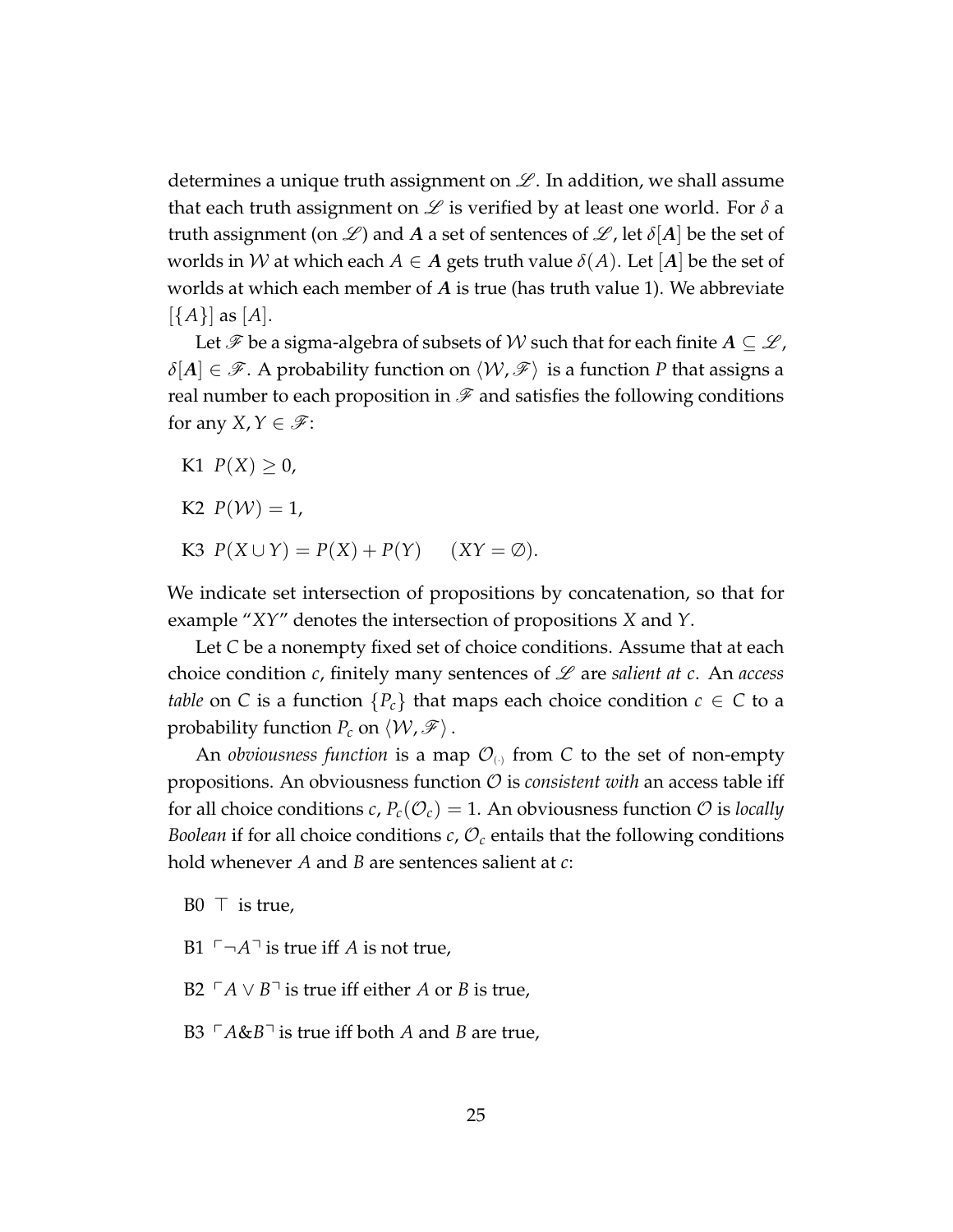or equivalently (recalling that concatenation indicates conjunction, so that for example  $|\top|\mathcal{O}_c = |\top| \cap \mathcal{O}_c$ :

- b0  $[T]\mathcal{O}_c = \mathcal{O}_c$
- $b1 \left[ \neg A \middle| \mathcal{O}_c = (\mathcal{W} \setminus [A]) \mathcal{O}_c$
- $b2$   $[A \vee B]$  $\mathcal{O}_c = ([A] \cup [B]) \mathcal{O}_c$ ,
- $b3$   $[A&B]\mathcal{O}_c = [A][B]\mathcal{O}_c$ .

A probability function *P* is *globally sententially coherent* iff it satisfies the following conditions for any sentences *A*, *B*, *X*:

- S0  $P[T] = 1$ ,
- $S1$   $P[\neg A] = 1 P[A],$
- $S2 P[A \vee B] = P[A] + P[B] P[A \& B],$
- S3  $P[X] \leq P[B]$  if  $X \models B$ .

An access table  ${P_c}$  is *globally sententially coherent* iff  $P_c$  is globally sententially coherent for any choice condition *c*.

For *c* a choice condition, a probability function *P<sup>c</sup>* is *locally sententially coherent* iff it satisfies S0–S3 for all sentences *A*, *B that are salient at c* and all *X* equal to  $\ulcorner A$ &*B* $\urcorner$  or  $\ulcorner B$ &*A* $\urcorner$ . An access table  ${P_c}$  is *locally sententially coherent* iff *P<sup>c</sup>* is locally sententially coherent for any choice condition *c*.

In §6 we noted that S0–S3 are equivalent to standard sentence-based axiomatizations of probability theory. The following is one such axiomatization. For any sentences  $A,B\in\mathscr{L}^{.32}$ 

- A1  $q(A) > 0$ ,
- A2  $q(A) = 1$  if  $= A$ ,

A3  $q(A \vee B) = q(A) + q(B)$  if  $\models \neg(A \& B)$ .

 $32$ For instance, A1–A3 are referred to as "the probability axioms" in Earman (1992, 36).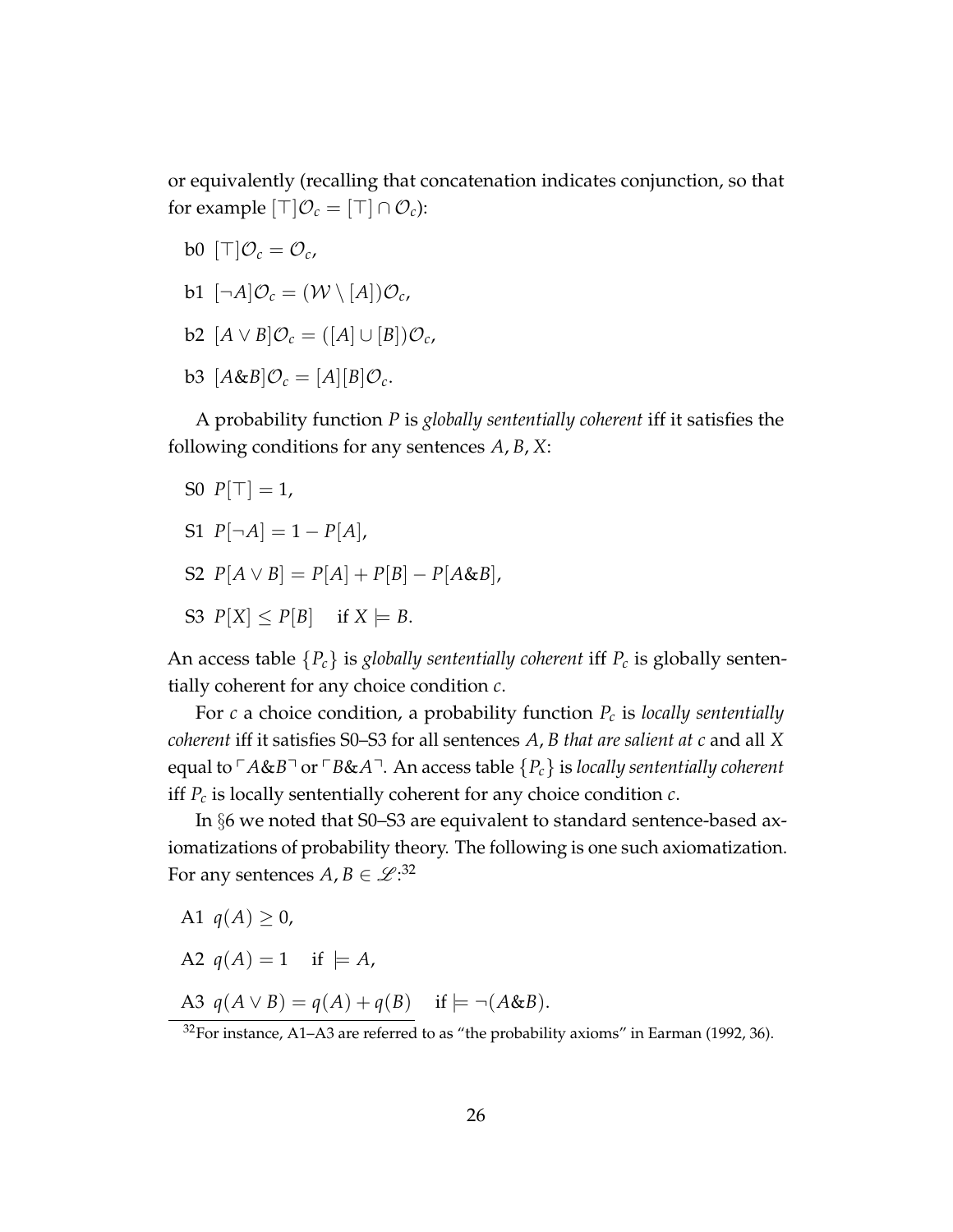**Proposition 1.** Let P be a probability function on  $\langle W, \mathcal{F} \rangle$  and  $q : \mathcal{L} \to [0, 1]$  be *such that for all*  $C \in \mathcal{L}$ ,  $q(C) = P[C]$ . Then the following are equivalent:

- *1. P is globally sententially coherent.*
- 2. *q* satisfies A1–A3 for all  $A, B \in \mathcal{L}$ .

*Proof.* First we assume (1) and show that (2) holds:

- A1: Since *P* is a probability function, K1 gives us  $P[A] \geq 0$ . So A1 follows from the fact that  $q(A) = P[A]$ .
- A2: Assume  $\models A$ . Then  $A \models \top$ . So by S3  $P[\top] \leq P[A]$ . But by S1,  $P[T] = 1$ . So  $P[A] \geq 1$ . Since K1–K3 entail that  $P[A] \leq 1$ , it follows that  $P[A] = 1$ . So A2 follows from the fact that  $q(A) = P[A]$ .
- A3: Assume  $\models \neg(A\&B)$ . Then A2 guarantees that  $q(\neg(A\&B)) = 1$  and therefore  $P[\neg(A\&B)]=1$ . So, by S1, we have  $P[A\&B]=0$ . So S2 entails that  $P[A \vee B] = P[A] + P[B]$ . So A3 follows from the fact that  $q(C) = P[C]$  for arbitrary *C*.

We now assume (2) and verify that (1) holds. In fact, it will be convenient to verify that *P* satisfies S0–S4 for any  $A, B \in \mathcal{L}$ , where

S4  $P[A] = P[B]$  if  $A \models = B$ .

The proofs of S0–S4 are as follows:

- S0:  $q(\top)$  follows from A2 since  $\top$  is a tautology. So S0 follows from  $q(\top)$  =  $P[\top]$ .
- S1: Since *A* ∨ ¬*A* is a tautology, A2 gives us  $q(A \lor \neg A) = 1$  and therefore  $P[A \vee \neg A] = 1$ . Since  $\neg(A \& \neg A)$  is a tautology, A3 gives us  $q(A \vee \neg A) = q(A) + q(\neg A)$  and therefore  $P[A \vee \neg A] = P[A] + P[\neg A]$ . Putting the two together gives us  $1 = P[A] + P[\neg A]$ , which entails S1.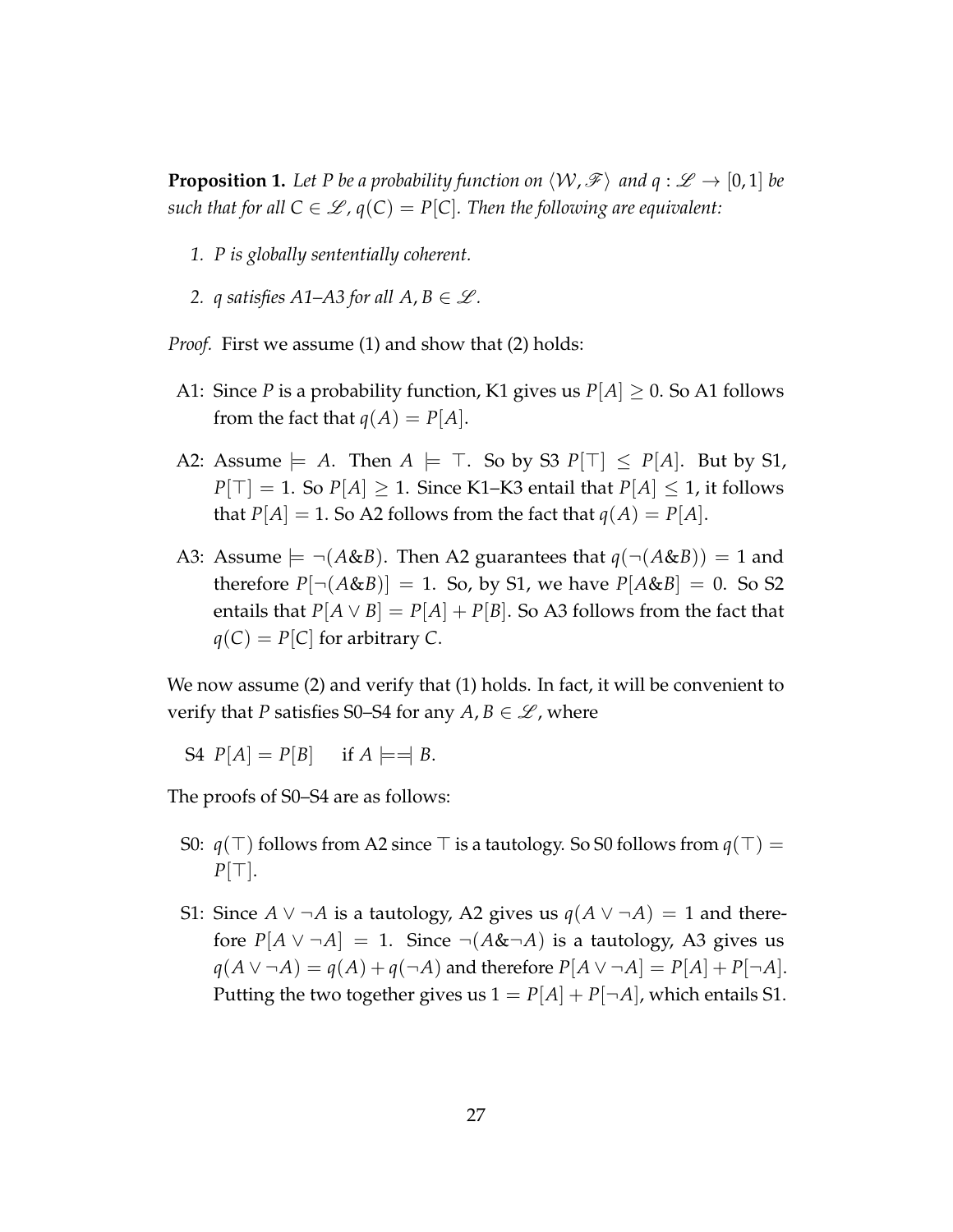S4: Suppose *A* and *B* are logically equivalent. Then the following are all tautologies:

$$
(a) \neg A \lor (A \& B) \qquad (a') \neg (\neg A \& (A \& B))
$$

$$
(b) \neg B \lor (A \& B) \qquad (b') \neg (\neg B \& (A \& B))
$$

By (*a*), A2 entails  $q(\neg A \lor (A \& B)) = 1$  and therefore  $P[\neg A \lor (A \& B)] =$ 1. By  $(a')$ , A3 entails  $q(\neg A \lor (A \& B)) = q(\neg A) + q(A \& B)$  and therefore  $P[\neg A \lor (A \& B)] = P[\neg A] + P[A \& B]$ . Putting the two together gives us  $1 = P[\neg A] + P[A \& B]$  and therefore  $1 - P[\neg A] = P[A \& B]$ , which, by S1, is equivalent to  $P[A] = P[A&B]$ . Analogous reasoning based on (*b*) and  $(b')$  gives us  $P[B] = P[A \& B]$ . So we have  $P[A] = P[A \& B] = P[B]$ .

S2: S4 entails  $P[A \vee B] = P[(A \& B) \vee (\neg A \& B) \vee (A \& \neg B)]$ . But any two of (*A*&*B*), (¬*A*&*B*), and (*A*&¬*B*) are logically inconsistent. So A3 gives us  $q((A\&B) \vee (\neg A\&B) \vee (A\&\neg B)) = q(A\&B) + q(\neg A\&B) +$ *q*(*A*&¬*B*) and therefore  $P[(A&B) ∨ (¬A&B) ∨ (A&¬B)] = P[A&B] +$  $P[\neg A \& B] + P[A \& \neg B]$ . Putting the two together gives us  $P[A \lor B] =$  $P[A&B] + P[\neg A&B] + P[A&¬B]$ . Adding  $P[A&B]$  to both sides and rearranging the terms gives us:  $P[A \vee B] + P[A \& B] = P[A \& B] + P[A \& B]$  $P[A\&\neg B] + P[A\&B] + P[\neg A\&B].$ 

Now, since  $(A\&B)$  is inconsistent with each of  $(A\&\neg B)$  and  $(\neg A\&B)$ , A3 yields:  $q((A&B) ∨ (A&¬B)) + q((A&B) ∨ (¬A&B)) = q(A&B) +$  $q(A\&\neg B) + q(A\&B) + q(\neg A\&B)$ , and therefore  $P[(A\&B) \vee (A\&\neg B)] +$  $P[(A \& B) \lor (\neg A \& B)] = P[A \& B] + P[A \& \neg B] + P[A \& B] + P[\neg A \& B].$ So bringing in the result of the previous paragraph gives us *P*[*A* ∨  $B$ | + *P*[ $A$ & $B$ ] = *P*[ $(A$ & $B)$   $\vee$   $(A$ & $\neg B)$ ] + *P*[ $A$ & $B$   $\vee$   $(\neg A \& B)$ ]. By S4, this gives us:  $P[A \vee B] + P[A \& B] = P[A] + P[B]$ . Rearranging terms we have  $P[A ∨ B] = P[A] + P[B] - P[A&B]$ , which is S2.

S3: S4 delivers  $P[B] = P[(B\&X) \vee (B\&\neg X)]$ . And since S0, S1 and S4 together give us  $P[(B\&X)\&(B\&\neg X)] = 0$ , S2 delivers  $P[(B\&X) \vee$  $(B&\leftarrow X)$ ] =  $P[B&\&X] + [B&\leftarrow X]$ . Putting the two together gives us  $P[B] = P[B \& X] + P[B \& \neg X]$ . But now suppose that  $X \models B$ . Then *X* and *B*&*X* are logically equivalent. So S4 allows us to conclude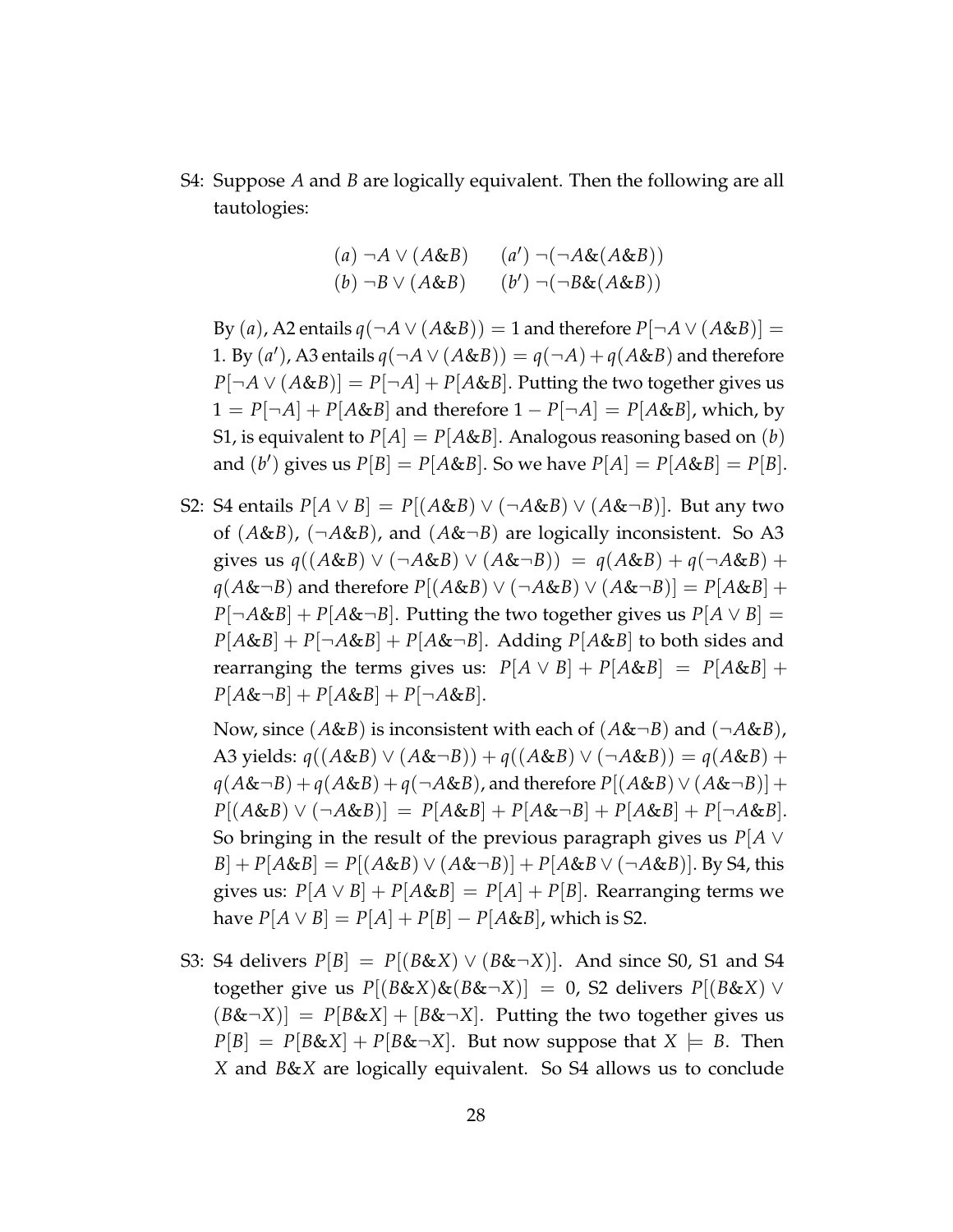$P[B] = P[X] + P[B\& \neg X]$ . But, by K1, we have  $P[B\& \neg X] \geq 0$ . So we may conclude  $P[X] \leq P[B]$ , which is S3.

**Proposition 2.** *An obviousness function* O *is locally Boolean iff every access table consistent with* O *is locally sententially coherent.*

*Proof.* Left-to-right direction. Assume that  $\mathcal O$  is locally Boolean and let  ${P_c}$  be any access table consistent with  $O$ . We show that  ${P_c}$  is locally sententially coherent by arguing, for an arbitrary  $c \in C$ , that  $P_c$  satisfies S0–S3 with respect to any *A*, *B* that are salient at *c* and all *X* equal to  $\ulcorner A\&B\urcorner$ or  $\ulcorner B\&A\urcorner$ . *P<sub>c</sub>* is automatically locally sententially coherent if no sentences are salient at *c*, so we assume below that some sentence *A* is salient at *c*. (Below we continue to use concatenation to indicate conjunction, so that for example  $[A]\mathcal{O}_c = [A] \cap \mathcal{O}_c$ .)

- S0: By b0,  $[\top] \mathcal{O}_c = \mathcal{O}_c$ . But since  $\mathcal O$  is consistent with  $\{P_c\}$ , we have  $P_c(\mathcal{O}_c) = 1$  and therefore  $P_c(\lceil \top | \mathcal{O}_c) = 1$ . So, again using the fact that  $P_c(\mathcal{O}_c) = 1$ , we have  $P_c[\top] = 1$ .
- S1: By b1,  $[\neg A]\mathcal{O}_c = (\mathcal{W}\setminus [A])\mathcal{O}_c = \mathcal{W}\mathcal{O}_c\setminus [A]\mathcal{O}_c$ . Also,  $\mathcal{O}_c = [A]\mathcal{O}_c \cup$  $[\neg A] \mathcal{O}_c$ . So we have:

$$
1 = P_c(\mathcal{O}_c)
$$
 ( $P_c$  is consistent with  $\mathcal{O}$ )  
\n
$$
= P_c([A]\mathcal{O}_c \cup [\neg A]\mathcal{O}_c)
$$
 ( $\mathcal{O}_c = [A]\mathcal{O}_c \cup [\neg A]\mathcal{O}_c$ )  
\n
$$
= P_c([A]\mathcal{O}_c) + P_c([\neg A]\mathcal{O}_c) - P_c([A][\neg A]\mathcal{O}_c)
$$
 (Theorem of the probability calculus)  
\n
$$
= P_c([A]\mathcal{O}_c) + P_c([\neg A]\mathcal{O}_c)
$$
 ( $[A]\cap [\neg A] = \emptyset$ )

$$
= P_c[A] + P_c[\neg A], \qquad (P_c(\mathcal{O}_c) = 1.)
$$

and hence  $P_c[\neg A] = 1 - P_c[A].$ 

S2: By b2,  $[A \vee B] \mathcal{O}_c = ([A] \cup [B]) \mathcal{O}_c$  and by b3  $[A \& B] \mathcal{O}_c = [A][B] \mathcal{O}_c$ . So

 $\Box$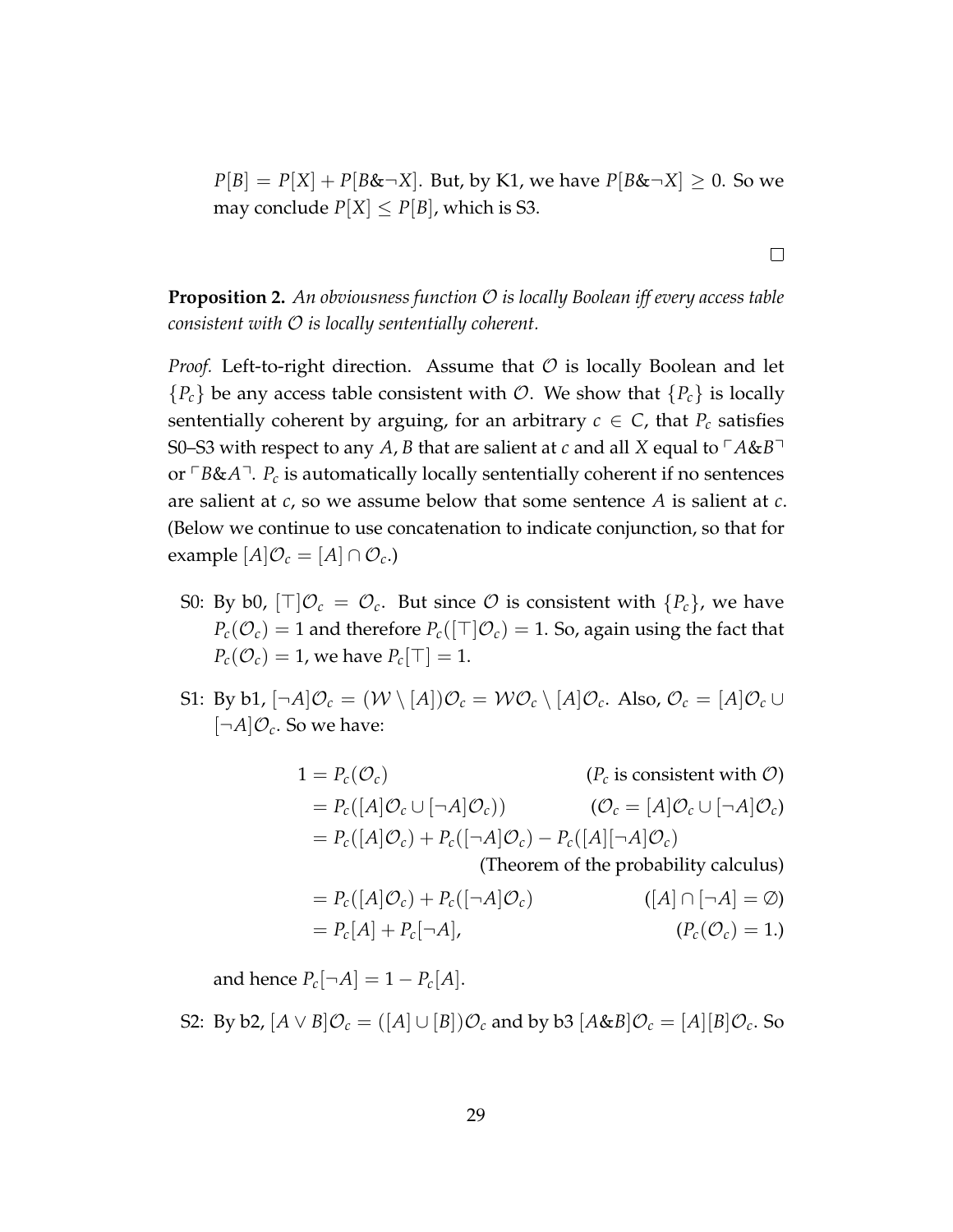we have

$$
P_c([A \vee B] \mathcal{O}_c) = P_c(([A] \cup [B]) \mathcal{O}_c)
$$
\n
$$
= P_c([A] \mathcal{O}_c \cup [B] \mathcal{O}_c)
$$
\n
$$
= ( [A] \cup [B] ) \mathcal{O}_c = ([A] \mathcal{O}_c \cup [B] \mathcal{O}_c)
$$
\n
$$
= P_c([A] \mathcal{O}_c) + P_c([B] \mathcal{O}_c) - P_c([A][B] \mathcal{O}_c)
$$
\n(Theorem of the probability calculus)

\n
$$
= P_c([A] \mathcal{O}_c) + P_c([B] \mathcal{O}_c) - P_c([A \& B] \mathcal{O}_c)
$$
\n(b3)

$$
= P_c[A] + P_c[B] - P_c[A\&B]
$$
  $(P_c(\mathcal{O}_c) = 1.)$ 

S3: By b3,  $[A \& B] \mathcal{O}_c = [A][B] \mathcal{O}_c \subseteq [A] \mathcal{O}_c$ . So  $P_c([A \& B] \mathcal{O}_c) \leq P_c([A] \mathcal{O}_c)$ . Since  $P_c(\mathcal{O}_c) = 1$ , this entails  $P_c[A\&B] \leq P_c[A]$ . Similar reasoning shows that  $P_c[A\&B] \leq P_c[B]$ .

Right-to-left direction: We must show that if every access table consistent with an obviousness function  $\mathcal O$  is locally sententially coherent, then  $\mathcal O$  is locally Boolean.

Assume that every access table consistent with  $\mathcal O$  is locally sententially coherent and suppose for contradiction that  $\mathcal O$  is not locally Boolean. Then there exists a choice condition  $c^*$ , sentences A, B salient at  $c^*$ , and X equal to  $\ulcorner A$ &*B* $\urcorner$  or  $\ulcorner B$ &*A* $\urcorner$  such that at some world  $w^*$  in  $\mathcal{O}_c$ , at least one of the conditions for local Booleanness fails. Let *Iw*<sup>∗</sup> be the unique probability function on  $\langle W, \mathscr{F} \rangle$  such that  $I_{w^*}(\{w^*\}) = 1$ .

The definition of an obviousness function guarantees that  $\mathcal{O}_c$  is a nonempty proposition for every choice condition *c*. So there must be some access table  ${P_c^0}$  that is consistent with  $O$ . Define an access table  ${P_c}$  by stipulating that for any  $c \in C$  and any proposition *X*:

$$
P_c(X) = \begin{cases} .01P_c^0(X) + .99I_{w^*}(X) & \text{if } c = c^*, \\ P_c^0(X) & \text{otherwise.} \end{cases}
$$

By construction  ${P_c}$  is an access table such that  $P_{c^*}({w^*}) > .9$ . Also by construction  $\{P_c\}$  is consistent with  $\mathcal O$  and so is locally sententially coherent.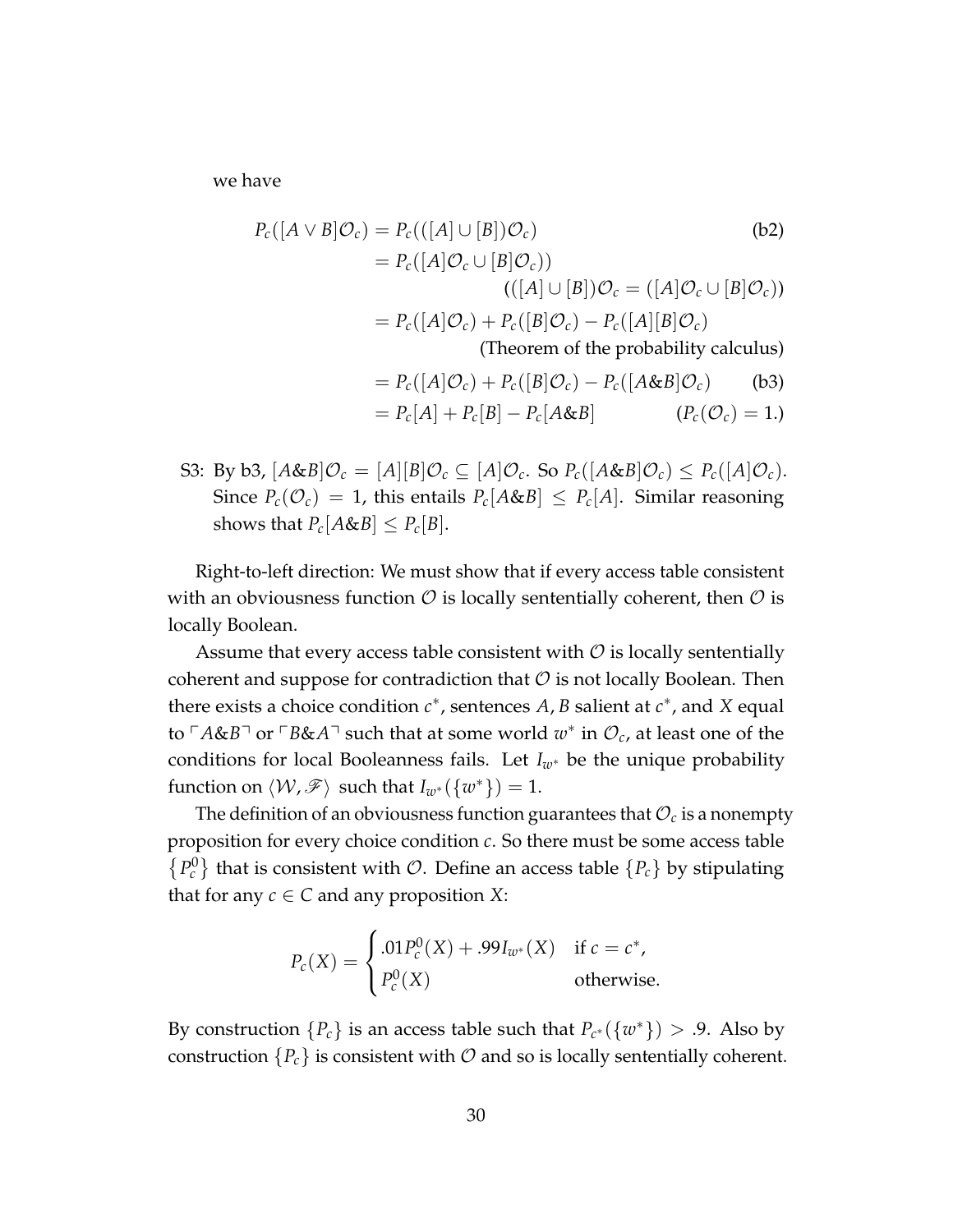We know that  $w^*$  fails to satisfy one of the Boolean connections in B0–B3 above for *A, B* salient at *c*<sup>∗</sup> and *X* equal to <sup>г</sup>A&*B*<sup>¬</sup> or <sup>г</sup>B&*A*<sup>¬</sup>. But which of B0–B3 fails? We verify that none is possible, using "*p*" to abbreviate "*P<sup>c</sup>* ∗ " and letting *v* be the unique truth assignment that obtains at *w*<sup>∗</sup>. (It will be helpful to keep in mind that given the above definitions we have:  $v(A) = 1$ iff  $w^*$  ∈ [A].)

- B0: Suppose *v* fails to satisfy B0. In other words:  $v(\top) = 0$ . Since  $p(\{w^*\}) > 0.9$ , it follows that  $p[\top] < 0.1$ , which contradicts S0.
- B1: Suppose  $v$  fails to satisfy B1 for  $A$  salient at  $c^*$ . In other words:  $v(\neg A) \neq$  $1 - v(A)$ . So  $v(A)$  and  $v(\neg A)$  are either both 0 or both 1.

Suppose, first, that  $v(A)$  and  $v(\neg A)$  are both 1. Then, since  $p({w^*})$  > 0.9, we have  $p[A] > 0.9$  and  $p[\neg A] > 0.9$ , which contradicts S1 and therefore our assumption that the agent's access table is locally sententially coherent.

Similarly, suppose that  $v(A)$  and  $v(\neg A)$  are both 0. Then, since  $p({w^*}) >$ 0.9, we have  $p[A] < 0.1$  and  $p[\neg A] < 0.1$ , again contradicting S1.

B2: Suppose *v* fails to satisfy B2 for *A*, *B* salient at *c*. In other words: *we have*  $v(A \vee B) \neq max(v(A), v(B))$ *. So either*  $v(A \vee B) = 1$  and  $v(A) = 0 = v(B)$ , or  $v(A \vee B) = 0$  and at least one of  $v(A)$  and  $v(B)$  is 1.

Suppose, first, that  $v(A \vee B) = 1$  and  $v(A) = 0 = v(B)$ . Then, since *p*({*w*<sup>\*</sup>}) > 0.9, we have *p*[*A* ∨ *B*] > 0.9, *p*[*A*] < 0.1, and *p*[*B*] < 0.1. So, by *S*2, we have two quantities smaller than 0.1 (i.e.  $p[A]$  and  $p[B]$ ) adding up to more than 0.9, which is impossible.

Now suppose that  $v(A \vee B) = 0$  and at least one of  $v(A)$  and  $v(B)$ is 1. Then, since  $p({w^*}) > 0.9$ , we have  $p[A \vee B] < 0.1$ , and at least one of  $p[A]$  and  $p[B]$  greater than 0.9. In fact, at most one of *p*[*A*] and *p*[*B*] can be greater than 0.9. For suppose otherwise. By S2,  $p[A \vee B] + p[A \& B] = p[A] + p[B]$ . But because  $p[A \vee B] < 0.1$ , the left hand side of the identity must be smaller than 1.1. This contradicts the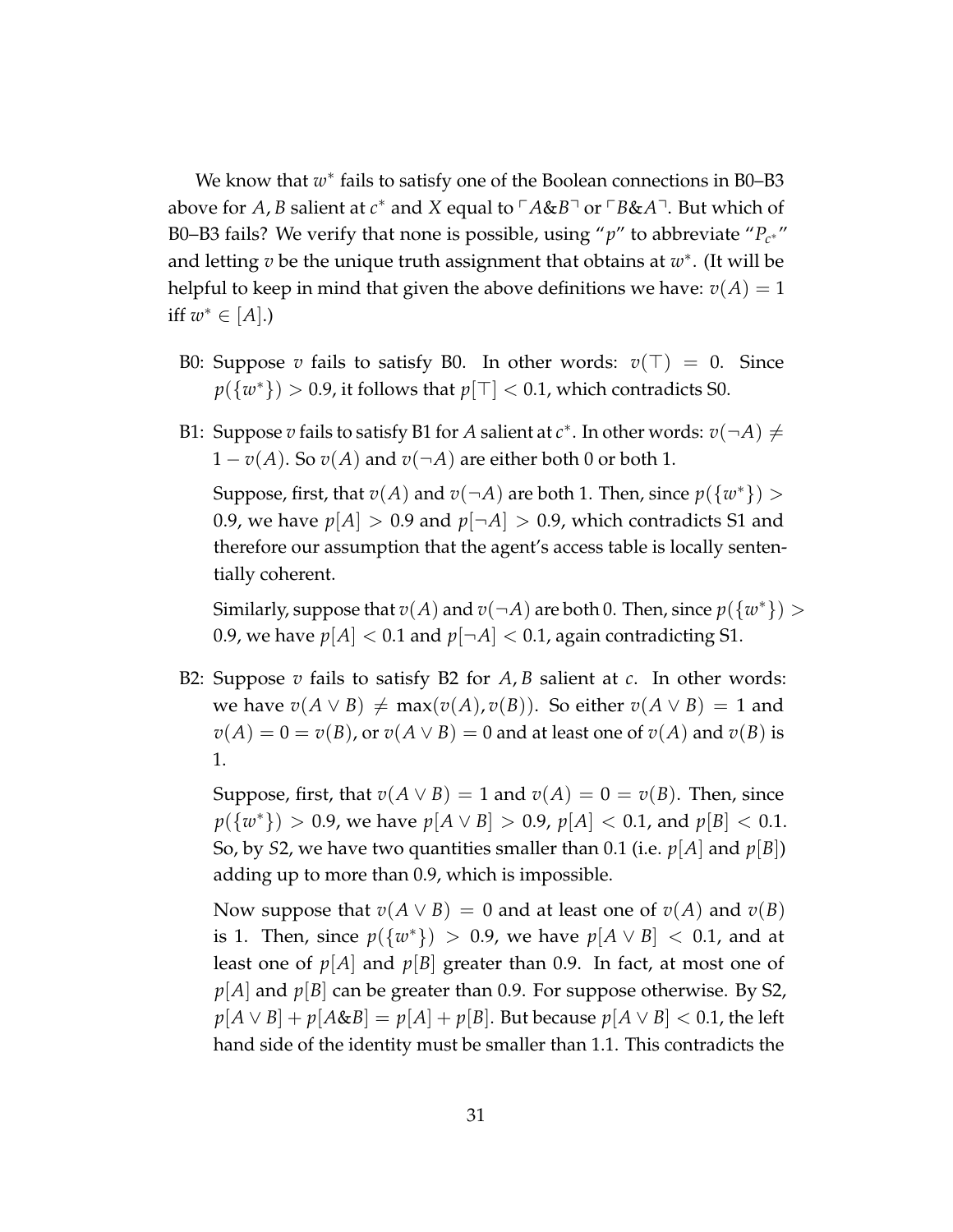assumption that  $p[A]$  and  $p[B]$  are both greater than 0.9, which entails that the right hand side of the identity is greater than 1.8.

So we know that  $p[A \vee B] < 0.1$  and that one of  $p[A]$  and  $p[B]$  is greater than 0.9 and the other is smaller than 0.1. Given that  $p[A \vee B] < 0.1$ , it follows that the only way for S2 to be satisfied is for  $p[A&B] > 0.1$ . This leads to contradiction because the salience of *A* and *B* delivers the following instances of S3:  $p[A&B] \leq p[A]$  and  $p[A&B] \leq p[B]$ .

B3: Suppose *v* fails to satisfy B3 for *A*, *B* salient at *c*. So either  $v(A\&B) = 0$ and  $v(A) = 1 = v(B)$ , or  $v(A \& B) = 1$  and at least one of  $v(A)$  and *v*(*B*) is 0.

Suppose, first, that  $v(A\&B) = 0$  and  $v(A) = 1 = v(B)$ . Then, since *p*({*w*<sup>\*</sup>}) > 0.9, we have *p*[*A*&*B*] < 0.1, *p*[*A*] > 0.9, and *p*[*B*] > 0.9. So *S*2 entails that two quantities greater than 0.9 (i.e.  $p[A]$  and  $p[B]$ ) add up to a number smaller than 1.1 (i.e. the sum of  $p[A\&B]$  and  $p[A \vee B]$ ), which is impossible.

Now suppose that  $v(A\&B) = 1$  and at least one of  $v(A)$  and  $v(B)$  is 0. Then, since  $p(\lbrace w^* \rbrace) > 0.9$ , we have  $p[A \& B] > 0.9$  and we have that at least one of  $p[A]$  and  $p[B]$  smaller than 0.1. This leads to contradiction because the salience of *A* and *B* delivers the following instances of S3:  $p[A\&B] \leq p[A]$  and  $p[A\&B] \leq p[B]$ .

 $\Box$ 

**Corollary 1.** *An obviousness function* O *is globally Boolean iff every agent with* O *has a globally sententially coherent access table.*

*Proof.* The right-to-left direction is analogous to the right-to-left direction of Proposition 2.

For the left-to-right direction, assume  $\mathcal O$  is globally Boolean and let  $\{P_c\}$ be globally sententially coherent. A proof analogous to the left-to-right direction of Proposition 2 shows that *P<sup>c</sup>* satisfies S0–S2 for any sentences *A*, *B*. So it suffices to verify that condition S3 holds for any sentences *X* and *B* such that  $X \models B$ .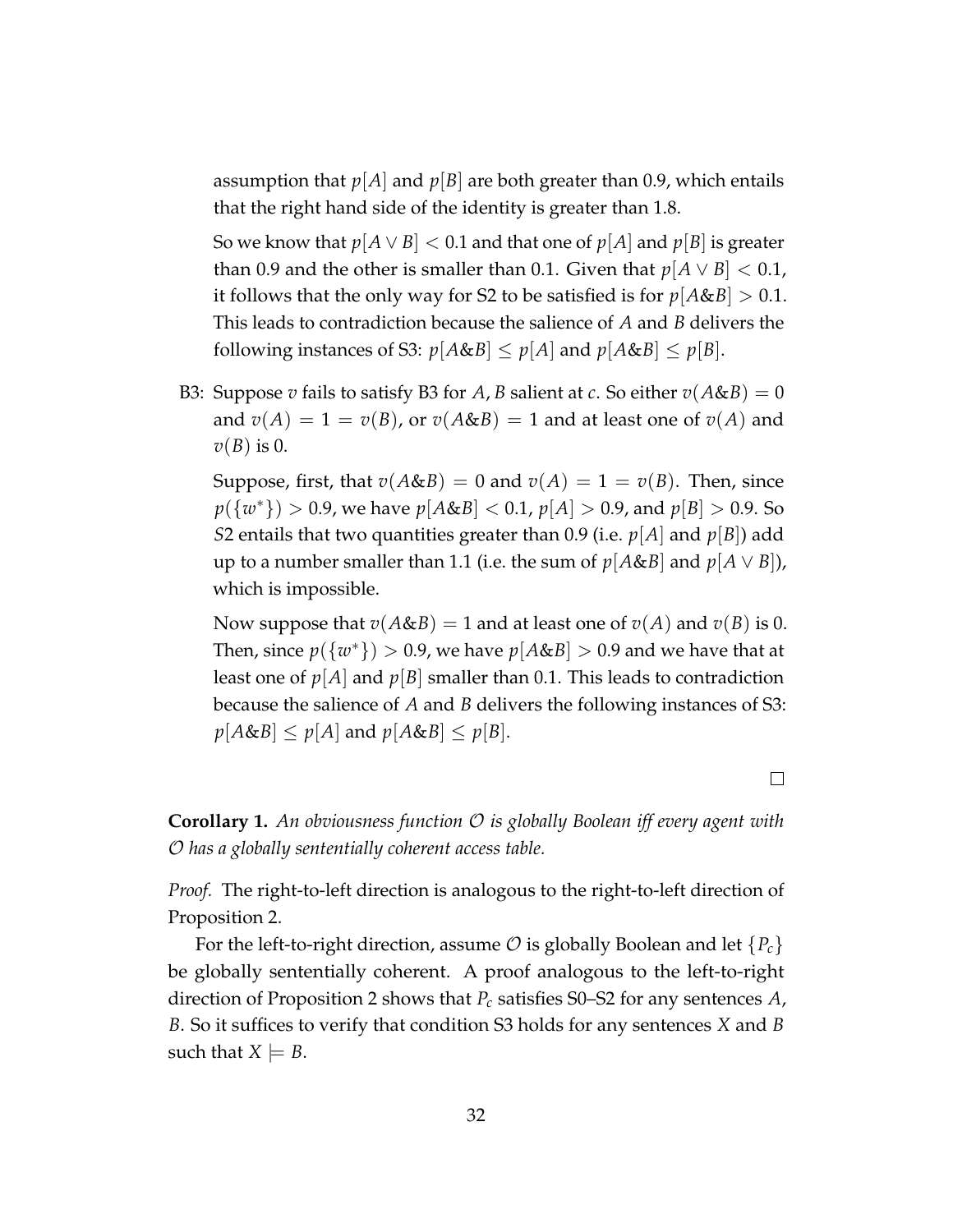Suppose *X* and *B* are such that  $X \models B$ . Then the fact that  $O$  is globally Boolean gives us  $[X]\mathcal{O}_c \subseteq [B]\mathcal{O}_c$  and therefore  $P_c([X]\mathcal{O}_c) \leq P_c([B]\mathcal{O}_c)$ . But since  $\mathcal O$  is consistent with  $\{P_c\}$ , we have  $P_c(\mathcal O_c) = 1$  and therefore  $P_c([X|\mathcal{O}_c) = P_c([X])$  and  $P_c([B|\mathcal{O}_c) = P_c([B])$ . Putting all of this together gives us  $P_c[X] \leq P_c[B]$ , which is what we wanted.

 $\Box$ 

# *D A simple model in which* CONNECTIVES *is nontrivially satisfied without logical omnisicence*

Here is a simple model in which CONNECTIVES is compatible with a failure of logical omnsicience with respect to Moriarty's complicated sentence. The setup uses the framework and notation introduced at the beginning of Appendix C. Let *P* be a countably additive probability measure over  $\langle W, \mathcal{F} \rangle$ that treats the sentences in  $\mathscr L$  as if their truth values were determined by independent tosses of a fair coin. More precisely, for any truth assignment *δ* on  $\mathscr L$  and any finite set  $A \subset \mathscr L$  of sentences, assume that  $P(\delta[A]) = 2^{-\#A}$ , where  $#A$  is the number of members of  $A$ . By Caratheodory's Extension Theorem there exists such a *P*.

Let  $\mathcal O$  be the weakest locally Boolean obviousness function (i.e. the obviousness function such that for each choice condition  $c$ ,  $\mathcal{O}_c$  is the set of worlds at which B0-B3 hold for any *A* and *B* salient at *c*). To enable us to use *P* to define an access table, we first check that for any  $c$ ,  $P(\mathcal{O}_c) > 0$ . Take any  $c$ and recall that the set *A* of sentences salient at *c* is assumed to be finite. Let  $\delta^*$  be a truth assignment on  ${\mathscr L}$  under which the Boolean connectives behave standardly with respect to *all* sentences, so that  $\delta^*[A] \subseteq \mathcal{O}_c$ . By the definition of *P*,  $P(\delta^*[A]) = 2^{-H}A > 0$ . So  $P(\mathcal{O}_c) > 0$ . We may now define an access table  ${P_c}$  by stipulating that for each choice condition *c*:  $P_c(\cdot) = P(\cdot | \mathcal{O}_c)$ .

Suppose that  ${P_c}$  is Watson's access table when he first hears about Moriarty's offer of the bet on the fiendish sentence *D*:

$$
((S\&\neg W)\vee S)\&(\neg(W\&S)\&((S\&W)\vee W)).
$$

Initially Watson is in a choice condition *c* in which the set *A* of sentences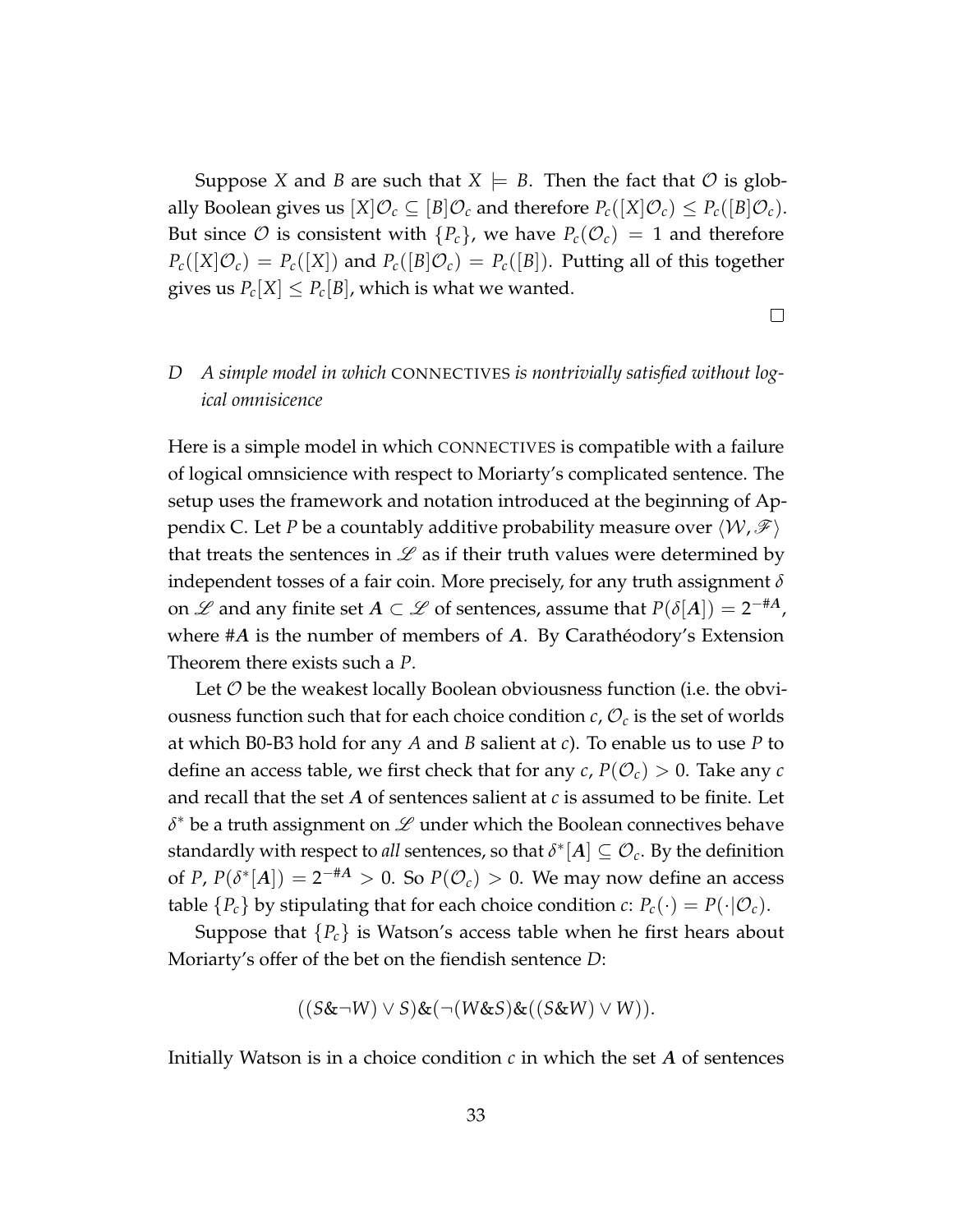salient to him is small, and in particular does not include all of the subsentences of *D*. If so, then *P<sup>c</sup>* assigns a not-very-small probability to the fiendish sentence's being true. This can be verified by showing that there is a truth assignment  $\gamma$  such that  $\gamma(D) = 1$  and  $\gamma(A) \subseteq \mathcal{O}_c$ . For we then have:

$$
P_c([D]) = P([D] | O_c)
$$
 (Def. of { $P_c$ })  
\n
$$
= P([D] O_c) / P(O_c)
$$
 (Def. of conditional probability)  
\n
$$
\ge P([D] O_c)
$$
 (Def. of conditional probability)  
\n
$$
\ge P(\gamma(A) O_c)
$$
 ([ $D$ ]  $\supseteq \gamma(A)$ , since  $\gamma(D) = 1$ )  
\n
$$
= P(\gamma(A))
$$
 ( $\gamma(A) \subseteq O_c$ )  
\n
$$
= 2^{-\#A}.
$$
 (Def. of  $P$ )

So  $P_c([D])\geq 2^{-\#A}$ , which is not very small since by assumption #A is small.

To show that there exists a suitable  $\gamma$  for each set *A* of salient sentences that does not include every strict subsentence of *D*, we can proceed by cases, depending on which subsentence fails to be included in *A*. Since this is routine but lengthy, we give only one example here. Suppose *S* is not included in *A*. Then we can choose any *γ* satisfying the following conditions:

- 1.  $\gamma(S) = 0$ .
- 2.  $\gamma(W) = 1$ .
- 3.  $\gamma$  assigns truth values to a complex sentences as a function of its immediate components, in the usual way, *except* that (*S*&¬*W*) ∨ *S* is assigned truth value 1 regardless of the truth values of its immediate components.

To verify that  $\gamma(D) = 1$ , note that  $\gamma(\neg(W \& S) \& ((S \& W) \lor W)) = 1$ . (This is because  $\gamma(S) = 0$  and  $\gamma(W) = 1$ , and because  $\gamma$  assigns a truth value to ¬(*W*&*S*)&((*S*&*W*) ∨ *W*) using the standard truth table.) But since we also have  $\gamma((S\&\neg W)\vee S) = 1$ , condition (3) guarantees that  $\gamma(D) = 1$ .

To verify  $\gamma[A] \subseteq \mathcal{O}_c$ , suppose otherwise. Then there is some  $w \in \gamma[A]$ that fails to satisfy one of B0-B3 for  $A, B \in A$ . But, by condition (3),  $\gamma$ assigns truth values to complex sentences as a function of their immediate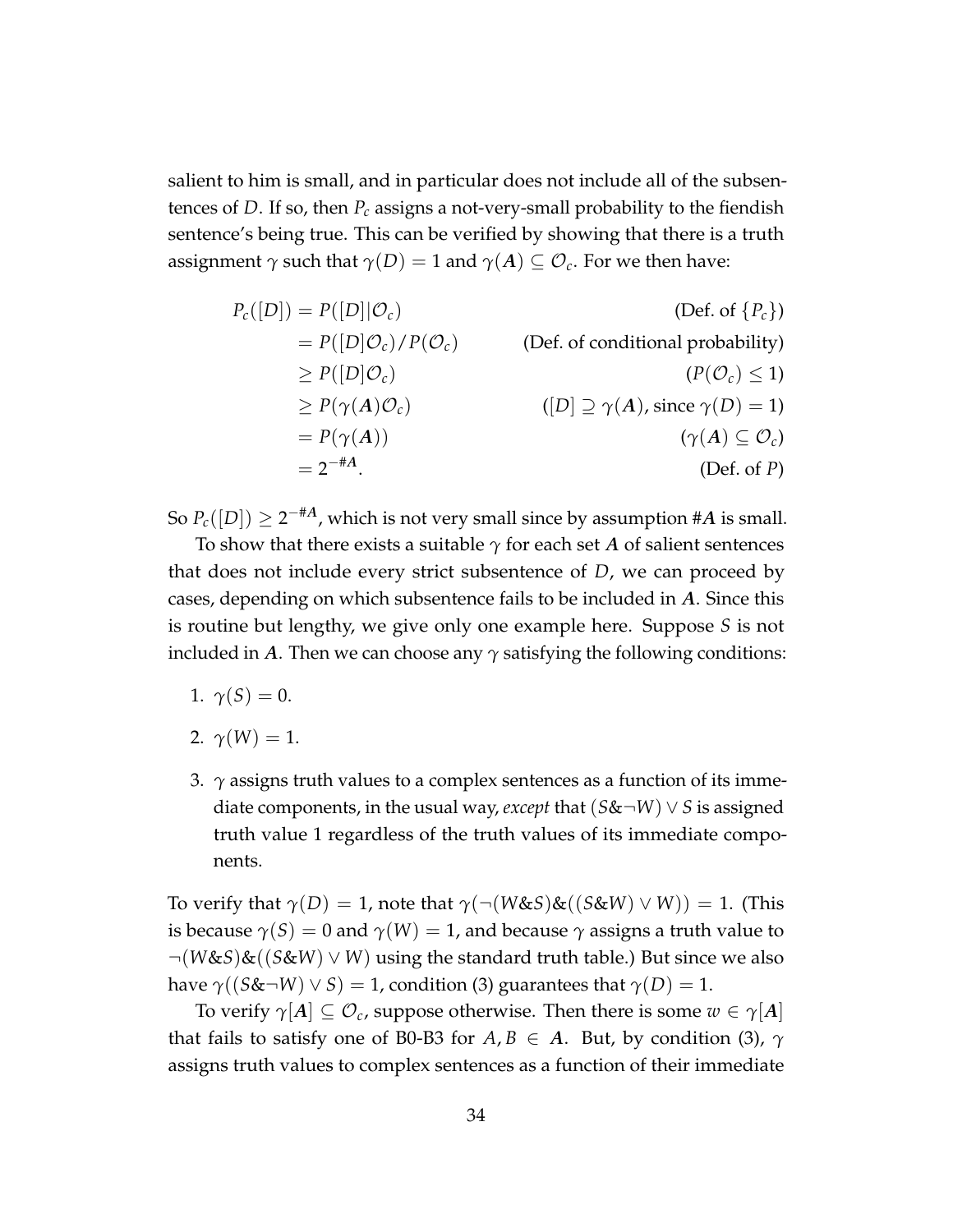components, in the usual way, *except* for the case of  $(S\&\neg W) \vee S$ . So the only way in which the failure can occur is for *w* to fail to satisfy *B*2 when (*S*&¬*W*) and *S* are members of *A*, which is impossible, since *S* is not a member of *A*.

*Moral:* this model shows that Watson can be far from logically omniscient regarding Moriarty's fiendish sentence, even if he nontrivially satisfies CONNECTIVES.

### *References*

- Arif Ahmed. *Evidence, Decision and Causality*. Cambridge University Press, 2014.
- Jens Christian Bjerring. Impossible worlds and logical omniscience: an impossibility result. *Synthese*, 190(13):2505–2524, September 2013. ISSN 0039-7857, 1573-0964. doi: 10.1007/s11229-011-0038-y.
- Cristina Borgoni, Dirk Kindermann, and Andrea Onofri, editors. *The Fragmented Mind*. Oxford University Press, forthcoming.
- David Braddon-Mitchell and Frank Jackson. *The Philosophy of Mind and Cognition, Second Edition*. Blackwell, 2007.
- Michael Caie. Rational Probabilistic Incoherence. *Philosophical Review*, 122 (4):527–575, January 2013. ISSN 0031-8108, 1558-1470. doi: 10.1215/ 00318108-2315288.
- Christopher Cherniak. Feasible Inferences. *Philosophy of Science*, 48(2):248– 268, 1981a. ISSN 0031-8248.
- Christopher Cherniak. Minimal Rationality. *Mind*, 90(358):161–183, 1981b. ISSN 0026-4423.
- Christopher Cherniak. Rationality and the structure of human memory. *Synthese*, 57(2):163–186, 1983.
- Charles S. Chihara. Some Problems for Bayesian Confirmation Theory. *The British Journal for the Philosophy of Science*, 38(4):551–560, 1987.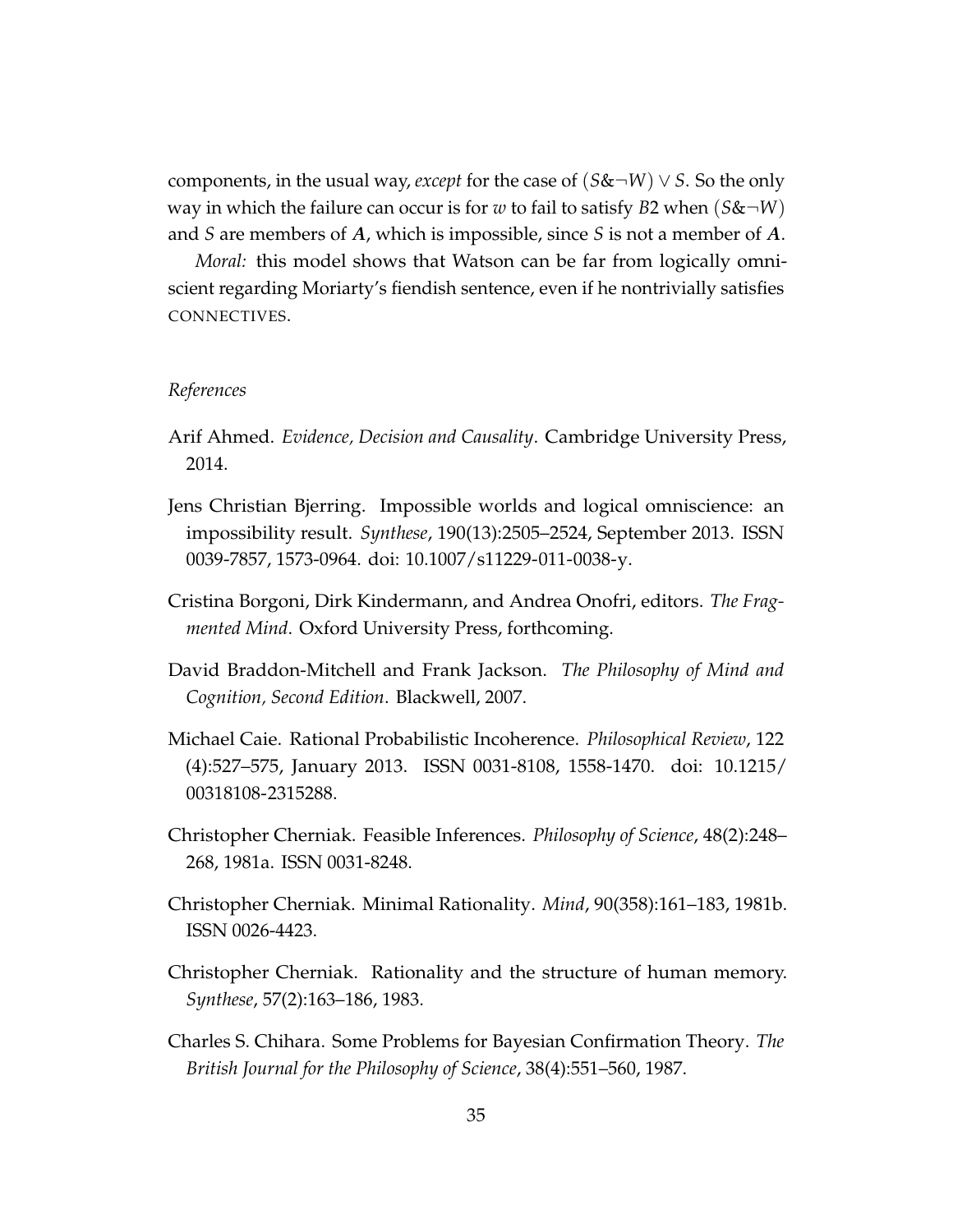- David Christensen. Does Murphy's Law apply in epistemology? Self-doubt and rational ideals. *Oxford Studies in Epistemology*, 2:3–31, 2007.
- Mikael Cozic. Impossible states at work: Logical omniscience and ratio- ¨ nal choice. In Richard Topol and Bernard Walliser, editors, *Cognitive Economics: New Trends*, volume 280 of *Contributions to Economic Analysis*, pages 47 – 68. Elsevier, 2006. doi: http://dx.doi.org/10.1016/ S0573-8555(06)80003-9. URL http://www.sciencedirect.com/science/ article/pii/S0573855506800039.
- Mark Crimmins. Tacitness and virtual beliefs. *Mind and language*, 7(3):240– 263, 1992.
- Glauber De Bona and Julia Staffel. Graded incoherence for accuracy-firsters. *Philosophy of Science*, 84(2):189–213, April 2017. ISSN 0031-8248, 1539-767X. doi: 10.1086/690715.
- Sinan Dogramaci. Rational credence through reasoning. *Philosophers' Imprint*, 18(11):25, 2018a.
- Sinan Dogramaci. Solving the problem of logical omniscience. *Philosophical Issues*, 28(1):107–128, October 2018b. ISSN 15336077. doi: 10.1111/phis. 12118.
- Igor Douven. Decision theory and the rationality of further deliberation. *Economics & Philosophy*, 18(2):303–328, October 2002. ISSN 1474-0028, 0266- 2671. doi: 10.1017/S0266267102002079.
- John Earman. *Bayes or bust? A critical examination of Bayesian confirmation theory*. MIT Press, Cambridge, Mass, 1992. ISBN 978-0-262-05046-3.
- Kenny Easwaran. Bayesianism II: Applications and criticisms. *Philosophy Compass*, 6(5):321–332, 2011. ISSN 1747-9991. doi: 10.1111/j.1747-9991.2011. 00398.x. URL http://dx.doi.org/10.1111/j.1747-9991.2011.00398.x.
- Andy Egan. Seeing and believing: Perception, belief formation and the divided mind. *Philosophical Studies*, 140(1):47–63, July 2008. ISSN 0031- 8116, 1573-0883. doi: 10.1007/s11098-008-9225-1.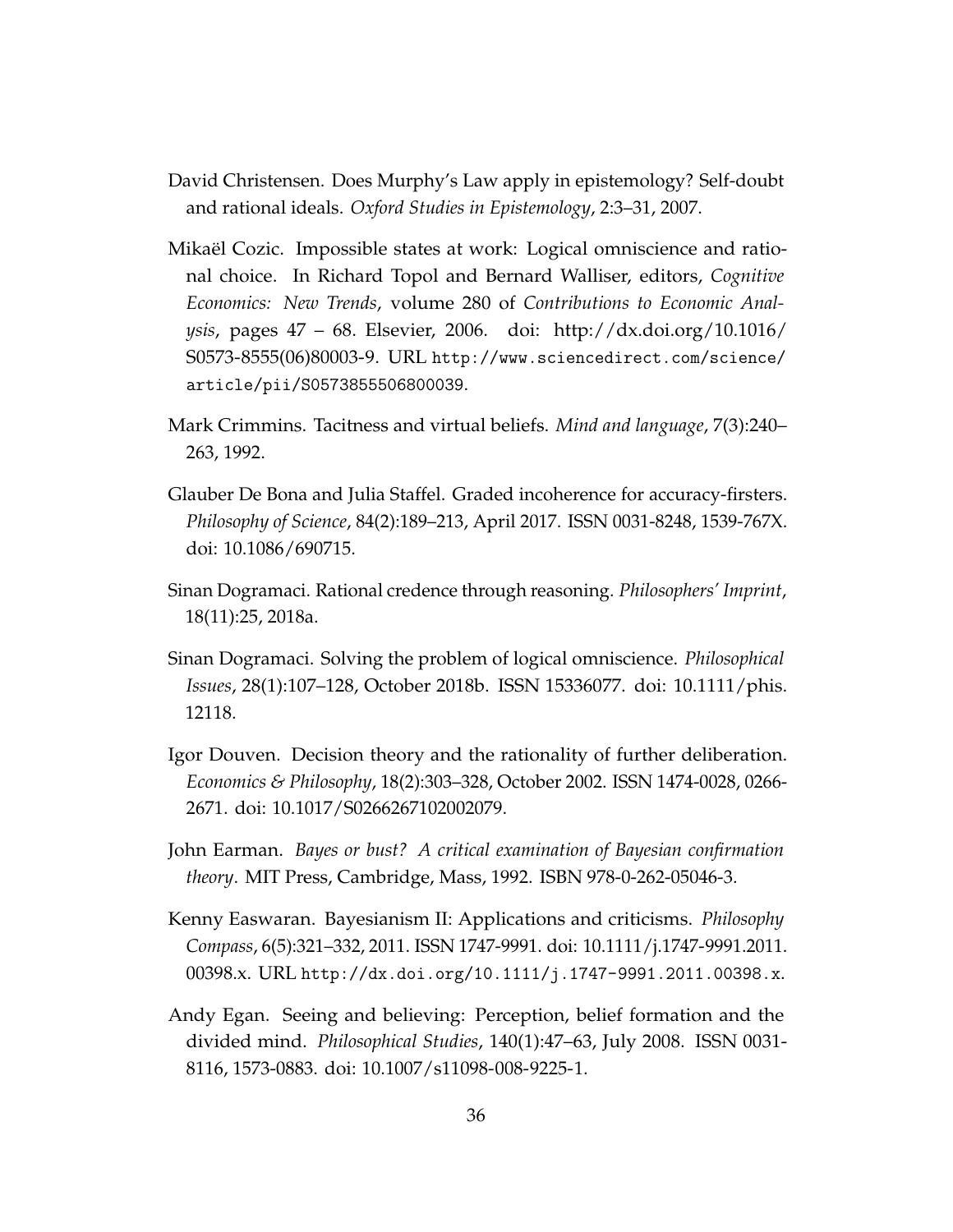Adam Elga and Agustín Rayo. Fragmented decision theory, January 2017.

- Adam Elga and Agustín Rayo. Fragmentation and information access. In Cristina Borgoni, Dirk Kindermann, and Andrea Onofri, editors, *The Fragmented Mind,*. Oxford University Press, Forthcoming.
- Hartry Field. Mental representation. *Erkenntnis*, 13:9–61, July 1978.
- Hartry Field. Stalnaker on intentionality: On Robert Stalnaker's "Inquiry". *Pacific Philosophical Quarterly*, 67:98–112, April 1986a.
- Hartry Field. Critical notice: Robert Stalnaker, Inquiry. *Philosophy of Science*, 53(3):425–448, 1986b.
- Haim Gaifman. A theory of higher-order probabilities. In B. Skyrms and William Harper, editors, *Causation, chance, and credence*. Kluwer, Dordecht, 1988.
- Haim Gaifman. Reasoning with limited resources and assigning probabilities to arithmetical statements. *Synthese*, 140(1/2):97–119, May 2004. ISSN 0039-7857. doi: 10.1023/B:SYNT.0000029944.99888.a7.
- Daniel Garber. Old evidence and logical omniscience in Bayesian confirmation theory. In John Earman, editor, *Minnesota studies in the philosophy of science*, volume 10, pages 99–131. University of Minnesota Press, 1983.
- Allan Gibbard and William Harper. Counterfactuals and two kinds of expected utility. In A. Hooker, J. J. Leach, and E. F. McClennen, editors, *Foundations and Applications of Decision Theory*, pages 125–162. D. Reidel, 1978.
- Thomas L Griffiths, Frederick Callaway, Michael B Chang, Erin Grant, Paul M Krueger, and Falk Lieder. Doing more with less: Meta-reasoning and metalearning in humans and machines. *Current Opinion in Behavioral Sciences*, 29:24–30, October 2019. ISSN 23521546. doi: 10.1016/j.cobeha.2019.01.005.
- Ian Hacking. Slightly more realistic personal probability. *Philosophy of Science*, 34(4):311–325, 1967.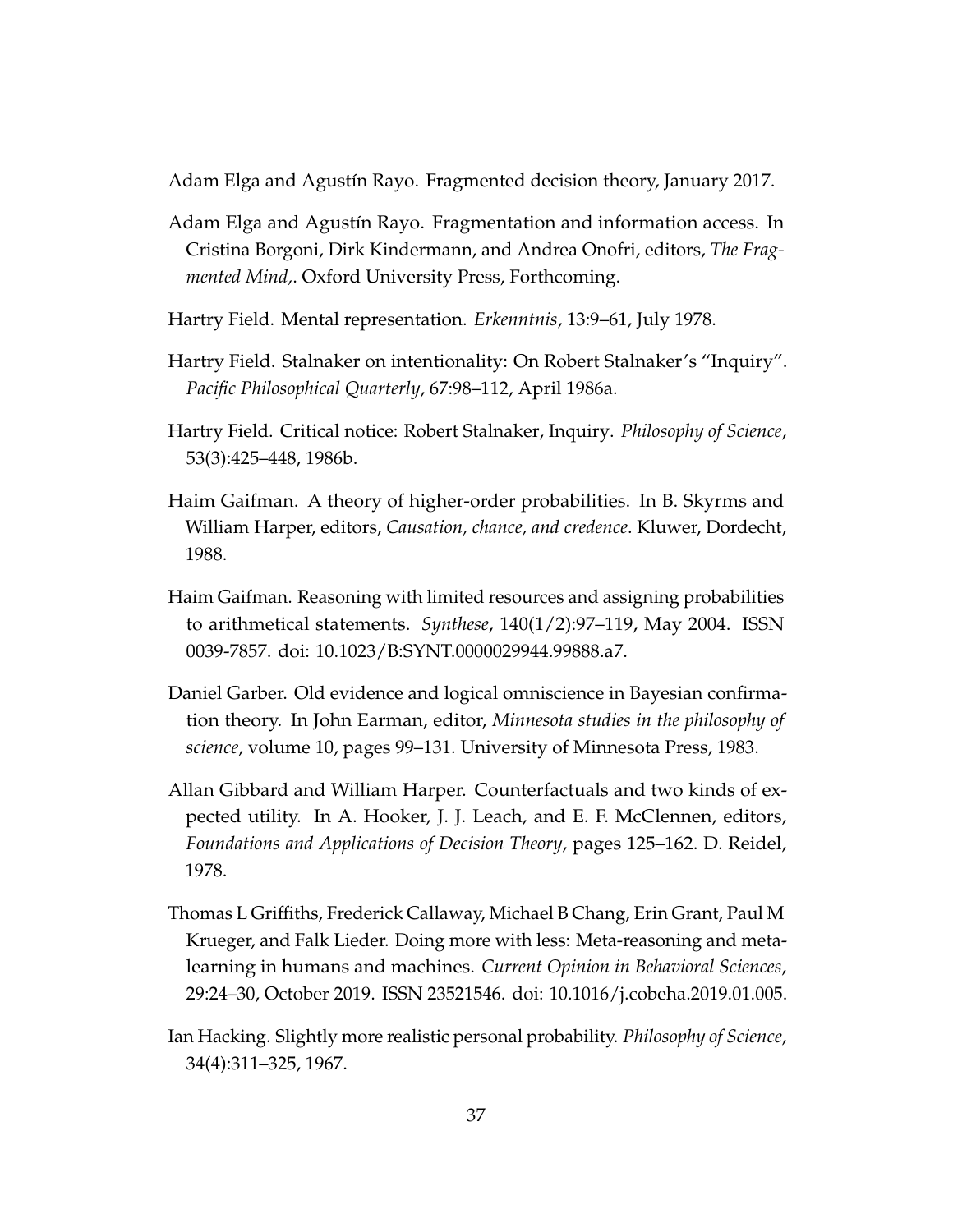- Joseph Y. Halpern and Riccardo Pucella. Dealing with logical omniscience. *Artificial Intelligence*, 175(1):220–235, 2011.
- Gilbert Harman. *Change in View*. MIT Press, 1986.
- Nicholas Hay, Stuart Russell, David Tolpin, and Solomon Eyal Shimony. Selecting computations: Theory and applications. *arXiv:1207.5879 [cs]*, July 2012.
- Jaakko Hintikka. Impossible possible worlds vindicated. *Journal of Philosophical Logic*, 4(4):475–484, 1975.
- Daniel Hoek. *The Web of Questions*. PhD thesis, New York University, 2019.
- David Hume. *A treatise of human nature*. Clarendon Press, Oxford, 1738. Reprint 1966.
- I. J. Good. A five-year plan for automatic chess. *Machine intelligence*, 2:89–118, 1968.
- Mark Jago. The problem of rational knowledge. *Erkenntnis*, 79:1151–1168, 2014. ISSN 0165-0106.
- Richard Jeffrey. *The Logic of Decision*. University of Chicago Press, 1965.
- James M. Joyce. *The Foundations of Causal Decision Theory*. Cambridge University Press, 1999.
- Mark Kaplan. *Decision Theory as Philosophy*. Cambridge University Press, Cambridge, 1996.
- David Lewis. Causal decision theory. *Australasian Journal of Philosophy*, 59 (1):5–30, 1981.
- David Lewis. Logic for equivocators. *Nous*, 16:431–441, 1982.
- David K. Lewis. Elusive knowledge. *Australasian Journal of Philosophy*, 74(4): 549–567, 1996. doi: 10.1080/00048409612347521.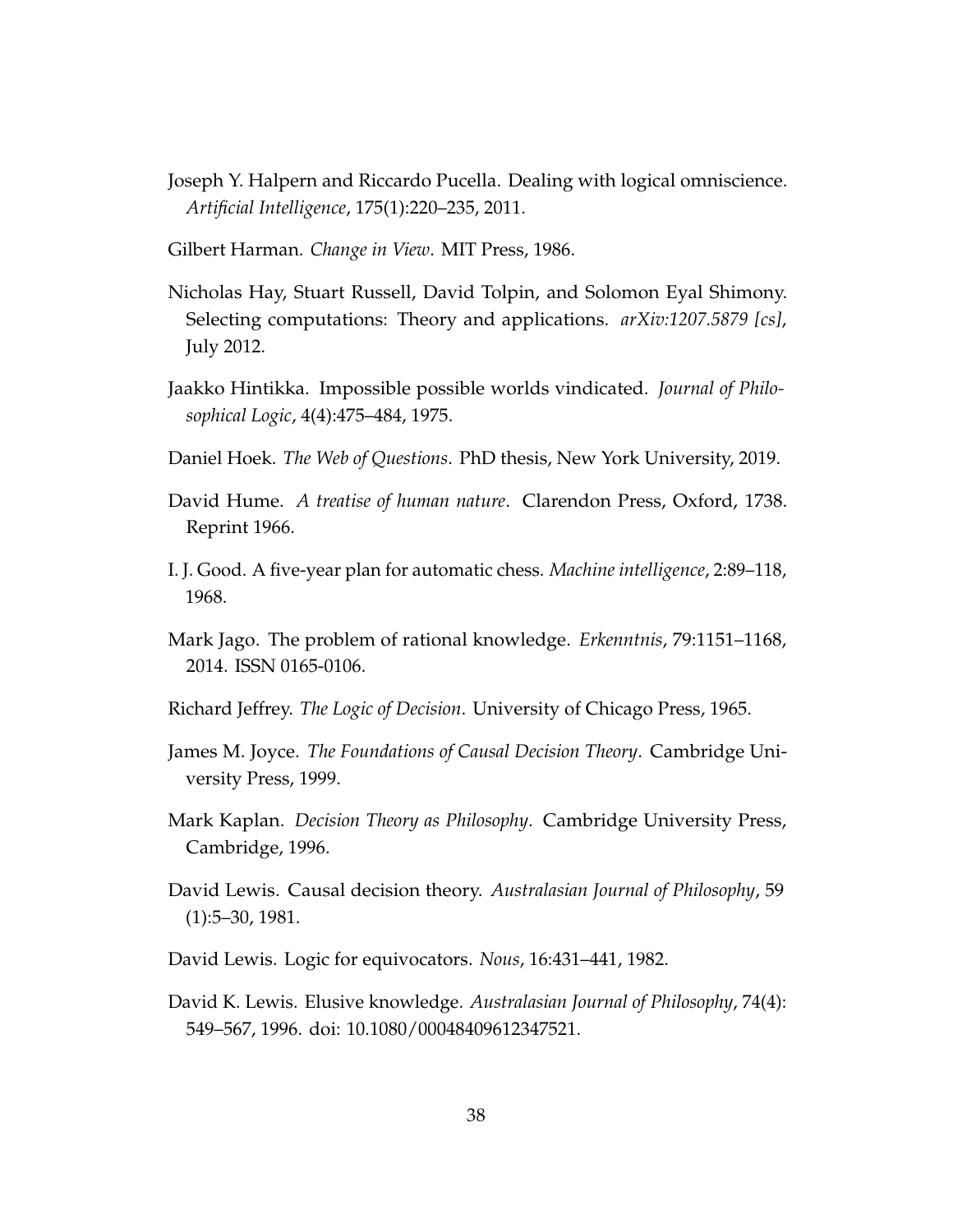- Falk Lieder and Thomas L. Griffiths. Resource-rational analysis: Understanding human cognition as the optimal use of limited computational resources. *Behavioral and Brain Sciences*, pages 1–85, February 2019. ISSN 0140-525X, 1469-1825. doi: 10.1017/S0140525X1900061X.
- Barton L. Lipman. How to Decide How to Decide How to ...: Modeling Limited Rationality. *Econometrica*, 59(4):1105, July 1991. ISSN 00129682. doi: 10.2307/2938176.
- Barton L. Lipman. Decision theory without logical omniscience: Toward an axiomatic framework for bounded rationality. *The Review of Economic Studies*, 66(2):339–361, 1999. ISSN 00346527, 1467937X. URL http://www. jstor.org/stable/2566994.
- James E. Matheson. The economic value of analysis and computation. *IEEE Transactions on Systems Science and Cybernetics*, 4(3):325–332, September 1968. ISSN 2168-2887. doi: 10.1109/TSSC.1968.300126.
- Aaron Norby. Against fragmentation. *Thought*, 2(4):30–38, 2014.
- Rohit Parikh. Sentences, belief and logical omniscience, or what does deduction tell us? *Review of Symbolic Logic*, 1(4):459–476, 2008.
- Richard G. Pettigrew. Logical ignorance and logical learning. *Synthese*, pages 1–30, 2020. doi: 10.1007/s11229-020-02699-9.
- Lawrence Powers. Knowledge by deduction. *Philosophical Review*, 87(3): 337–371, 1978.
- Jake Quilty-Dunn and Eric Mandelbaum. Against dispositionalism: Belief in cognitive science. *Philosophical Studies*, 175(9):2353–2372, September 2018. ISSN 1573-0883. doi: 10.1007/s11098-017-0962-x.
- Bertrand Russell. Letter to Frege. In Jean van Heijenoort, editor, *From Frege to G¨odel: A source book in mathematical logic, 1879-1931*. Harvard Univ. Pr, Cambridge, Mass, 4. pr edition, 1902. ISBN 978-0-674-32449-7.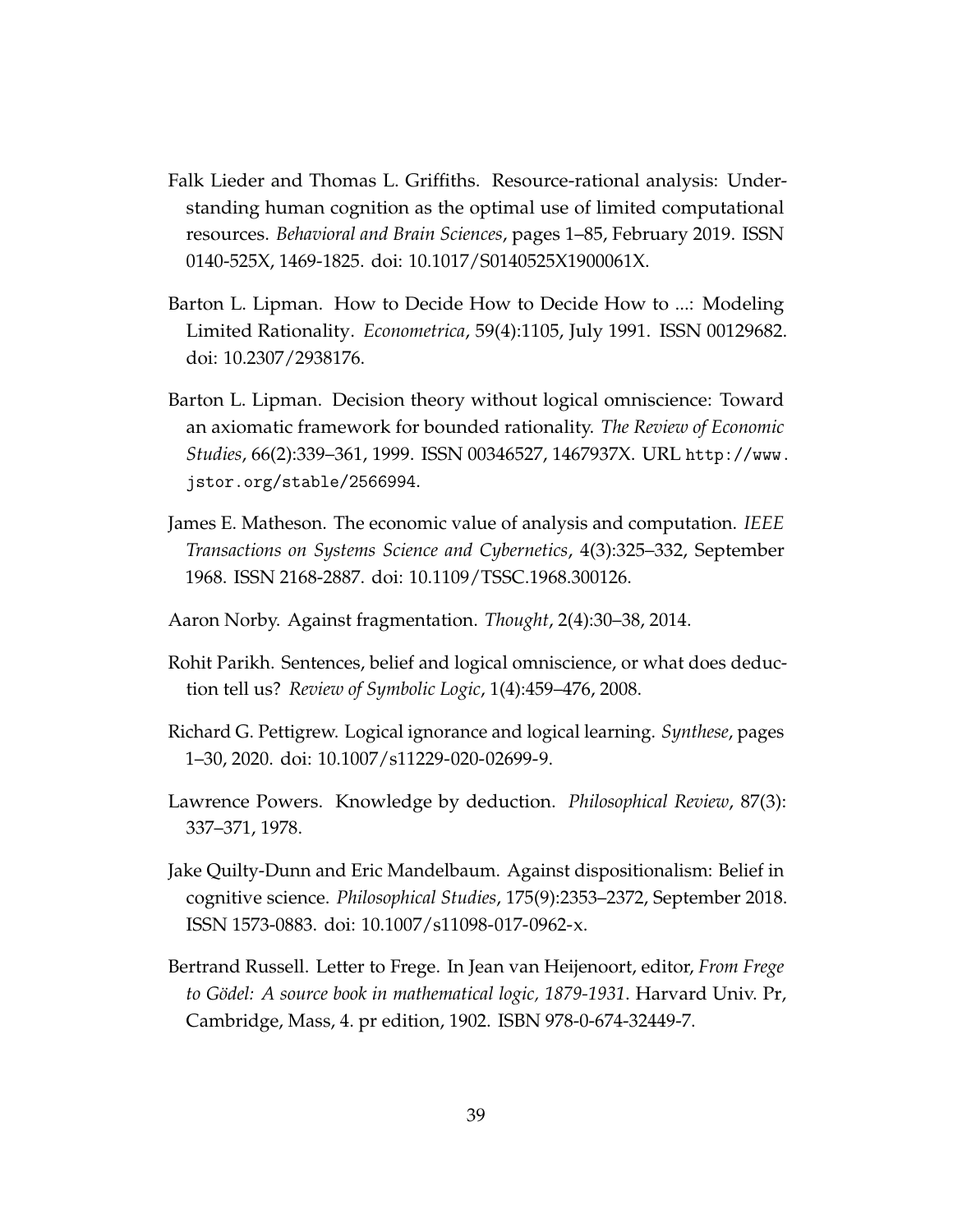- Stuart Russell and Eric Wefald. Principles of metareasoning. *Artificial Intelligence*, 49(1):361–395, May 1991. ISSN 0004-3702. doi: 10.1016/ 0004-3702(91)90015-C.
- Leonard Savage. *The foundations of statistics*. John Wiley and Sons, 1954.
- Leonard J. Savage. Difficulties in the theory of personal probability. *Philosophy of Science*, 34(4):305–310, 1967.
- Mark J. Schervish, Teddy Seidenfeld, and Joseph Kadane. Measures of incoherence: How not to gamble if you must, with discussion. In J. M. Bernardo, editor, *Bayesian Statistics*, volume 7. Oxford, New York, 2003.
- Eric Schwitzgebel. A phenomenal, dispositional account of belief. *Noûs*, 36 (2):249–275, 2002.
- Eric Schwitzgebel. A Dispositional Approach to Attitudes: Thinking Outside of the Belief Box. In Nikolaj Nottelmann, editor, *New essays on belief: Constitution, content and structure*, pages 75–99. Palgrave Macmillan UK, London, 2013. ISBN 978-1-349-43922-5 978-1-137-02652-1. doi: 10.1057/ 9781137026521 5.
- Teddy Seidenfeld, Mark J. Schervish, and Joseph B. Kadane. What kind of uncertainty is that? Using personal probability for expressing one's thinking about logical and mathematical propositions:. *Journal of Philosophy*, 109(8):516–533, 2012. doi: 10.5840/jphil20121098/925.
- Mattias Skipper and Jens Christian Bjerring. Bayesianism for non-ideal agents. *Erkenntnis*, January 2020. ISSN 0165-0106, 1572-8420. doi: 10.1007/ s10670-019-00186-3.
- Declan Smithies. Ideal rationality and logical omniscience. *Synthese*, 192(9): 2769–2793, 2015. doi: 10.1007/s11229-015-0735-z.
- Scott Soames. Understanding assertion. In Scott Soames, editor, *Philosophical Essays, Volume 2: The Philosophical Significance of Language*, pages 211–242. Princeton University Press, 2009.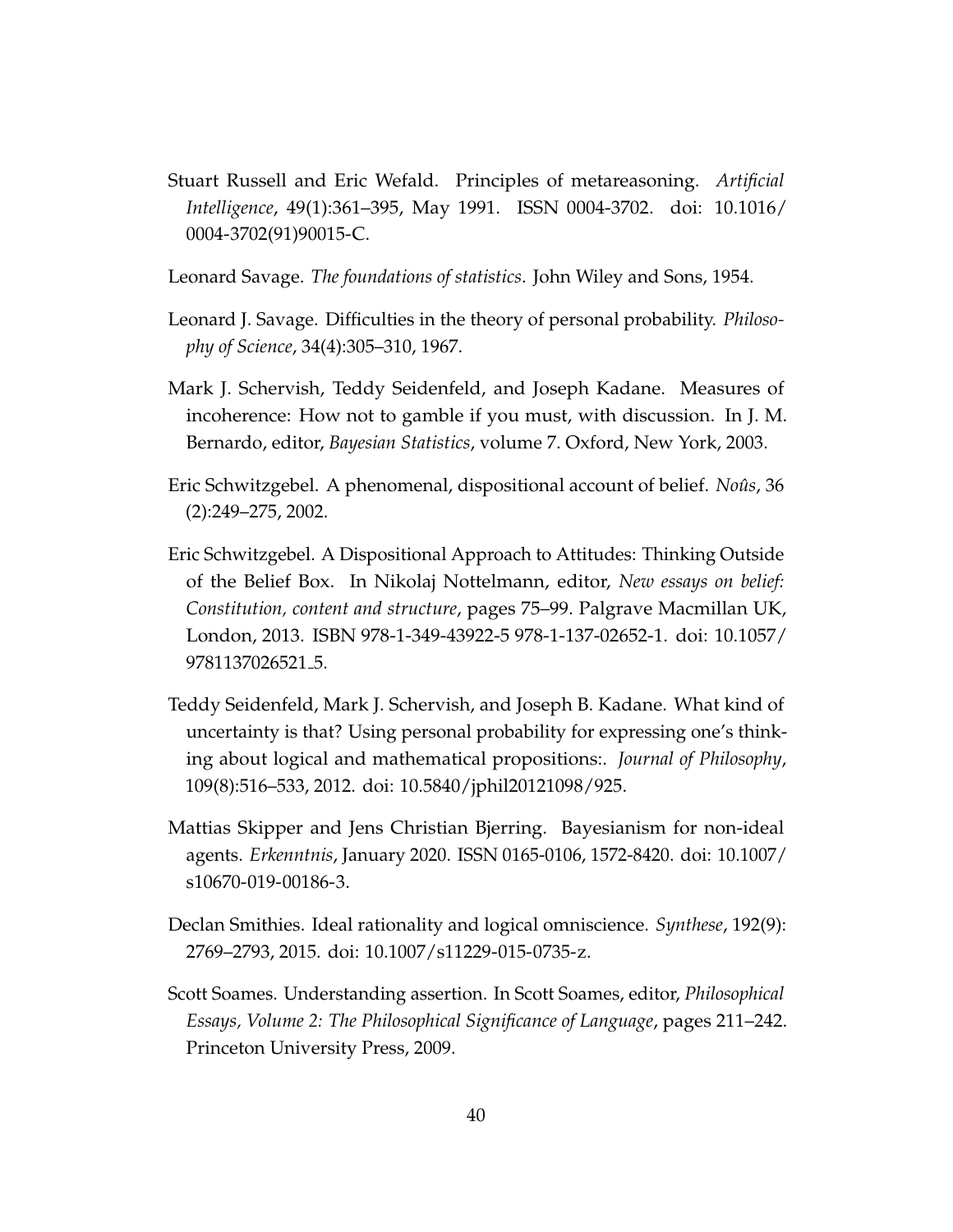- Jeff Speaks. Is mental content prior to linguistic meaning? *Noûs*, 40(3): 428–467, 2006.
- Julia Staffel. Measuring the overall incoherence of credence functions. *Synthese*, 192(5):1467–1493, May 2015. ISSN 0039-7857, 1573-0964. doi: 10.1007/s11229-014-0640-x.
- Robert Stalnaker. Letter to David Lewis. In William Harper, Robert Stalnaker, and Glenn Pearce, editors, *Ifs: conditionals, belief, decision, chance, and time*, pages 151–152. Reidel, Dordrecht, 1981. Letter dated 1972.
- Robert Stalnaker. *Inquiry*. MIT Press, Cambridge, Mass, 1984. ISBN 978-0- 262-19233-0.
- Robert Stalnaker. Replies to Schiffer and Field. *Pacific Philosophical Quarterly*, 67(2):113, 1986.
- Robert Stalnaker. The problem of logical omniscience. *Synthese*, 89(3):425– 440, 1991.
- Richard S. Sutton and Andrew G. Barto. *Reinforcement Learning*. Adaptive computation and machine learning. MIT Press, Cambridge, Mass., second edition, 2018.
- J. Robert G. Williams. Rational illogicality. *Australasian Journal of Philosophy*, 96(1):127–141, 2018. doi: 10.1080/00048402.2017.1323933.
- Robert Williams. Probability and nonclassical logic. In Alan Hajek and Christopher Hitchcock, editors, *The oxford handbook of probability and philosophy*. Oxford university press, 2016.
- Timothy Williamson. Absolute provability and safe knowledge of axioms. In Leon Horsten and Philip Welch, editors, *Gödel's Disjunction: The scope and limits of mathematical knowledge*, chapter 10, pages 243–253. Oxford University Press, Oxford and New York, 2016.
- Seth Yalcin. *Modality and inquiry*. PhD thesis, MIT, 2008.